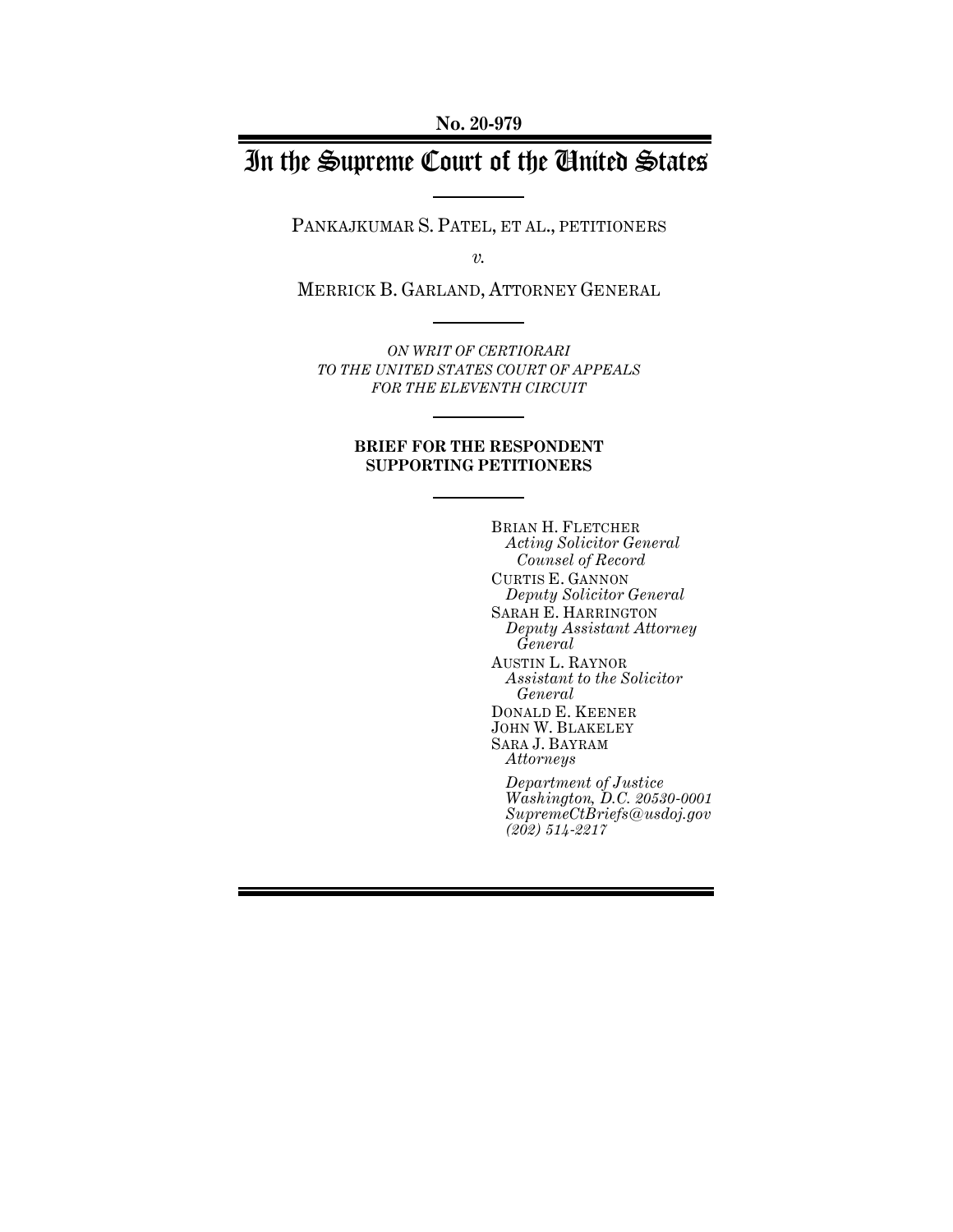# **QUESTION PRESENTED**

Whether 8 U.S.C. 1252(a)(2)(B)(i) preserves the jurisdiction of federal courts to review a non-discretionary determination that a noncitizen is ineligible for certain types of discretionary relief from removal.

(I)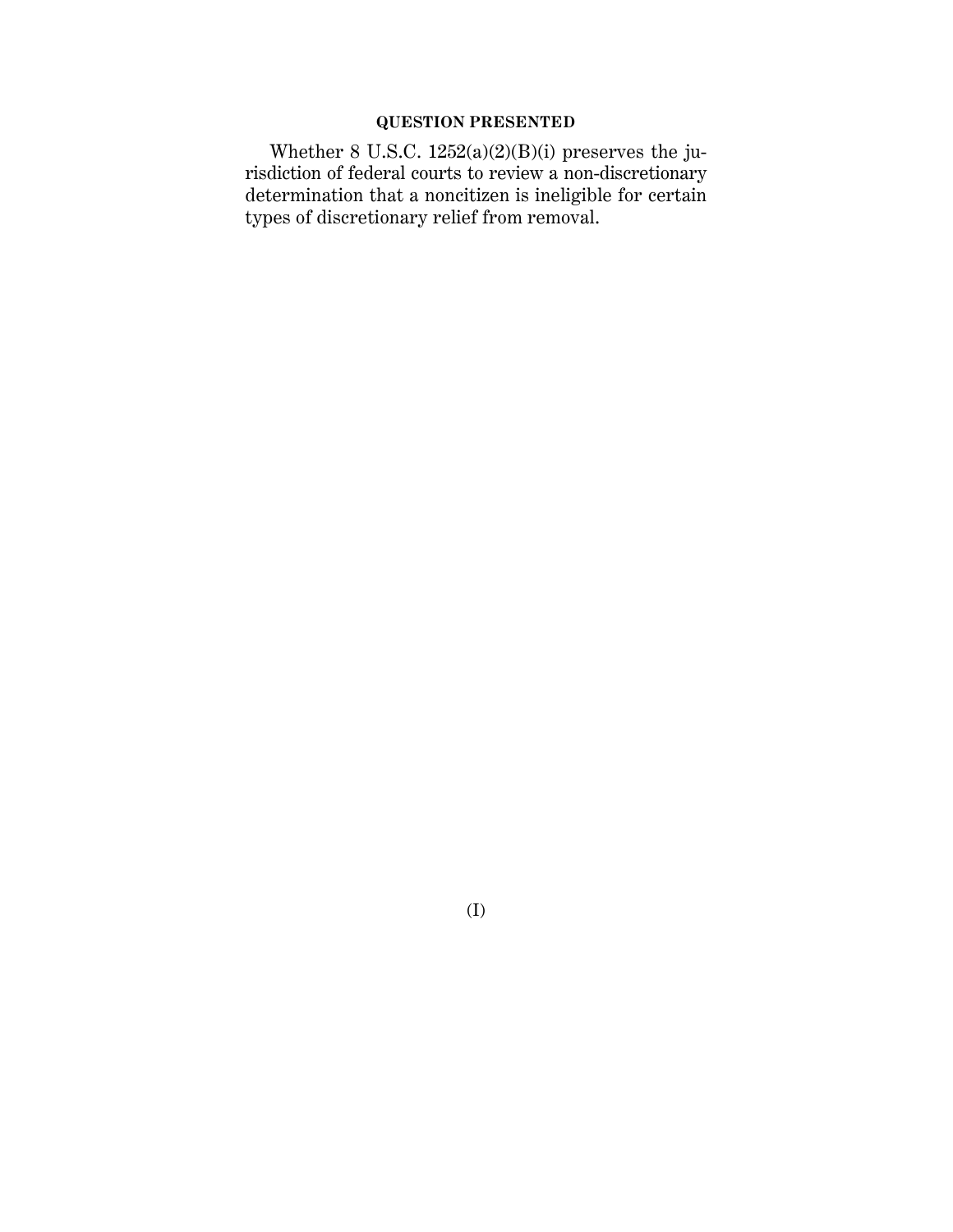# **TABLE OF CONTENTS**

Page

| Argument:                                                  |  |
|------------------------------------------------------------|--|
| Section $1252(a)(2)(B)(i)$ does not bar judicial review of |  |
|                                                            |  |
| A. The text of Section $1252(a)(2)(B)(i)$ is best read to  |  |
| permit review of non-discretionary determinations16        |  |
| B. The statutory structure and context confirm the         |  |
|                                                            |  |
| C. The statutory history reinforces the reviewability of   |  |
|                                                            |  |
| D. Other considerations support the government's           |  |
|                                                            |  |
|                                                            |  |
|                                                            |  |
|                                                            |  |

# **TABLE OF AUTHORITIES**

# Cases:

| Albemarle Paper Co. v. Moody,                           |  |
|---------------------------------------------------------|--|
|                                                         |  |
| Alexander v. Sandoval, 532 U.S. 275 (2001) 33, 34       |  |
| Artis v. District of Columbia, 138 S. Ct. 594 (2018) 16 |  |
|                                                         |  |
| Brown v. Gardner, 513 U.S. 115 (1994) 21, 27            |  |
| Castro v. Holder, 727 F.3d 125 (1st Cir. 2013) 42       |  |
| Cevilla v. Gonzales, 446 F.3d 658 (7th Cir. 2006) 35    |  |
| Dave v. Ashcroft, 363 F.3d 649 (7th Cir. 2004)  31      |  |
| De Brown v. Department of Justice, 18 F.3d 774          |  |
|                                                         |  |

# (III)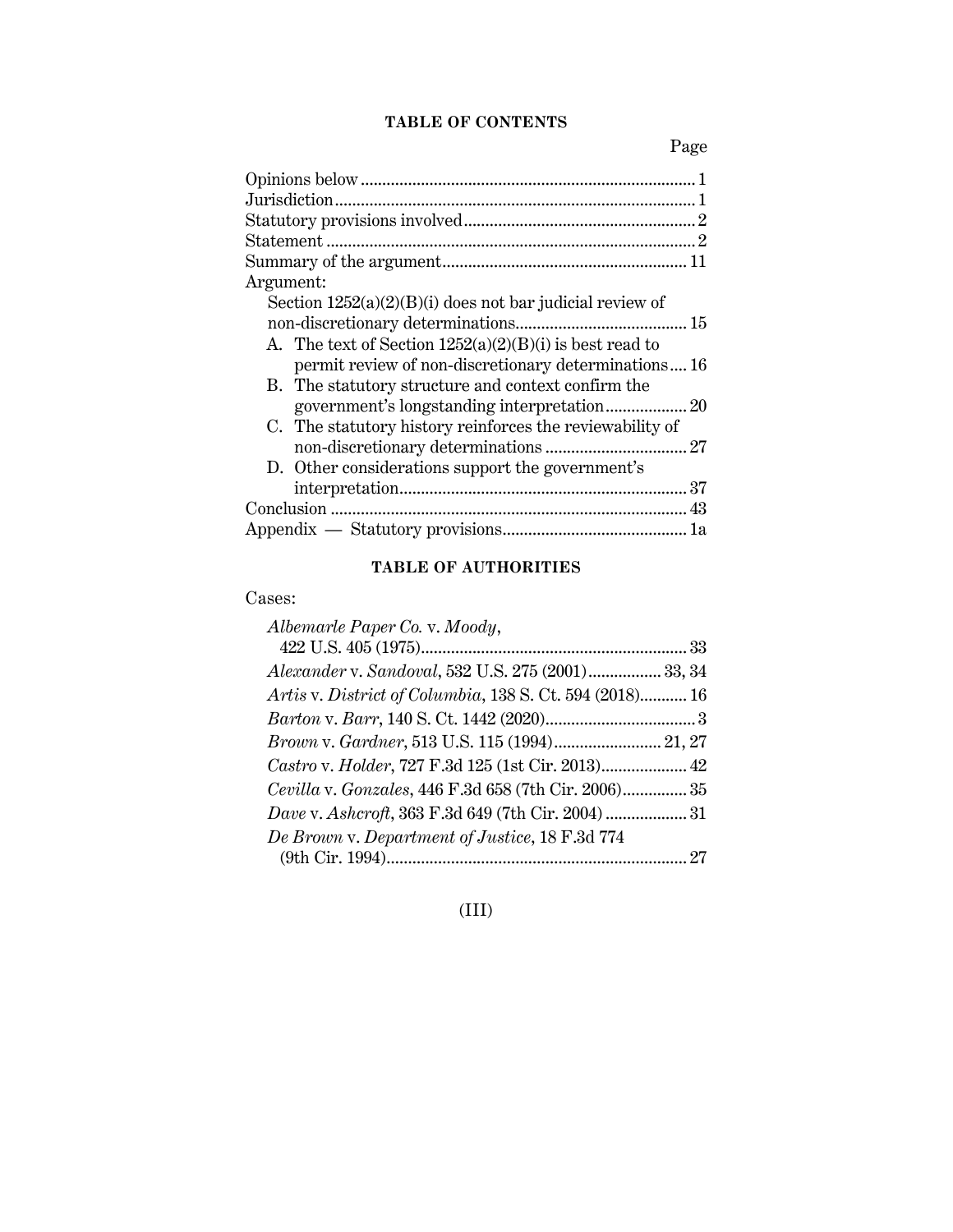| Cases-Continued:<br>Page                               |
|--------------------------------------------------------|
| De la Vega v. Gonzales, 436 F.3d 141 (2d Cir. 2006) 35 |
| Department of Commerce v. United States House of       |
| Facebook, Inc. v. Duguid, 141 S. Ct. 1163 (2021) 37    |
| Garcia-Melendez v. Ashcroft, 351 F.3d 657              |
| Gonzalez-Oropeza v. U.S. Attorney Gen.,                |
|                                                        |
| Guerrero-Lasprilla v. Barr, 140 S. Ct. 1062            |
|                                                        |
| Gutierrez de Martinez v. Lamagno,                      |
|                                                        |
| Hartford Underwriters Ins. Co. v. Union Planters       |
| Hashish v. Gonzales, 442 F.3d 572 (7th Cir.),          |
| Hughes Aircraft Co. v. Jacobson,                       |
| Immigration & Naturalization Serv. v. St. Cyr,         |
| Iddir v. Immigration & Naturalization Serv.,           |
|                                                        |
|                                                        |
| Kirtsaeng v. John Wiley & Sons, Inc.,                  |
| Kucana v. Holder, 558 U.S. 233 (2010)  passim          |
| Lamar, Archer & Cofrin, LLP v. Appling,                |
|                                                        |
| Mamigonian v. Biggs, 710 F.3d 936 (9th Cir. 2013) 35   |
| Melendez v. McAleenan, 928 F.3d 425 (5th Cir.),        |
|                                                        |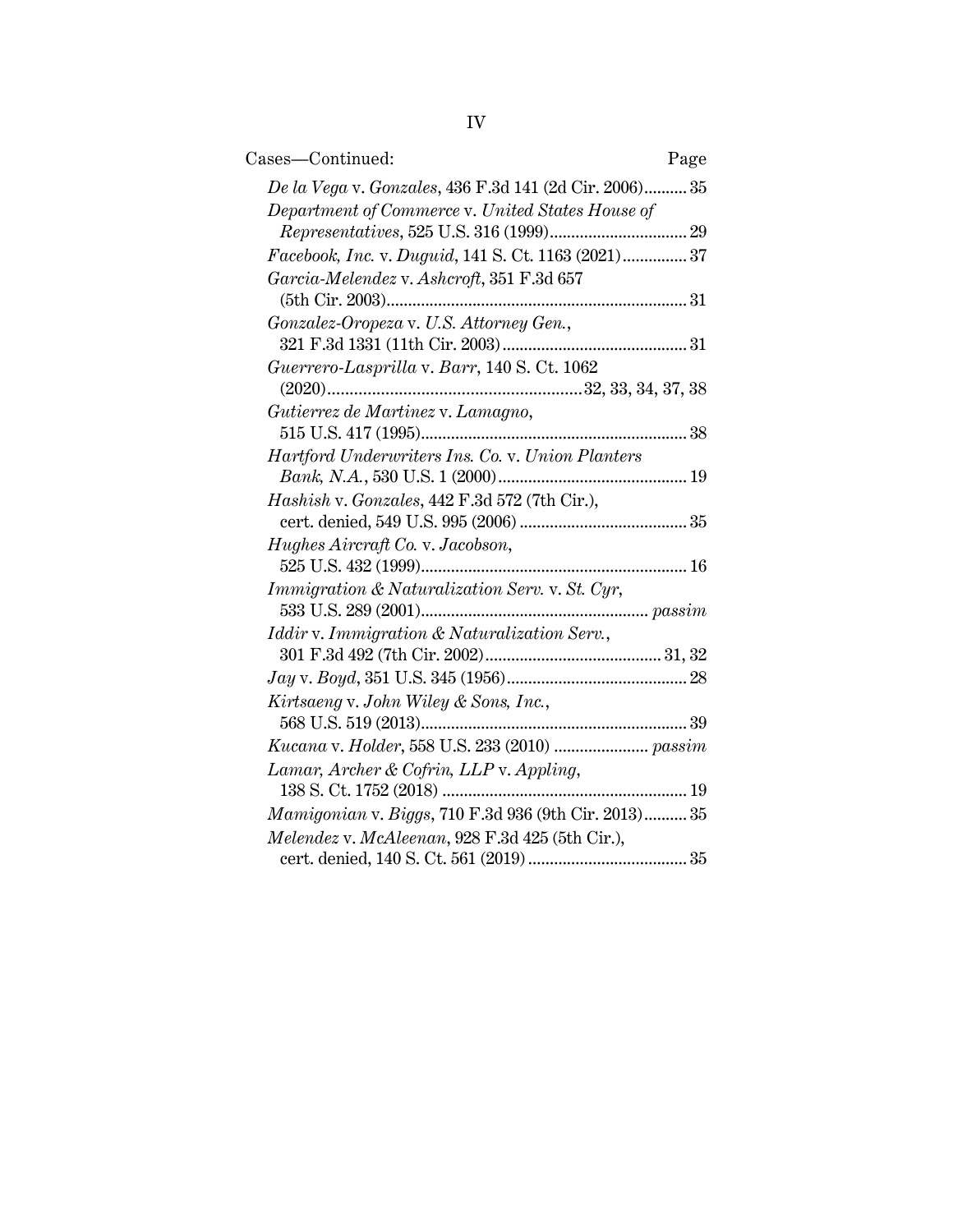| Cases-Continued:                                                                                       | Page |
|--------------------------------------------------------------------------------------------------------|------|
| Mendez-Moranchel v. Ashcroft, 338 F.3d 176                                                             |      |
| Merck & Co. v. Reynolds, 559 U.S. 633 (2010) 33                                                        |      |
| Merit Mgmt. Grp., LP v. FTI Consulting, Inc.,                                                          |      |
| Molina-Estrada v. Immigration & Naturalization                                                         |      |
| Montero-Martinez v. Ashcroft, 277 F.3d 1137                                                            |      |
| Nasrallah v. Barr, 140 S. Ct. 1683 (2020)  39                                                          |      |
| Ortiz-Cornejo v. Gonzales, 400 F.3d 610                                                                |      |
| Paroline v. United States, 572 U.S. 434 (2014)  24                                                     |      |
|                                                                                                        |      |
| Reno v. American-Arab Anti-Discrimination                                                              |      |
| Reyes-Sanchez v. Holder, 646 F.3d 493                                                                  |      |
| Rimini St., Inc. v. Oracle USA, Inc.,                                                                  |      |
| Roland v. United States Citizenship & Immigration                                                      |      |
| Romero-Torres v. Ashcroft, 327 F.3d 887                                                                |      |
| Sabido Valdivia v. Gonzales, 423 F.3d 1144                                                             |      |
| Sanchez v. Mayorkas, 141 S. Ct. 1809 (2021)  37                                                        |      |
| Santana-Albarran v. Ashcroft, 393 F.3d 699                                                             |      |
| Sepulveda v. Gonzales, 407 F.3d 59 (2d Cir. 2005)  31<br>Silva-Palacios v. Attorney Gen., 423 F.2d 725 |      |
| (5th Cir.), cert. denied, 400 U.S. 835 (1970)  25                                                      |      |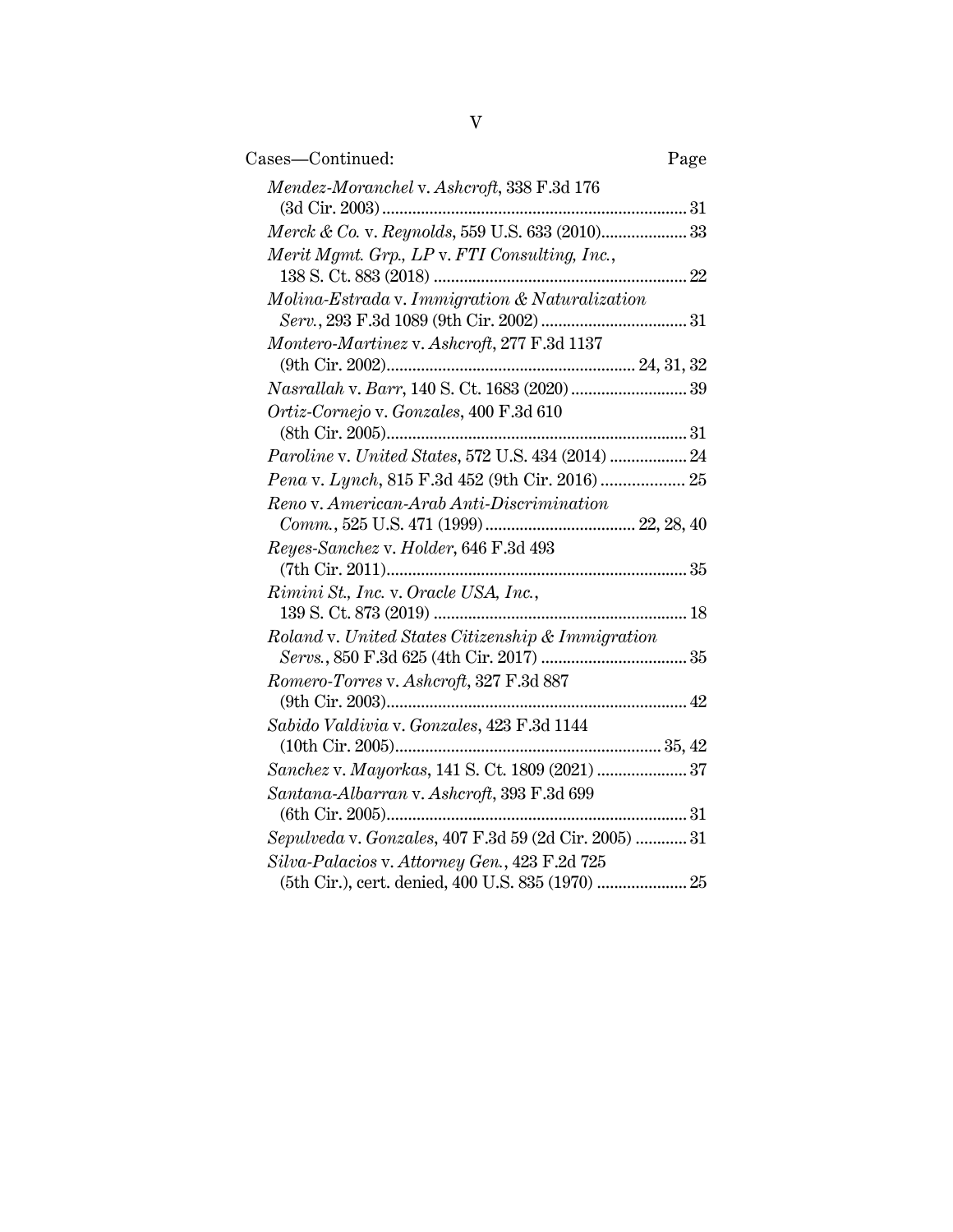| Cases-Continued:                                   | Page |
|----------------------------------------------------|------|
|                                                    | 20   |
|                                                    | 31   |
| Taylor v. United States, 136 S. Ct. 2074 (2016) 24 |      |
| Texas Dep't of Hous. & Cmty. Affairs v. Inclusive  | 33   |
| Trejo v. Garland, 3 F.4th 760 (5th Cir. 2021) 27   |      |
| United Sav. Ass'n v. Timbers of Inwood Forest      | 20   |
| United States v. Standard Brewery, Inc.,           | 23   |
| United States v. United Verde Copper Co.,          | 23   |

Constitution, statutes, and regulations:

| <b>Illegal Immigration Reform and Immigrant</b>  |  |
|--------------------------------------------------|--|
| Responsibility Act of 1996, Pub. L. No. 104-208, |  |
|                                                  |  |
|                                                  |  |
|                                                  |  |
|                                                  |  |
|                                                  |  |
| Immigration and Nationality Act,                 |  |
|                                                  |  |
|                                                  |  |
|                                                  |  |
|                                                  |  |
|                                                  |  |
|                                                  |  |
|                                                  |  |
|                                                  |  |
|                                                  |  |
|                                                  |  |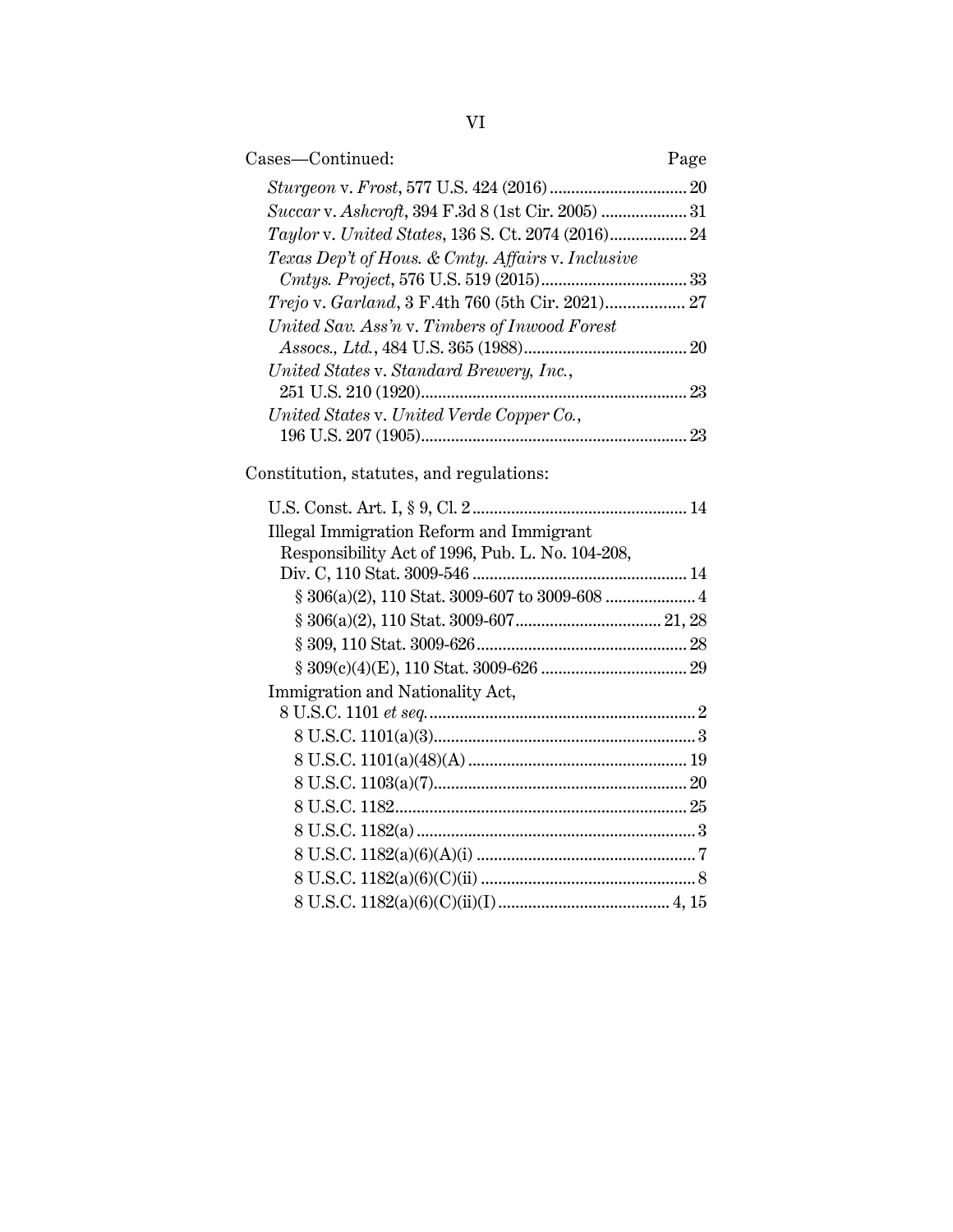| Statutes and regulations-Continued: | Page |
|-------------------------------------|------|
|                                     |      |
|                                     |      |
|                                     |      |
|                                     |      |
|                                     |      |
|                                     |      |
|                                     |      |
|                                     |      |
|                                     |      |
|                                     |      |
|                                     |      |
|                                     |      |
|                                     |      |
|                                     |      |
|                                     |      |
|                                     |      |
|                                     |      |
|                                     |      |
|                                     |      |
|                                     |      |
|                                     |      |
|                                     |      |
|                                     |      |
|                                     |      |
|                                     |      |
|                                     |      |
|                                     |      |
|                                     |      |
|                                     |      |
|                                     |      |
|                                     |      |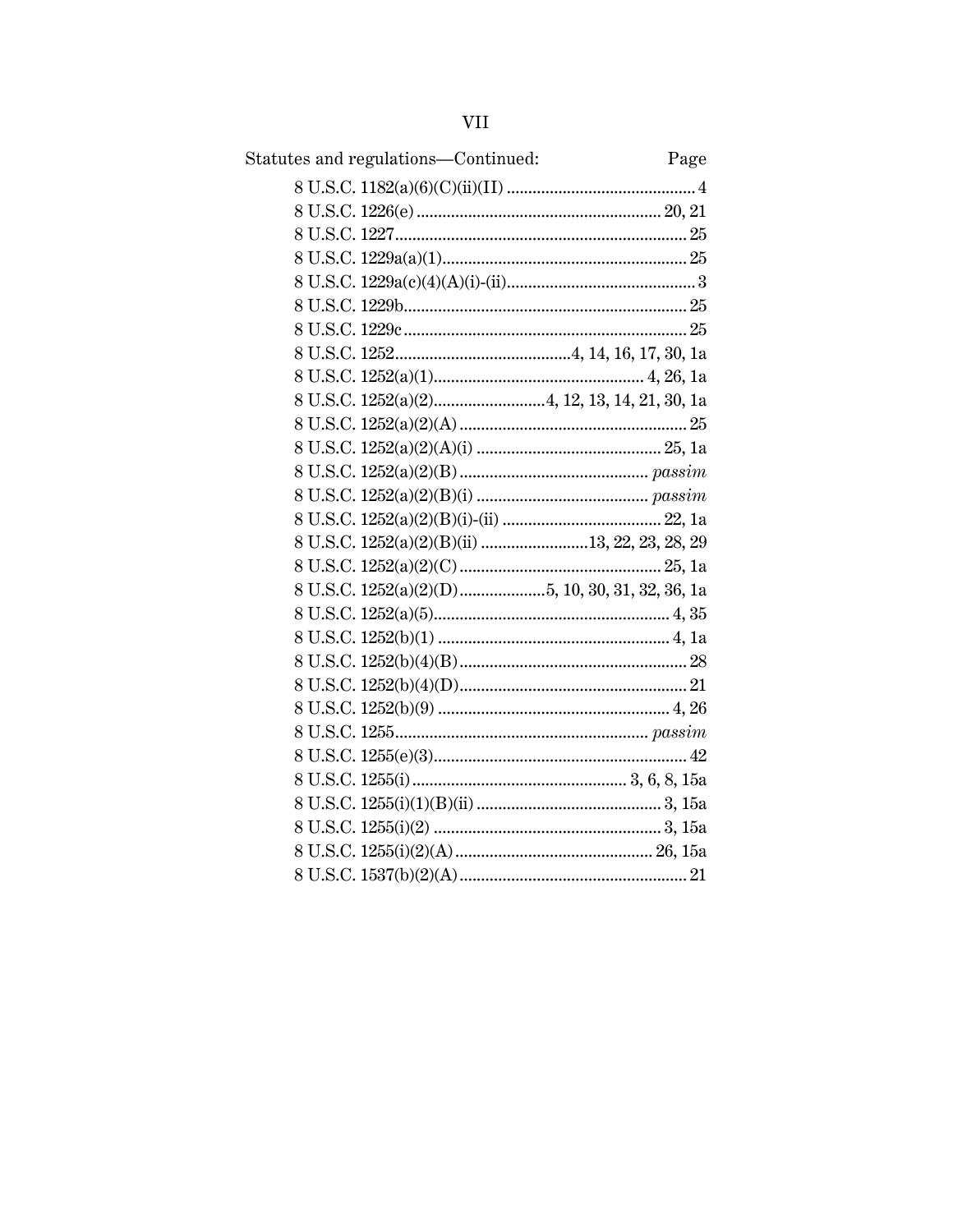# VIII

| Statutes and regulations—Continued:                       | Page |
|-----------------------------------------------------------|------|
|                                                           |      |
| REAL ID Act of 2005, Pub. L. No. 109-13, Div. B,          |      |
|                                                           |      |
|                                                           |      |
|                                                           |      |
|                                                           |      |
|                                                           |      |
| $8$ C.F.R.:                                               |      |
|                                                           |      |
|                                                           |      |
|                                                           |      |
|                                                           |      |
| Ga. Code Ann. (2007):                                     |      |
|                                                           |      |
| Miscellaneous:                                            |      |
| <i>Black's Law Dictionary</i> (6th ed. 1990)  16, 17      |      |
| 8 Charles Gordon et al., Immigration Law and              |      |
| Procedure (Matthew Bender, rev. ed. 2021) 27              |      |
| Gov't Reh'g Br., Montero-Martinez v. Ashcroft, 2001       |      |
| WL 37115663, No. 99-70596 (9th Cir. Nov. 30, 2001) 9      |      |
| H.R. Conf. Rep. No. 72, 109th Cong., 1st Sess. (2005)  34 |      |

H.R. Rep. No. 724, 108th Cong., 2d Sess. Pt. 5 (2004)....... 34 8 *The Oxford English Dictionary* (2d ed. 1989)................. 17

(1993).............................................................................. 16, 19

*Webster's Third New International Dictionary*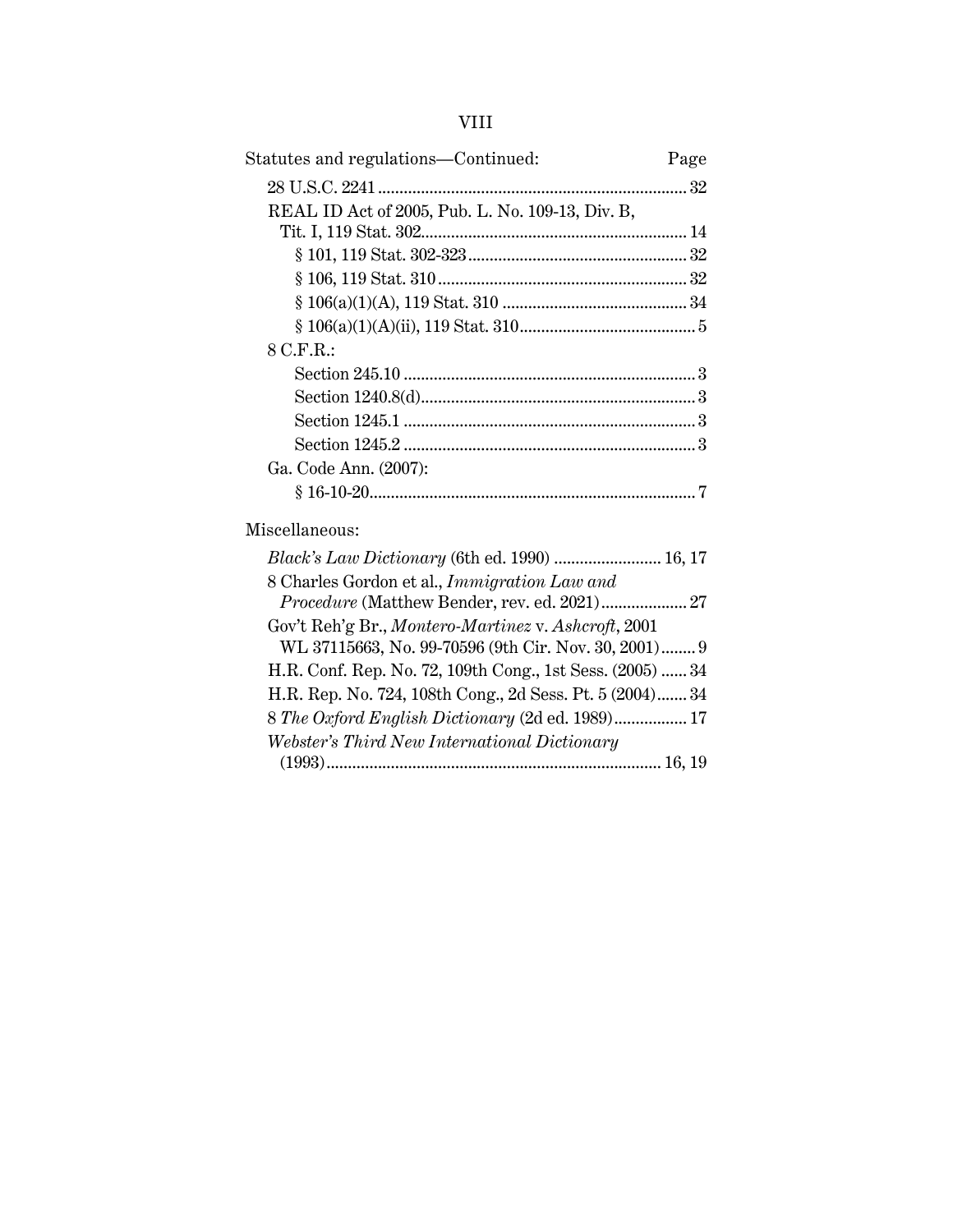# In the Supreme Court of the United States

No. 20-979

PANKAJKUMAR S. PATEL, ET AL., PETITIONERS

*v.*

MERRICK B. GARLAND, ATTORNEY GENERAL

*ON WRIT OF CERTIORARI TO THE UNITED STATES COURT OF APPEALS FOR THE ELEVENTH CIRCUIT* 

#### **BRIEF FOR THE RESPONDENT SUPPORTING PETITIONERS**

#### **OPINIONS BELOW**

The opinion of the en banc court of appeals (Pet. App. 1a-77a) is reported at 971 F.3d 1258. The opinion of the panel of the court of appeals (Pet. App. 79a-102a) is reported at 917 F.3d 1319. The decisions of the Board of Immigration Appeals (Pet. App. 103a-110a) and the immigration judge (Pet. App. 111a-119a) are unreported.

### **JURISDICTION**

The judgment of the court of appeals was entered on August 19, 2020. By order of March 19, 2020, the Court extended the deadline for all petitions for writs of certiorari due on or after the date of the Court's order to 150 days after the date of the judgment of the lower court or the denial of a timely filed rehearing petition. The petition for a writ of certiorari was filed on January 15, 2021, and granted on June 28, 2021, limited to the first

(1)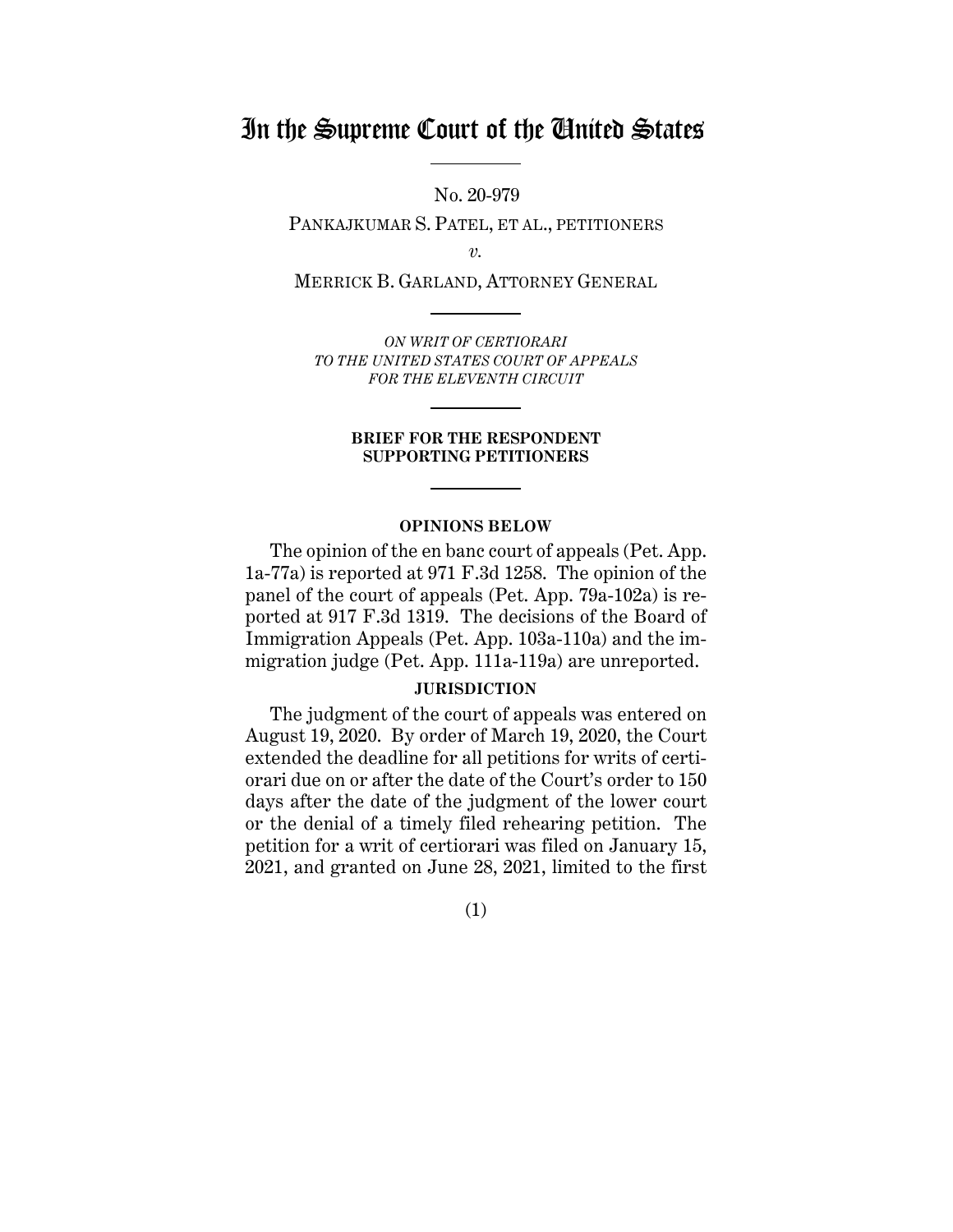question presented. The jurisdiction of this Court rests on 28 U.S.C. 1254(1).

#### **STATUTORY PROVISIONS INVOLVED**

8 U.S.C. 1252(a)(2)(B) provides as follows:

### **Denials of discretionary relief**

Notwithstanding any other provision of law (statutory or nonstatutory), including section 2241 of title 28, or any other habeas corpus provision, and sections 1361 and 1651 of such title, and except as provided in subparagraph (D), and regardless of whether the judgment, decision, or action is made in removal proceedings, no court shall have jurisdiction to review—

(i) any judgment regarding the granting of relief under section 1182(h), 1182(i), 1229b, 1229c, or 1255 of this title, or

(ii) any other decision or action of the Attorney General or the Secretary of Homeland Security the authority for which is specified under this subchapter to be in the discretion of the Attorney General or the Secretary of Homeland Security, other than the granting of relief under section 1158(a) of this title.

Other relevant statutory provisions are reproduced in the appendix to this brief. App., *infra*, 1a-17a.

### **STATEMENT**

1. a. Under the Immigration and Nationality Act (INA), 8 U.S.C. 1101 *et seq.*, the Attorney General has the discretion to grant relief from removal to a removable noncitizen who is physically present in the United States by adjusting his or her status to that of someone lawfully admitted for permanent residence. 8 U.S.C.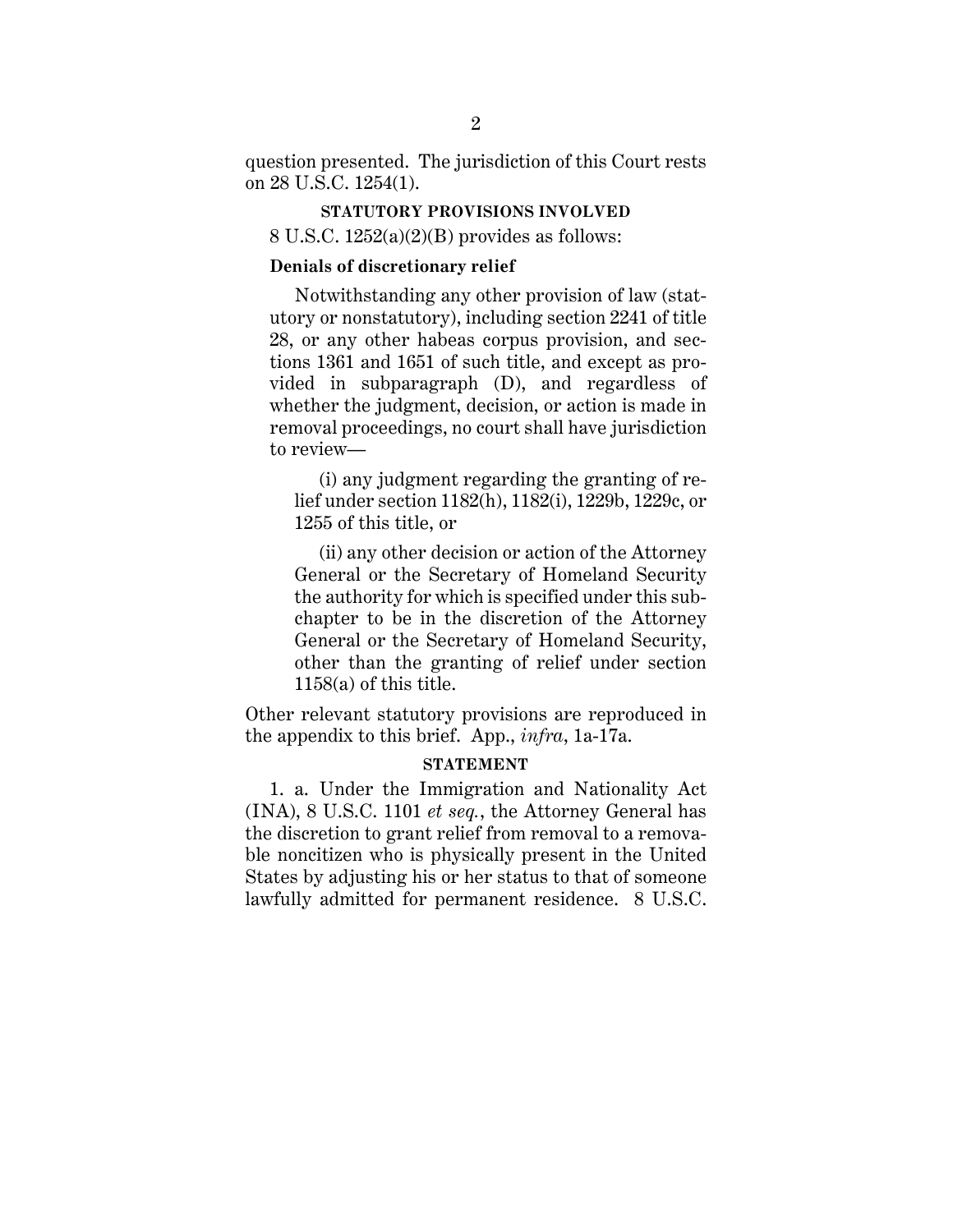1255; see 8 C.F.R. 1245.1 and 1245.2; see also 8 C.F.R. 245.10. 1 Section 1255 provides various means by which a noncitizen may become eligible for such an adjustment of status, including by virtue of an application for a labor certification filed with the Secretary of Labor. See 8 U.S.C. 1255(i). To be statutorily eligible on that basis, a noncitizen who entered the United States without inspection must, among other things, (1) be the beneficiary of an application for a labor certification that was filed on or before April 30, 2001; (2) be otherwise admissible to the United States for permanent residence; and (3) have an immigrant visa immediately available to him at the time his application is filed. 8 U.S.C.  $1255(i)(1)(B)(ii)$  and (2). If the noncitizen satisfies those requirements, the Attorney General "may" but is not required to—exercise his discretion to adjust the status of the noncitizen. 8 U.S.C. 1255(i)(2). A noncitizen seeking adjustment of status in removal proceedings, or any other discretionary form of relief from removal, bears the burden of establishing both that he "satisfies the applicable eligibility requirements" and that he "merits a favorable exercise of discretion." 8 U.S.C. 1229a(c)(4)(A)(i)-(ii); see 8 C.F.R. 1240.8(d).

The INA sets forth various grounds that generally render a noncitizen "ineligible to be admitted to the United States," 8 U.S.C. 1182(a), and therefore ineligible for adjustment of status under Section 1255(i). As relevant here, a noncitizen "who falsely represents, or has falsely represented, himself or herself to be a citizen of the United States for any purpose or benefit under this chapter \* \* \* or any other Federal or State law

<sup>&</sup>lt;sup>1</sup> This brief uses the term "noncitizen" as equivalent to the statutory term "alien." See *Barton* v. *Barr*, 140 S. Ct. 1442, 1446 n.2 (2020) (quoting 8 U.S.C. 1101(a)(3)).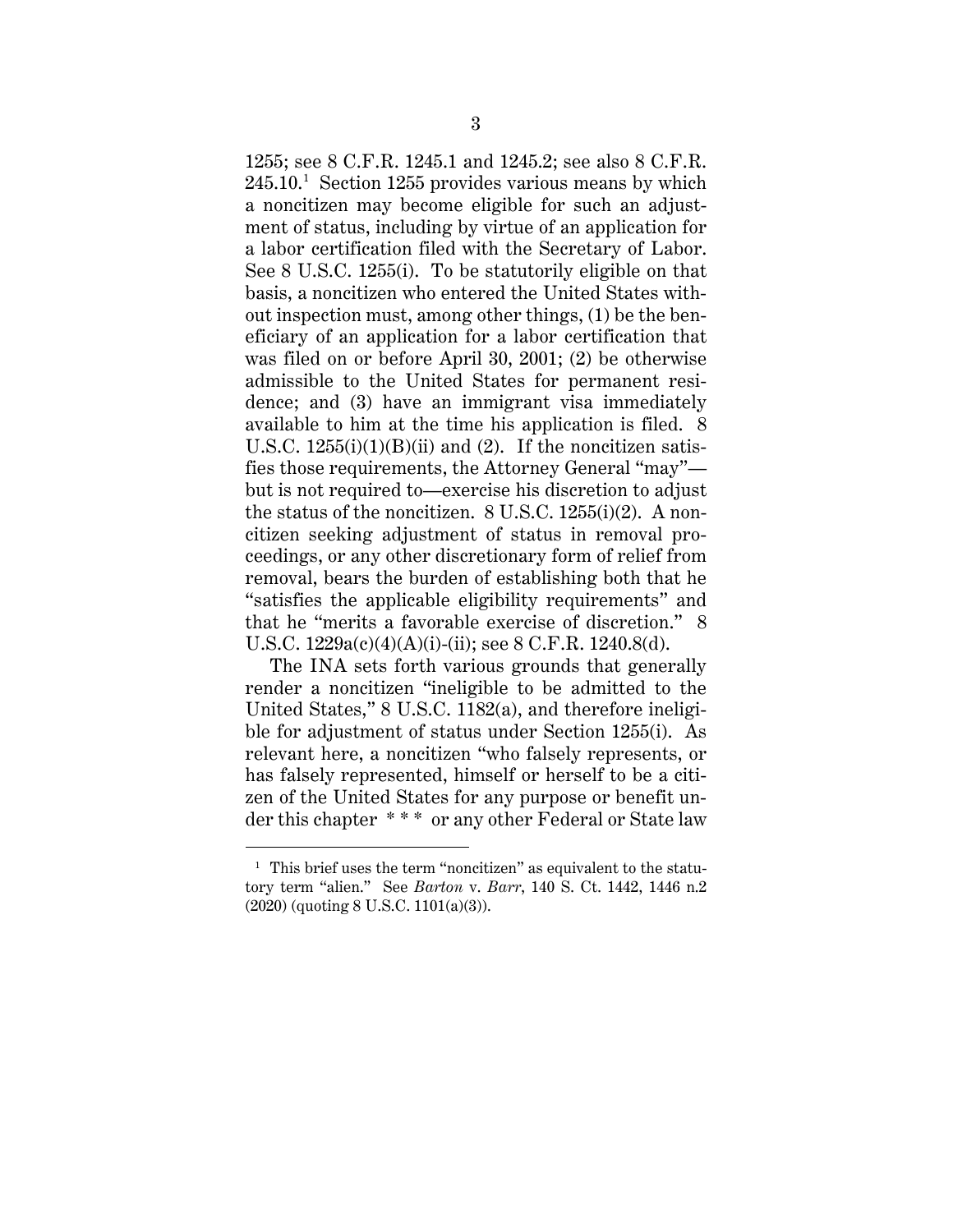is inadmissible." 8 U.S.C.  $1182(a)(6)(C)(ii)(I)$ ; see 8 U.S.C.  $1182(a)(6)(C)(ii)(II)$  (setting forth narrow exception not applicable here).

b. The INA provides that a noncitizen aggrieved by a final order of removal may seek judicial review of that order by filing a petition for review in the appropriate court of appeals within 30 days. 8 U.S.C. 1252(a)(1) and (b)(1). "Judicial review of all questions of law and fact \*\*\* arising from any action taken or proceeding brought to remove an alien from the United States" is "available only in judicial review of a final order" under Section 1252. 8 U.S.C. 1252(b)(9); see 8 U.S.C.  $1252(a)(5)$  (noting that a petition for review is the "sole" and exclusive means" of obtaining "judicial review of an order of removal").

Despite that general authorization of judicial review, Congress has also enacted various provisions that shield from review discrete determinations made by the Executive in the immigration context. Many of those limits are contained in 8 U.S.C. 1252(a)(2), which is entitled "Matters not subject to judicial review." (Emphasis omitted). Section  $1252(a)(2)$  was originally added by the Illegal Immigration Reform and Immigrant Responsibility Act of 1996 (IIRIRA), Pub. L. No. 104-208, Div. C, § 306(a)(2), 110 Stat. 3009-607 to 3009-608, but it has since been amended. This case involves Section  $1252(a)(2)(B)$ , which provides as follows:

#### **Denials of discretionary relief**

Notwithstanding any other provision of law  $***$ . and except as provided in subparagraph (D), and regardless of whether the judgment, decision, or action is made in removal proceedings, no court shall have jurisdiction to review—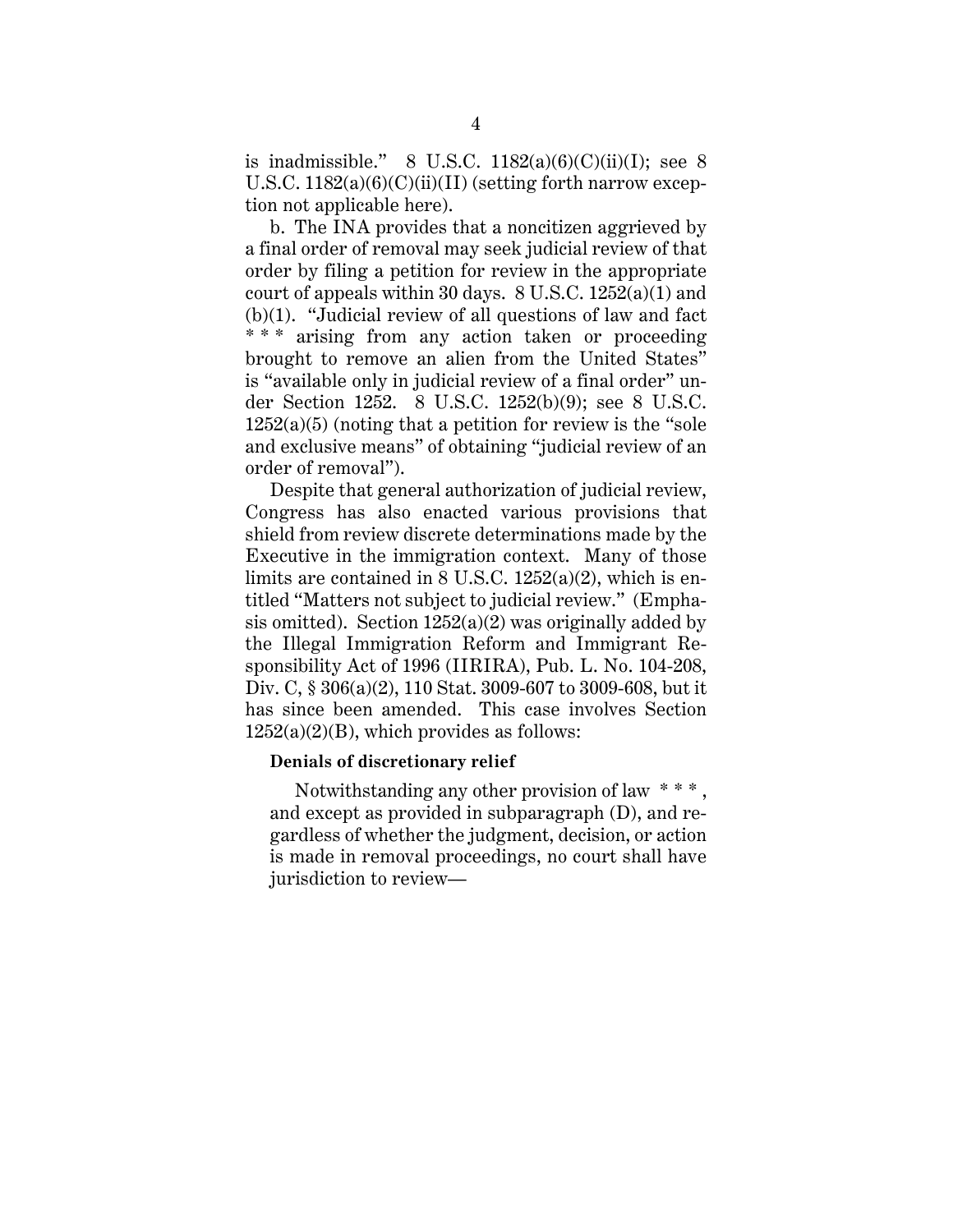(i) any judgment regarding the granting of relief under [8 U.S.C.] 1182(h), 1182(i), 1229b, 1229c, or 1255 \* \* \* , or

 (ii) any other decision or action of the Attorney General or the Secretary of Homeland Security the authority for which is specified under this subchapter to be in the discretion of the Attorney General or the Secretary of Homeland Security, other than the granting of relief under [8 U.S.C.]  $1158(a)$ [.]

8 U.S.C. 1252(a)(2)(B). As relevant here, the cross reference to 8 U.S.C. 1255 deprives courts of jurisdiction to review "any judgment regarding" the Attorney General's decision whether to grant adjustment of status. 8 U.S.C. 1252(a)(2)(B)(i).

As indicated by Section  $1252(a)(2)(B)$ 's lead-in language, the limitation on judicial review contained in that provision is subject to an exception that preserves judicial review over particular issues "as provided in subparagraph (D)."  $8$  U.S.C. 1252(a)(2)(B). That exception and its accompanying subparagraph were added by the REAL ID Act of 2005, Pub. L. No. 109-13, Div. B, Tit. I, § 106(a)(1)(A)(iii), 119 Stat. 310. Section 1252(a)(2)(D) provides as follows:

 Nothing in subparagraph (B) or (C), or in any other provision of [the INA] (other than this section) which limits or eliminates judicial review, shall be construed as precluding review of constitutional claims or questions of law raised upon a petition for review filed with an appropriate court of appeals in accordance with this section.

8 U.S.C. 1252(a)(2)(D).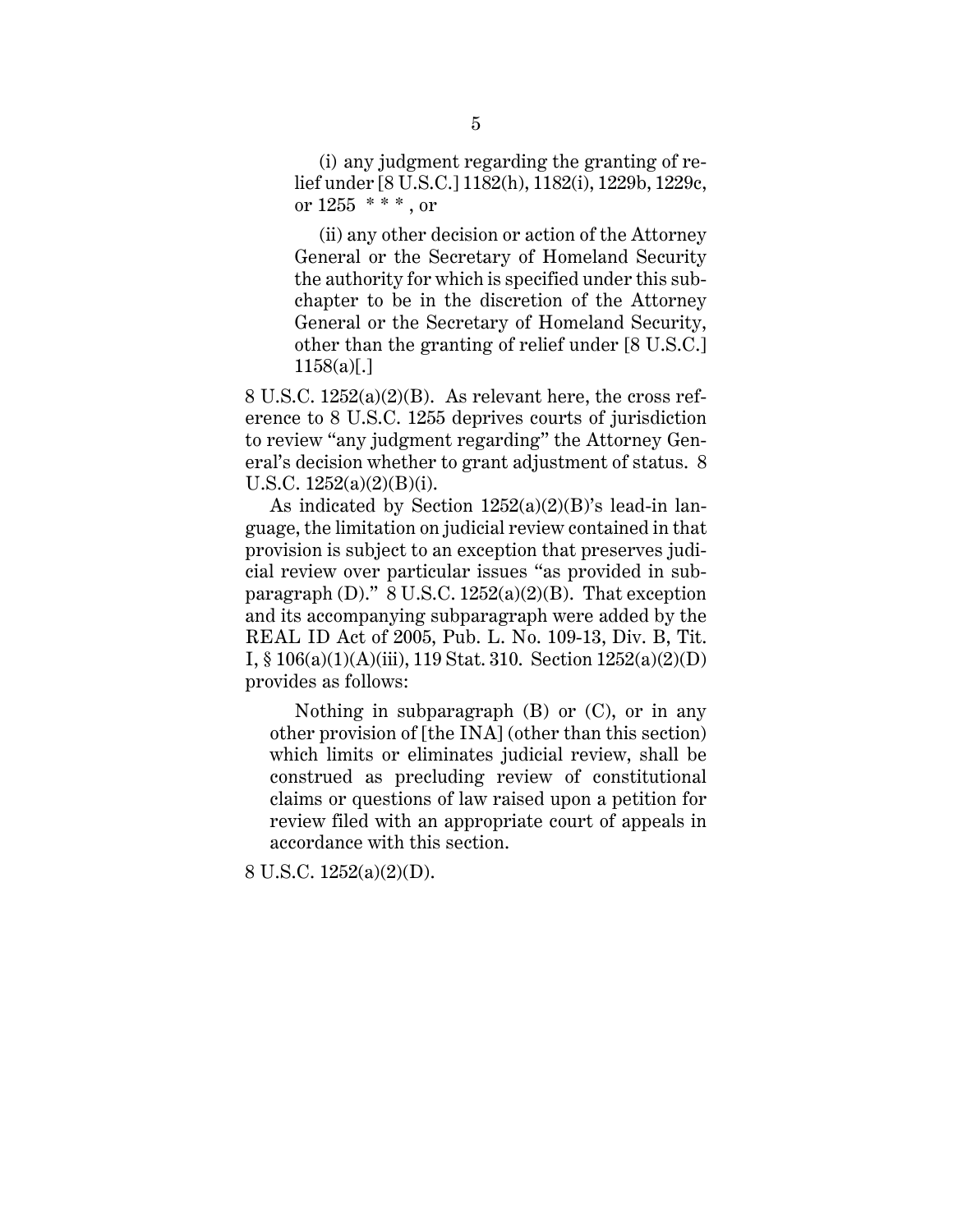2. a. Petitioner Pankajkumar S. Patel (Patel) is a native and citizen of India, who entered the United States unlawfully in February 1992. Pet. App. 103a; Administrative Record (A.R.) 1237. In August 2007, after an immigrant visa became immediately available to him, Patel applied for adjustment of status under Section 1255(i) based on a timely filed application for a labor certification. Pet. App. 112a; A.R. 1633; see also A.R. 1273, 1319-1326. Patel's wife, Jyotsnaben P. Patel (also a petitioner in this Court), and his son, Nishantkumar Patel, sought adjustment of status as derivative beneficiaries of Patel's labor certification. Pet. App. 81a n.1, 104a; A.R. 302-308; see Pet. ii.

In December 2008, while his application for adjustment of status was pending, Patel sought to renew his Georgia driver's license. Pet. App. 113a; A.R. 66-67. The form for the renewal application asked, "Are you a U.S. citizen? If not, what is your Alien Registration Number or I-94 Number?" A.R. 66. In response, Patel checked "yes." *Ibid.*; see Pet. App. 113a. According to a copy of the renewal application in the administrative record, he submitted his then-current Georgia driver's license along with his application. A.R. 67. On the basis of the application, he was issued a new license. A.R. 75, 239.

A few months later, Patel was interviewed by agents from the Georgia Department of Driver Services "in connection with the issuance of a Georgia Driver's License." A.R. 75. In the interview, he admitted that he had checked the box stating that he was a United States citizen, that he did so without influence or assistance from anyone else, and that he knew when he did so that he was not a United States citizen. *Ibid.* Georgia authorities charged him with making a false statement or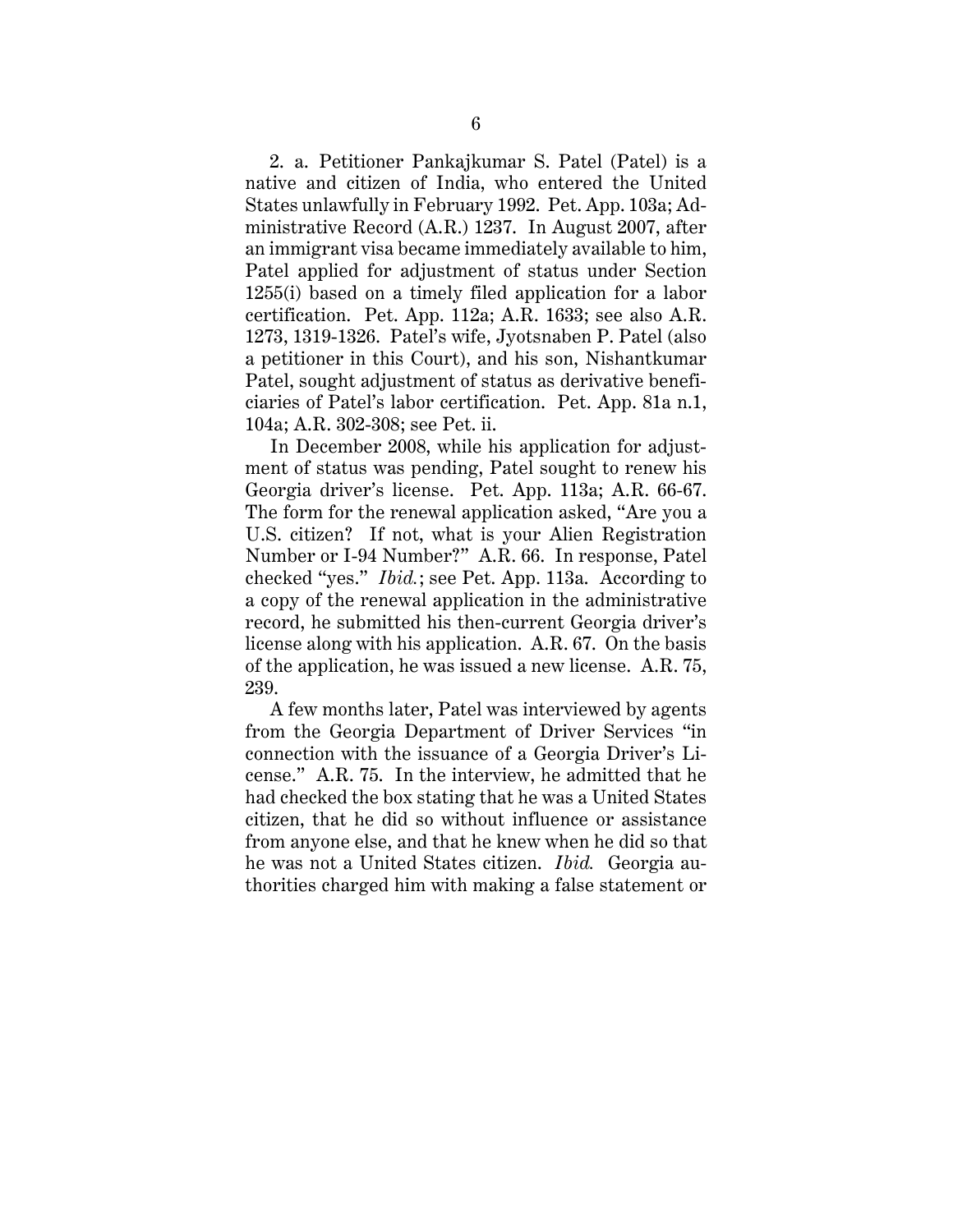writing under Ga. Code Ann. § 16-10-20 (2007), though the charge was ultimately dismissed. A.R. 69-71.

In August 2010, the Department of Homeland Security (DHS) denied Patel's application for adjustment of status, determining that his false representation of United States citizenship on the driver's license renewal application rendered him inadmissible under 8 U.S.C. 1182(a)(6)(C)(ii). A.R. 73-75; see Pet. App. 112a. DHS subsequently denied his motion to reopen his application. A.R. 640-641.

b. In 2012, DHS commenced removal proceedings against both petitioners and their son, charging them as removable under  $8 \text{ U.S.C. } 1182(a)(6)(\text{A})(i)$  for being present in the United States without admission or parole. Pet. App. 111a-112a; A.R. 1811. Through counsel, petitioners each conceded removability. Pet. App. 111a-112a; A.R. 224, 1237. Patel also renewed his application for adjustment of status to that of a lawful permanent resident. Pet. App. 112a; see *id.* at 11a-12a.

During the removal proceedings before the immigration judge (IJ), Patel offered inconsistent testimony about his false claim of citizenship. On direct examination, he insisted that he "might have made a mistake" on the application, and that "[he] didn't have an intention" falsely to represent his citizenship to obtain a license "because [his] work permit was in process." A.R. 235; see Pet. App. 113a. He also initially testified that he had provided his alien registration number both by writing it on the driver's license application and by presenting an employment authorization card that included the number. Pet. App. 113a; A.R. 240. But when presented with a copy of his driver's license application, which did not include his alien registration number, Patel stated that he had just "show[n] them [his employ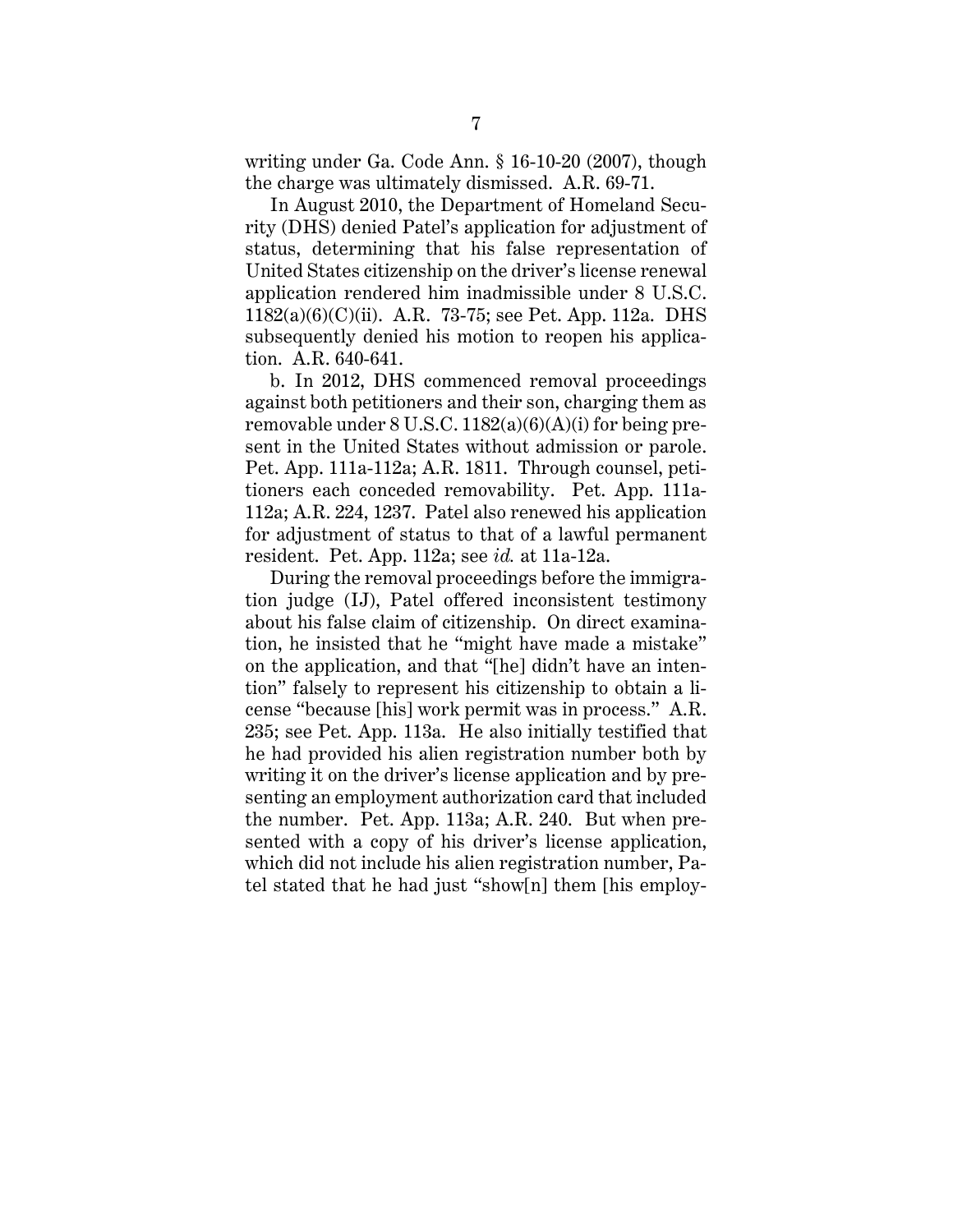ment authorization] card, and then it was all done." A.R. 243; see Pet. App. 114a. He further claimed that, beyond the employment authorization card, he had submitted "nothing else" with his application. A.R. 239. On cross-examination, however, he acknowledged that he had also submitted his existing driver's license. Pet. App. 113a-114a; A.R. 240. He was then confronted with the fact that the application reflected that, as proof of identity, he submitted *only* his then-current driver's license—not his employment authorization document at which point he offered no further explanation. A.R. 240-241, 243-244.

After hearing the evidence, the IJ denied Patel's renewed application for adjustment of status, ordered that both petitioners be removed to India, and granted their son permission for voluntary departure within 60 days. Pet. App. 117a-118a; A.R. 162-169. The IJ observed that "[t]here [wa]s no dispute" that Patel falsely claimed he was a United States citizen on his driver's license renewal application, and the IJ rejected as "simply not plausible" his explanation that his false claim had merely been "a mistake." Pet. App. 113a, 115a. The IJ found Patel to be not credible, describing his testimony as "not candid," "somewhat evasive," and both internally inconsistent and inconsistent with the record evidence. *Id.* at 113a; see *id.* at 113a-114a. The IJ concluded that Patel had failed to carry his burden to show he was not inadmissible under Section  $1182(a)(6)(C)(ii)$  for falsely representing himself as a United States citizen, and accordingly deemed him and his family ineligible for adjustment of status under Section 1255(i). Pet. App. 117a-118a.

c. The Board of Immigration Appeals (Board) upheld the IJ's decision and dismissed petitioners' appeal.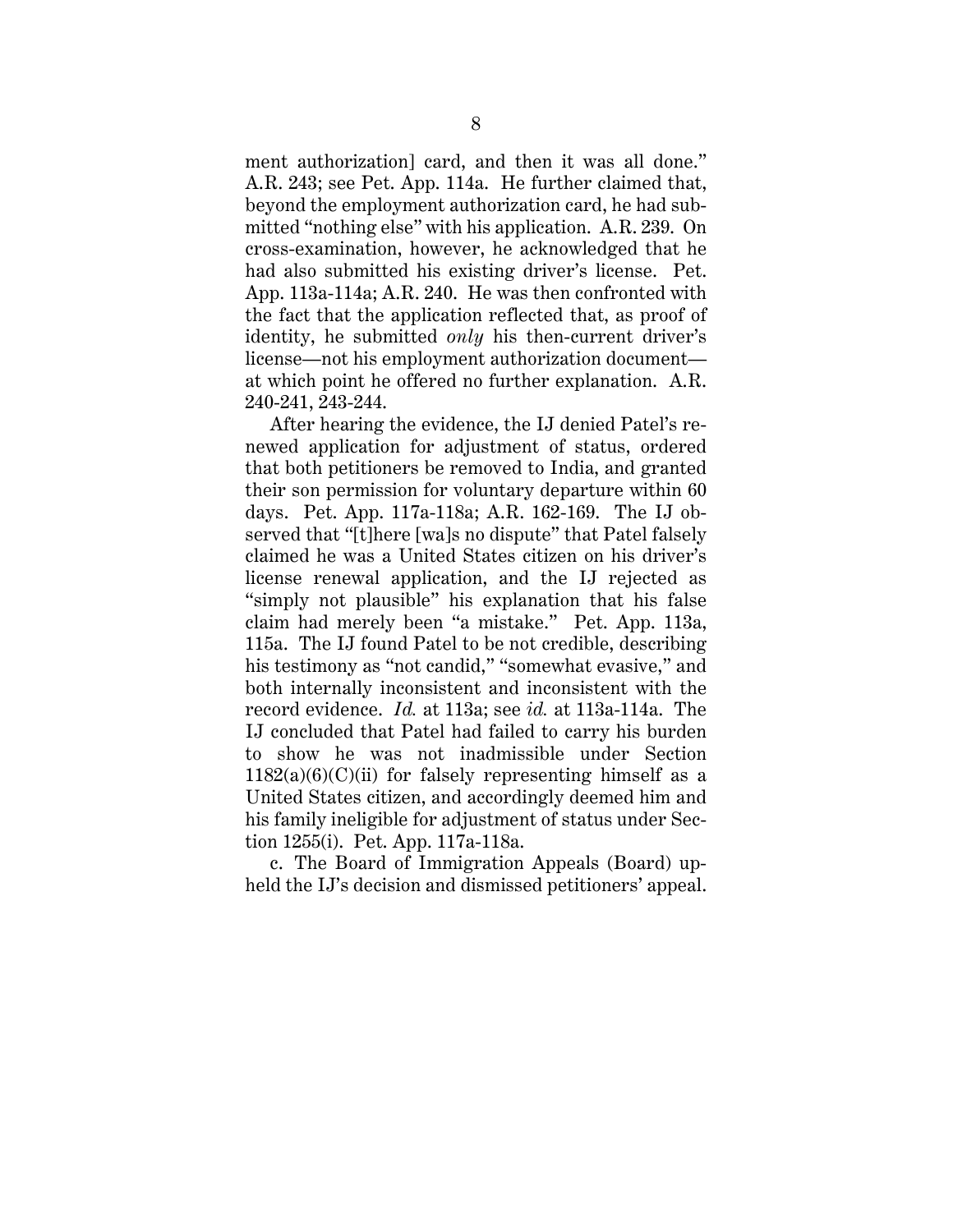Pet. App. 103a-108a. As relevant here, the Board identified no clear error in the IJ's finding that Patel had "not been a credible witness" and had "'willfully and purposefully indicated that he was a United States citizen'" on the driver's license application. *Id.* at 106a-107a (citation omitted). One Board member dissented on grounds that are not within the scope of the question presented in this Court. *Id.* at 109a-110a.

3. a. Petitioners sought review of the final orders of removal in the court of appeals. A panel of the court unanimously denied the petition. Pet. App. 79a-102a. Petitioners contended that the agency erred in finding that Patel knowingly made a false representation of citizenship to obtain a driver's license. Consistent with its longstanding position, see Gov't Reh'g Br. at 7-10, *Montero-Martinez* v. *Ashcroft*, 2001 WL 37115663, No. 99- 70596 (9th Cir. Nov. 30, 2001), the government did not dispute the court's jurisdiction over that question. But the panel nevertheless concluded *sua sponte* that it lacked jurisdiction. Pet. App. 84a-86a, 88a-90a. In particular, the court interpreted Section  $1252(a)(2)(B)$  and (D) to limit its jurisdiction to review denials of adjustment of status under Section 1255 to constitutional questions and questions of law, thereby excluding review of petitioners' challenge to the agency's underlying factual findings. *Id.* at 85a-86a, 89a-90a.

b. The court of appeals vacated the panel's decision and ordered rehearing en banc. Pet. App. 9a. By a vote of 9 to 5, the en banc court held that it lacked jurisdiction to review petitioners' factual challenge to the agency's denial of the application for adjustment of status. *Id.* at 1a-77a.

The majority of the en banc court of appeals held that Section  $1252(a)(2)(B)(i)$  bars all judicial review of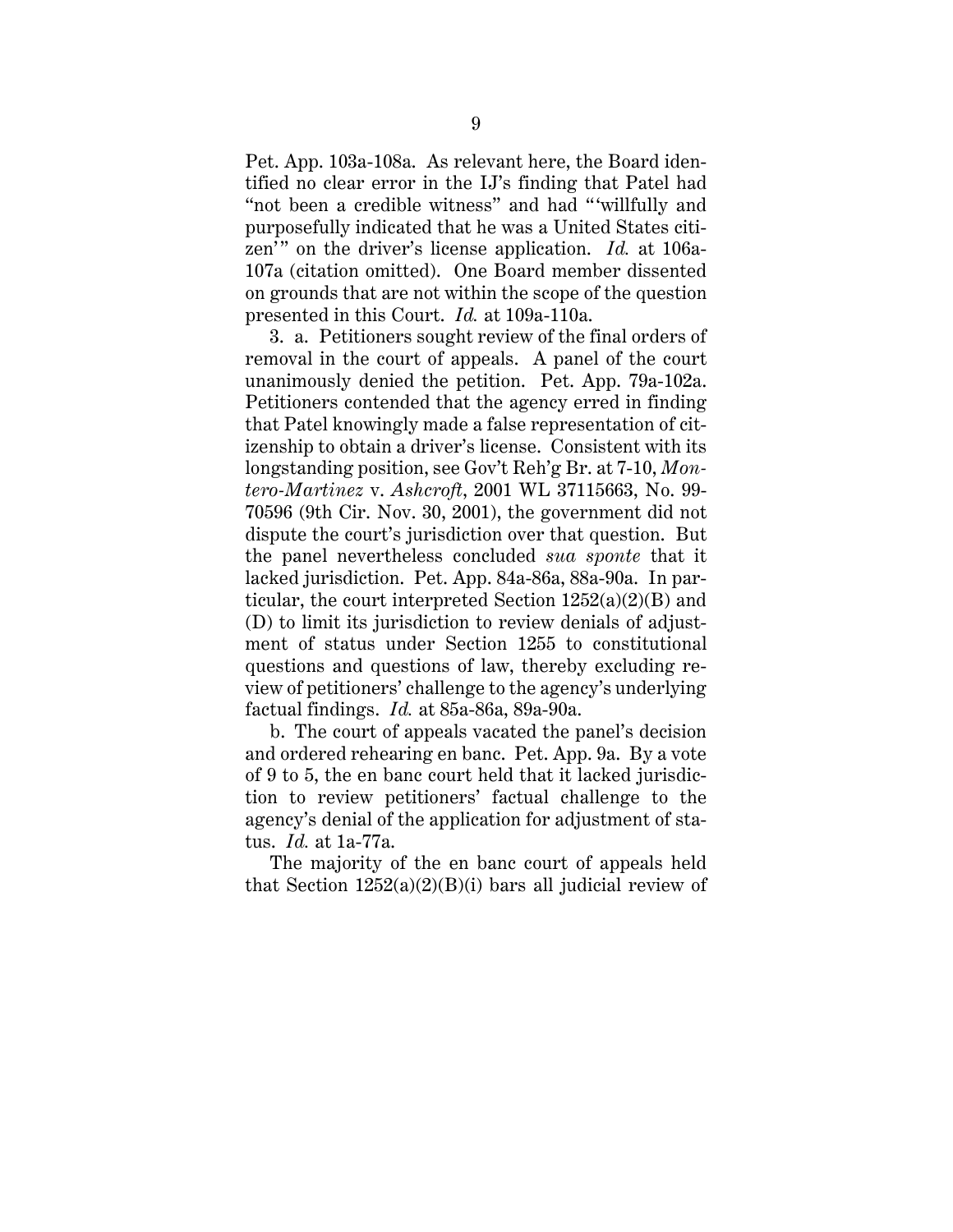the denial of adjustment of status—or any of the other forms of relief enumerated in that provision—with the exception of constitutional claims and questions of law raised under Section 1252(a)(2)(D). Pet. App. 3a. The court reasoned that the statutory term "any judgment" is best read to mean "[a]ny decision" regarding the enumerated categories of relief, and that "any doubt" about its meaning "should be resolved in favor of a more expansive meaning given the modifying phrases 'any' and 'regarding'" in the statute. *Id.* at 27a. Although the court interpreted Section  $1252(a)(2)(D)$  as "restor[ing]" courts' jurisdiction "to review constitutional claims or questions of law," it concluded that factual determinations still remain "'beyond the power of judicial review.'" *Id.* at 28a-29a (citation omitted).

The en banc court of appeals rejected petitioners' contention that Section  $1252(a)(2)(B)(i)$  precludes judicial review only of the Attorney General's ultimate, discretionary decision whether to grant relief. It also rejected the government's longstanding view that the provision additionally bars review of any discretionary determinations underlying the ultimate decision, while permitting review of non-discretionary determinations (*i.e.*, determinations of fact and law). Pet. App. 24a, 30a-45a. The court recognized that, in so holding, it was departing from both its own precedent and that of numerous other courts of appeals. See *id.* at 3a, 32a-33a & nn.22-23.

Judge Martin, joined by four other members of the court, dissented. Pet. App. 48a-77a. Although she believed the phrase "any judgment regarding the granting of relief " was ambiguous standing alone, *id.* at 58a, she contended that "us[ing] the word 'judgment' to mean 'findings of fact' \* \* \* does not reflect the most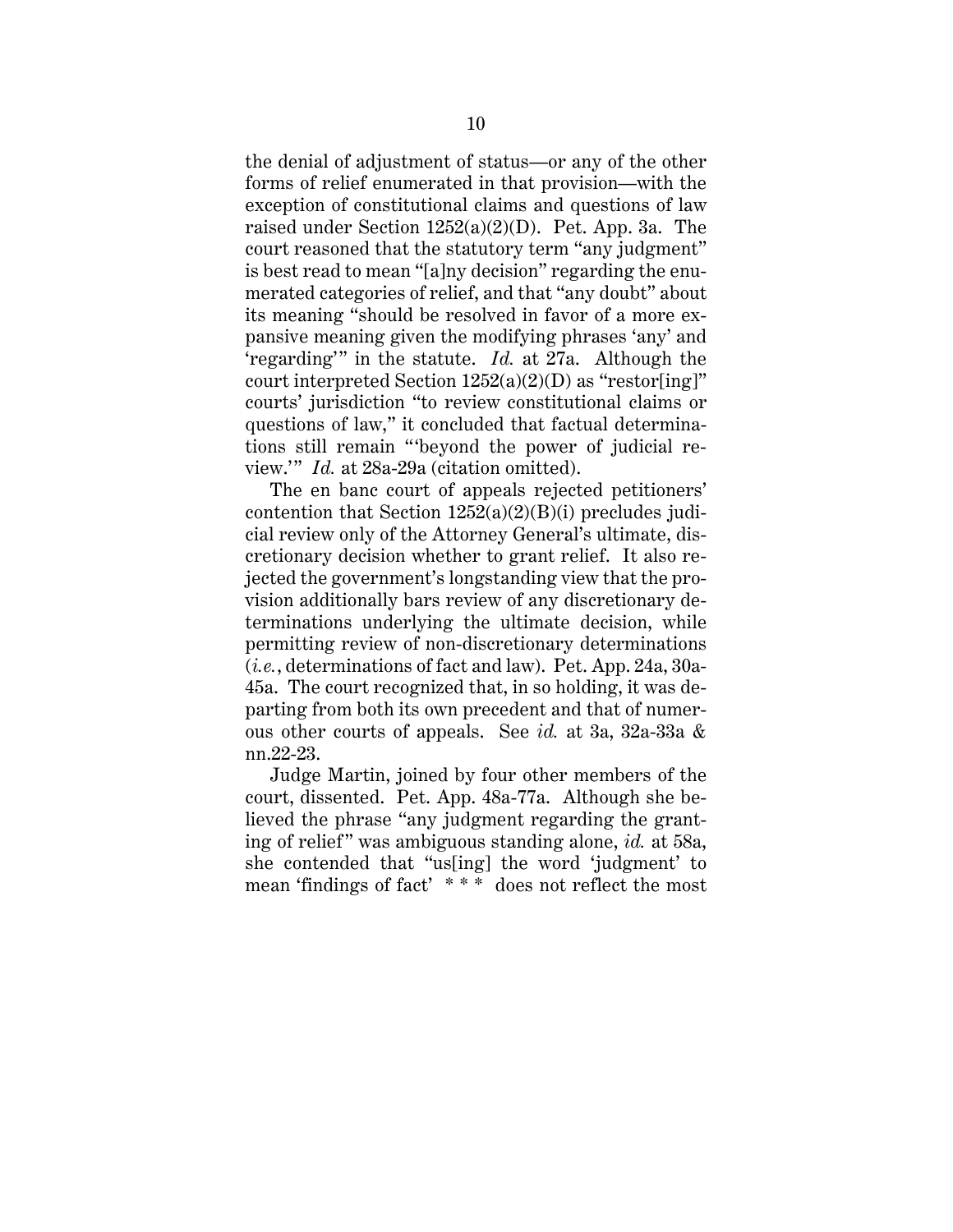natural understanding of the term," *id.* at 60a; see *id.* at 55a, 58a-65a. Considering the relevant language in the context of the statutory scheme as a whole and against the backdrop of the presumptions of judicial review and in favor of noncitizens, Judge Martin agreed with the government that the "best interpretation" is that Section  $1252(a)(2)(B)(i)$  "excludes review" only of those "decisions that involve the exercise of discretion." *Id.*  at 65a; see *id.* at 52a-55a, 65a-72a. She observed that this category "may include both the final decision of whether to grant any of the five enumerated forms of relief, as well as some other discretionary findings related to eligibility for relief," but does not include "findings of fact that require no discretionary evaluation from the factfinder." *Id.* at 65a. She noted that her view has been "widely accepted" by other courts of appeals, *id.* at 50a, observing that "all but one" of the "circuits who have considered this issue [have] conclude[d] that § 1252(a)(2)(B) does not eliminate review of factual or legal determinations related to eligibility for discretionary relief." *Id.* at 57a; see *id.* at 57a-58a (citing decisions by the First, Second, Third, Fifth, Sixth, Seventh, Eighth, Ninth, and Tenth Circuits); but see *id.* at 58a n.5 (noting the Fourth Circuit as the only other outlier).

#### **SUMMARY OF THE ARGUMENT**

In 8 U.S.C. 1252(a)(2)(B)(i), Congress has precluded judicial review of "any judgment regarding the granting of relief" under certain enumerated provisions of the INA, including the one governing adjustment of status, 8 U.S.C. 1255. The government has long taken the position that Section  $1252(a)(2)(B)(i)$  bars review of discretionary determinations, but not of underlying nondiscretionary determinations—*i.e.*, determinations of law and fact. That interpretation finds support in the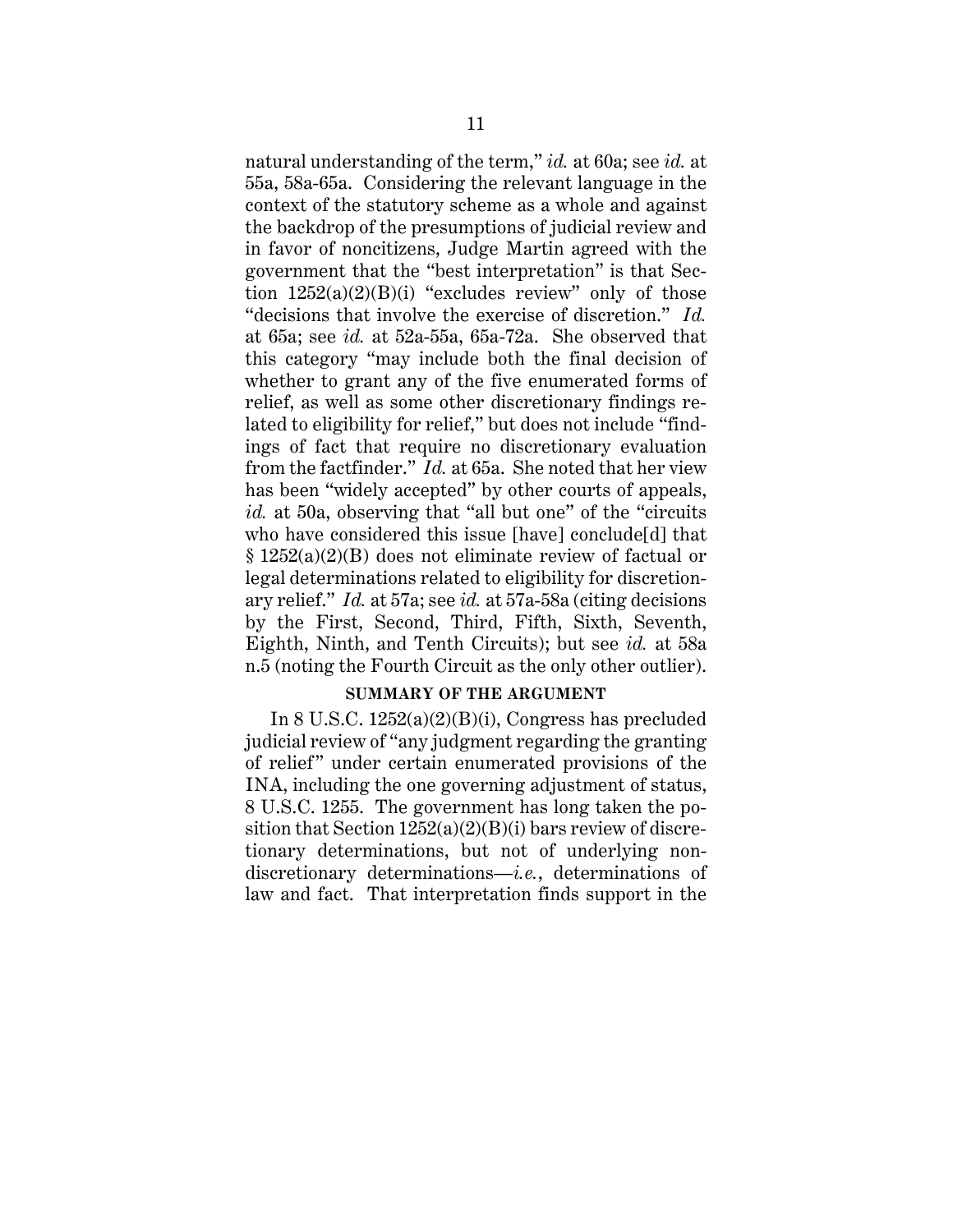statutory text, context, and history, as well as in this Court's precedents and considerations of congressional policy.

A. The text of Section  $1252(a)(2)(B)(i)$  is most naturally read as limited to discretionary determinations. In the sense in which it is used here, the word "judgment" is commonly defined as a decision that requires subjective or evaluative decision-making and results from the exercise of discernment. That definition supports the conclusion that the bar on judicial review in Section  $1252(a)(2)(B)(i)$  applies to discretionary determinations, but not to the non-discretionary determinations that contribute to reaching a discretionary judgment.

The decision below emphasized that Section  $1252(a)(2)(B)(i)$  refers to "any" judgment "regarding" the granting of discretionary relief—modifiers that the court of appeals understood to suggest breadth. But neither of those words is capable of expanding the meaning of "judgment": although the statute covers "any" judgment "regarding" the granting of relief, it does not cover non-judgments. The phrase "regarding the granting of relief" does, however, rebut petitioners' contention that the provision's limitation of review applies only to the ultimate decision to grant or deny relief.

B. Statutory context confirms the government's longstanding interpretation. Other provisions of the INA repeatedly use the term "judgment" to specify determinations of a discretionary nature. Section  $1252(a)(2)(B)(i)$ 's use of that term should be accorded a consistent meaning.

Contextual cues in Section 1252(a)(2) itself are to the same effect. The heading of Section  $1252(a)(2)(B)$  is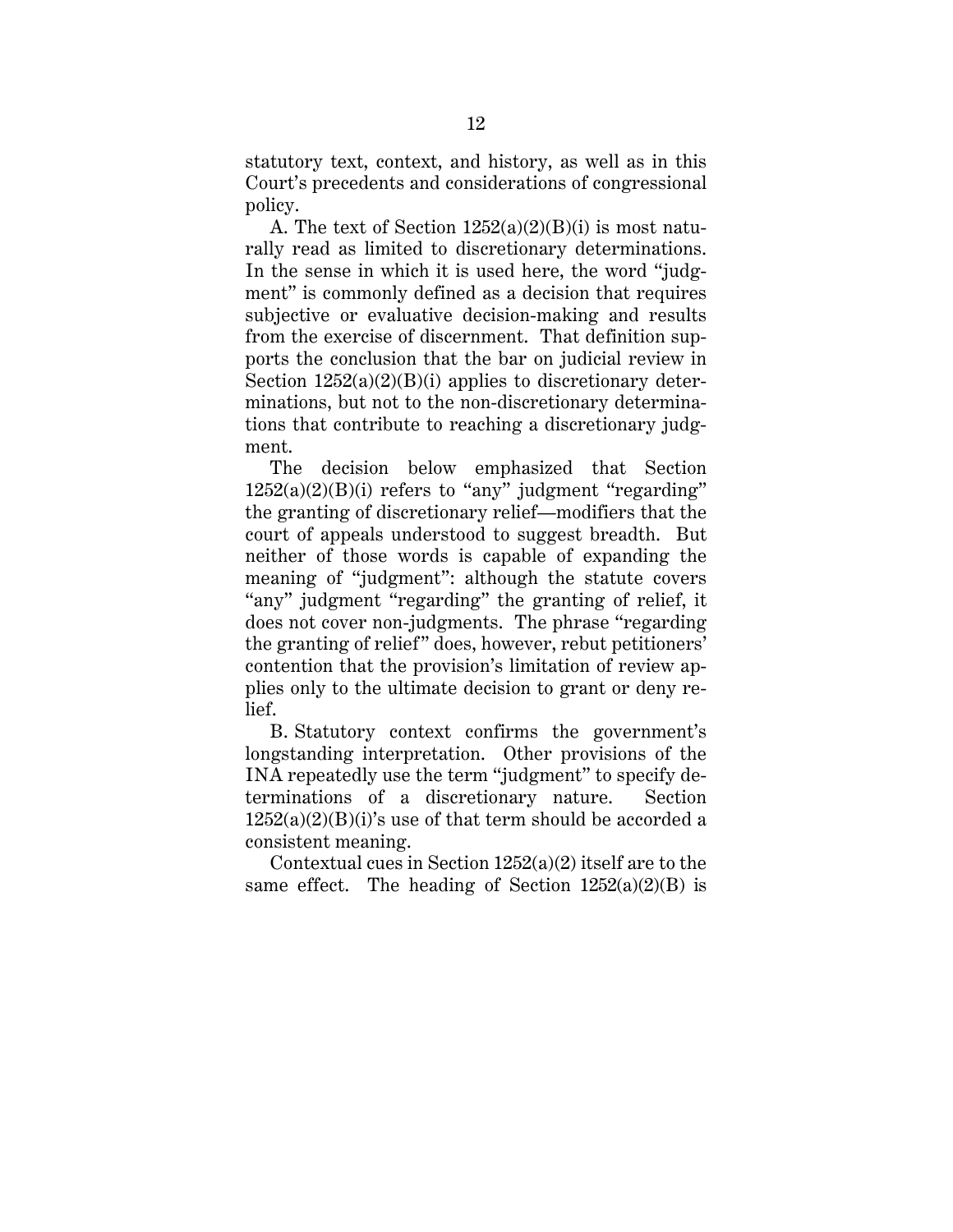"Denials of discretionary relief."  $8 \text{ U.S.C. } 1252(a)(2)(\text{B})$ (emphasis omitted). Similarly, Section  $1252(a)(2)(B)(ii)$ precludes judicial review of "any *other* decision or action of the Attorney General or the Secretary of Homeland Security the authority for which is specified under this subchapter to be in [his] discretion." 8 U.S.C.  $1252(a)(2)(B)(ii)$  (emphasis added). The use of the word "other" indicates that clause (i) is similarly limited to discretionary decisions. In addition, other portions of Section  $1252(a)(2)$  establish comprehensive bars to review using expansive, all-encompassing language. Had Congress intended clause (i) to preclude all review of decisions regarding discretionary relief, it presumably would have used one of those formulations.

The court of appeals' interpretation also produces a structural anomaly. Under its approach, the fact-finding at issue here would have been judicially reviewable had the false-statement ground of inadmissibility arisen at the removal stage of the proceedings, as it would have if DHS had charged a different or additional ground of removability at the outset. There is no reason to conclude that Congress intended the reviewability of the same issue to turn on the stage of the proceedings at which the factual finding is made.

C. The statutory history underlying Section  $1252(a)(2)(B)(i)$  further supports interpreting that provision as limited to discretionary determinations.

The court of appeals contended that its interpretation was consistent with the historical scope of habeas review, which purportedly excluded factual determinations. But that claim rests on a misunderstanding of the historical record. Prior to the enactment of Section  $1252(a)(2)(B)(i)$ , courts regularly reviewed factual determinations underlying denials of discretionary relief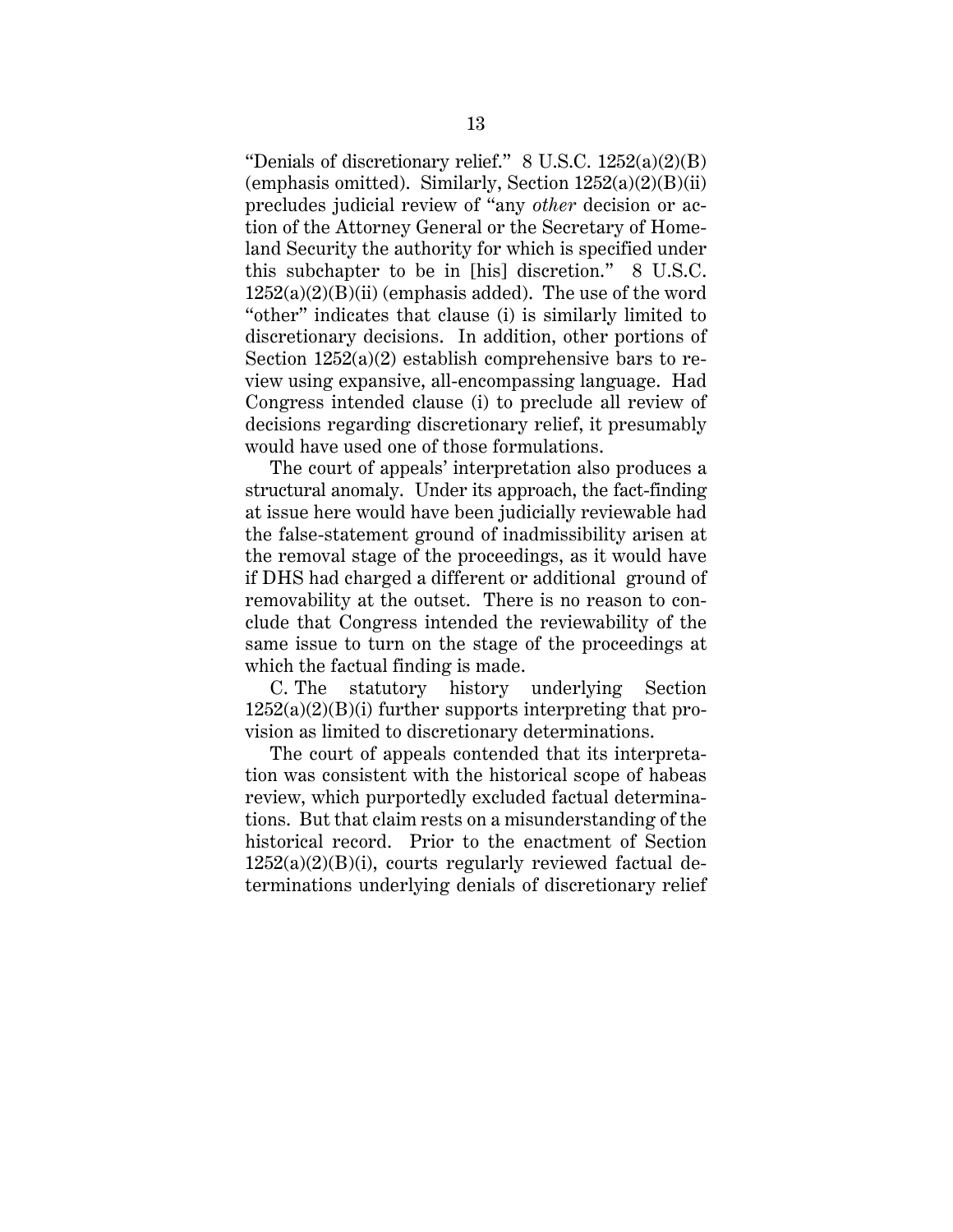and orders of removal, albeit under a deferential standard of review.

The circumstances surrounding the most recent amendments to the relevant provisions of Section 1252 confirm the government's interpretation. As initially enacted in the Illegal Immigration Reform and Immigrant Responsibility Act of 1996 (IIRIRA), Pub. L. No. 104-208, Div. C, 110 Stat. 3009-546, Section 1252(a)(2) did not include any provision analogous to the later carve-out in subparagraph (D), which preserves judicial review of legal and constitutional claims. In *Immigration & Naturalization Service* v. *St. Cyr*, 533 U.S. 289 (2001), this Court construed other INA bars on judicial review to permit habeas review of questions of law underlying the denial of discretionary relief, reasoning that a contrary interpretation would raise serious constitutional concerns under the Suspension Clause. After *St. Cyr*, nearly all of the courts of appeals interpreted Section  $1252(a)(2)(B)(i)$  as permitting review of non-discretionary determinations (including questions of law).

In 2005, Congress responded to *St. Cyr* by enacting the REAL ID Act of 2005 (REAL ID Act), Pub. L. No. 109-13, Div. B, 119 Stat. 302, which added subparagraph (D) to Section 1252(a)(2). The REAL ID Act ratified the prevailing interpretation of Section  $1252(a)(2)(B)(i)$ . At the very least, nothing in the Act displaced that prevailing view. Following passage of the REAL ID Act, the majority of the courts of appeals have continued to endorse the government's view as to the meaning of Section 1252(a)(2)(B)(i).

D. Other tools of statutory construction confirm the government's longstanding reading of Section  $1252(a)(2)(B)(i)$ . This Court has held that when a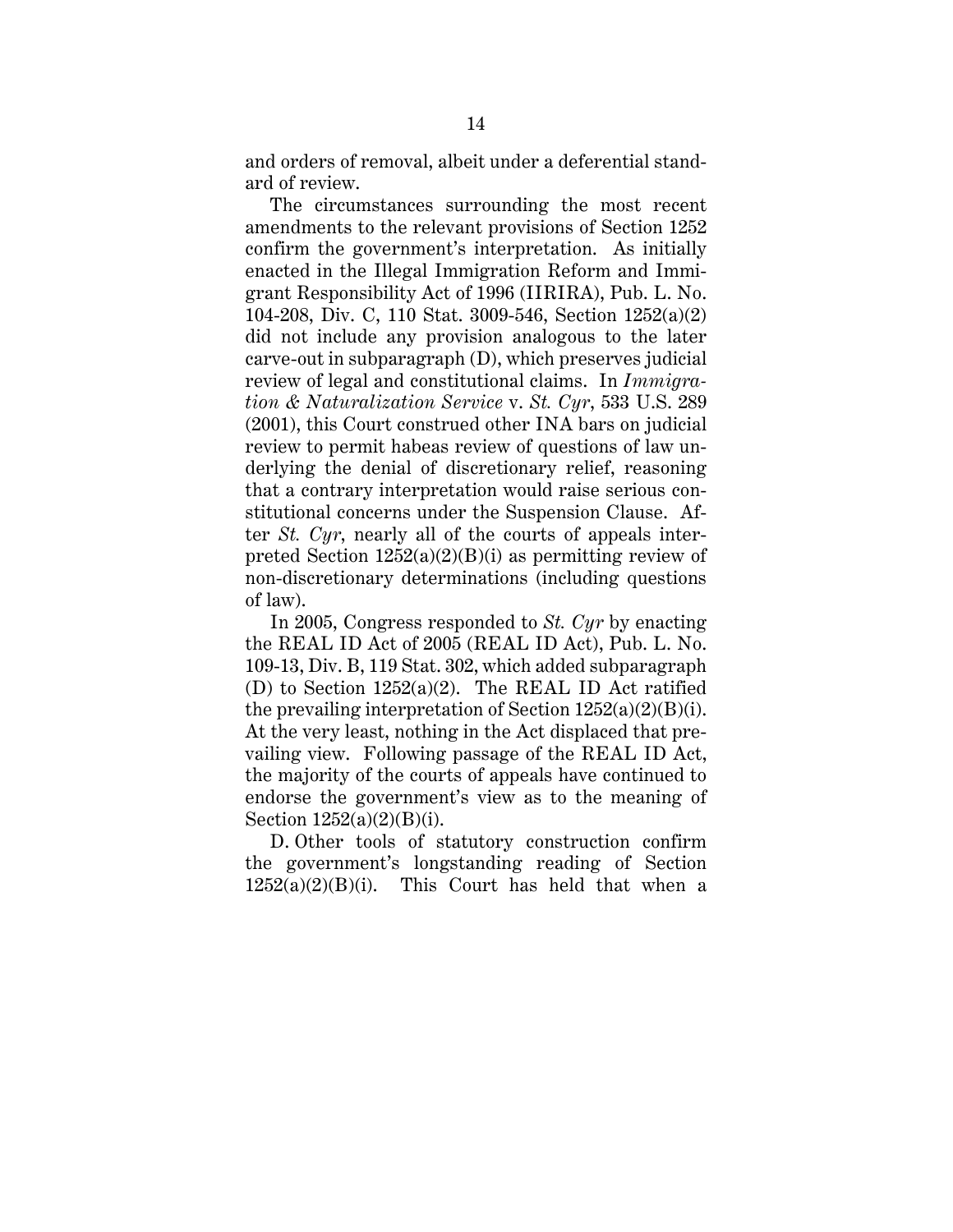statutory provision is reasonably susceptible to an interpretation preserving judicial review, courts should presume that Congress did not intend to foreclose review entirely. The government's interpretation also accords with the policies underlying IIRIRA, which was designed to shield the Executive's exercises of discretion from judicial intrusion. Moreover, distinguishing between discretionary and non-discretionary determinations offers an administrable line for judges, as evidenced by the widespread application of that standard in the courts of appeals over nearly two decades.

### **ARGUMENT**

# **SECTION 1252(a)(2)(B)(i) DOES NOT BAR JUDICIAL REVIEW OF NON-DISCRETIONARY DETERMINATIONS**

Petitioners seek review of the agency's determination that Patel is inadmissible, and therefore ineligible for adjustment of status, because he knowingly made a false claim of citizenship in order to obtain a state-law benefit. See 8 U.S.C.  $1182(a)(6)(C)(ii)(I)$ . The parties agree, as did the majority and dissenting judges below, that the agency's decision rested on a non-discretionary determination—in particular, an objective finding of historical fact. See Pet. App. 35a; *id.* at 49a (Martin, J., dissenting). Section  $1252(a)(2)(B)(i)$  does not bar review of that underlying finding of fact. The statutory text, context, and history, as well as this Court's precedents and considerations of congressional policy, indicate that Section  $1252(a)(2)(B)(i)$  bars review only of discretionary judgments, not of non-discretionary findings of the kind at issue here.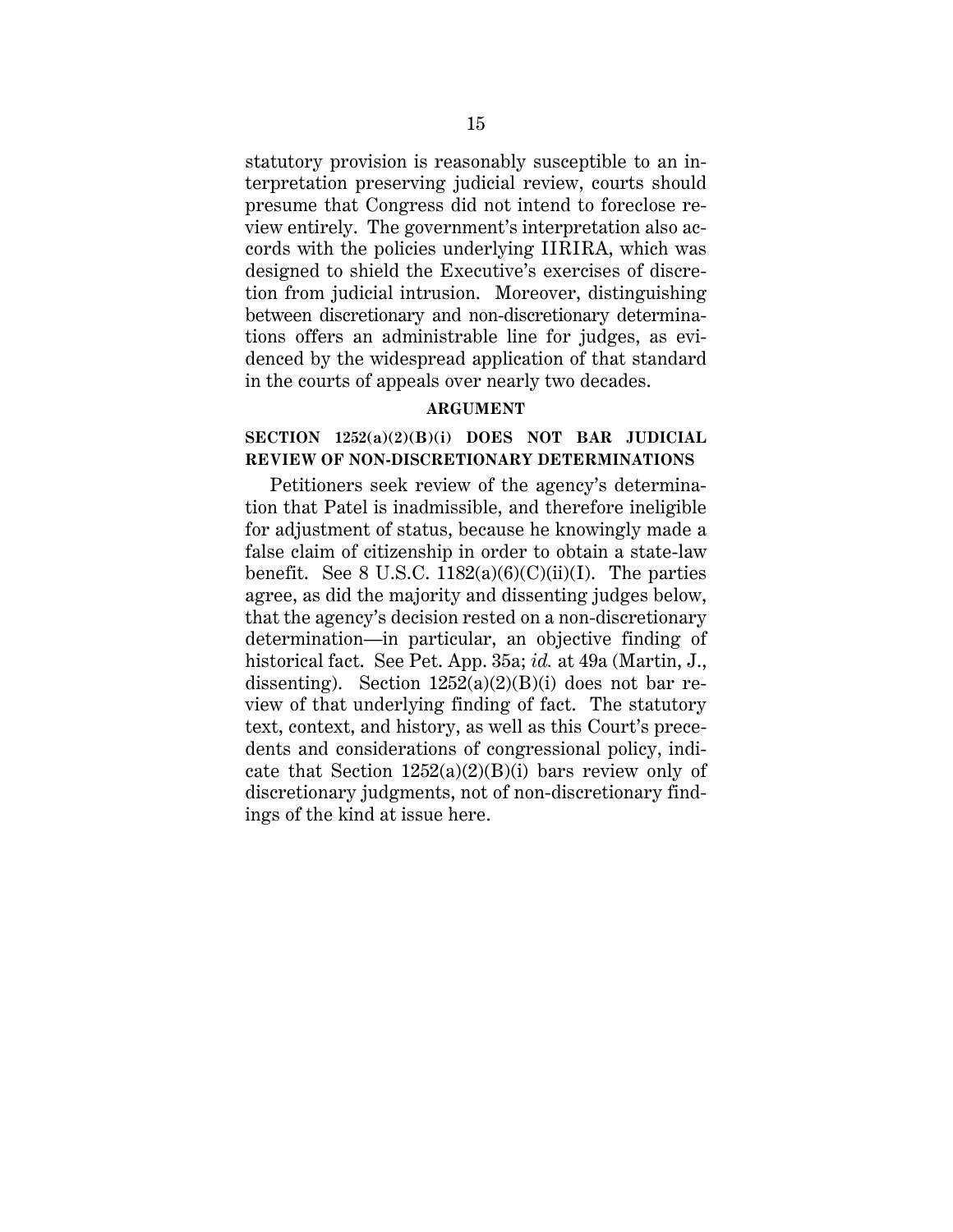# **A. The Text Of Section 1252(a)(2)(B)(i) Is Best Read To Permit Review Of Non-Discretionary Determinations**

"As in any case of statutory construction," the proper analysis "begins with 'the language of the statute.'" *Hughes Aircraft Co. v. Jacobson*, 525 U.S. 432, 438 (1999) (citation omitted). Section 1252(a)(2)(B)(i) provides, in relevant part, that "no court shall have jurisdiction to review \* \* \* any *judgment regarding* the granting of relief under section \* \* \* 1255 of this title." 8 U.S.C. 1252(a)(2)(B)(i) (emphasis added).

1. Although Section 1252 and other provisions of the INA refer to a "judgment" by the Attorney General or the Secretary, the INA does not define that term, which carries more than one "ordinary, contemporary, common meaning." *Artis* v. *District of Columbia*, 138 S. Ct. 594, 603 n.8 (2018) (citation omitted). Congress's textual choices in Section 1252(a)(2)(B)(i) reflect its use of the term "judgment" to refer to decisions involving subjective or evaluative decision-making.

In common usage, "judgment" is defined in two relevant ways. It may be "a formal utterance or pronouncing of an authoritative opinion after judging," or it could be "the mental or intellectual process of forming an opinion or evaluation by discerning and comparing" and, relatedly, "an opinion or estimate so formed." *Webster's Third New International Dictionary* 1223 (1993) (*Webster's*). The same dichotomy between something that is formal and authoritative (like the "final judgment" of a court) or something that reflects the working of the decision-maker's own mental processes, is also manifest in other dictionaries' definitions of "judgment." Thus, *Black's Law Dictionary* refers both to such things as "[t]he official and authentic decision of a court of justice," on one hand, and to "[a]n opinion or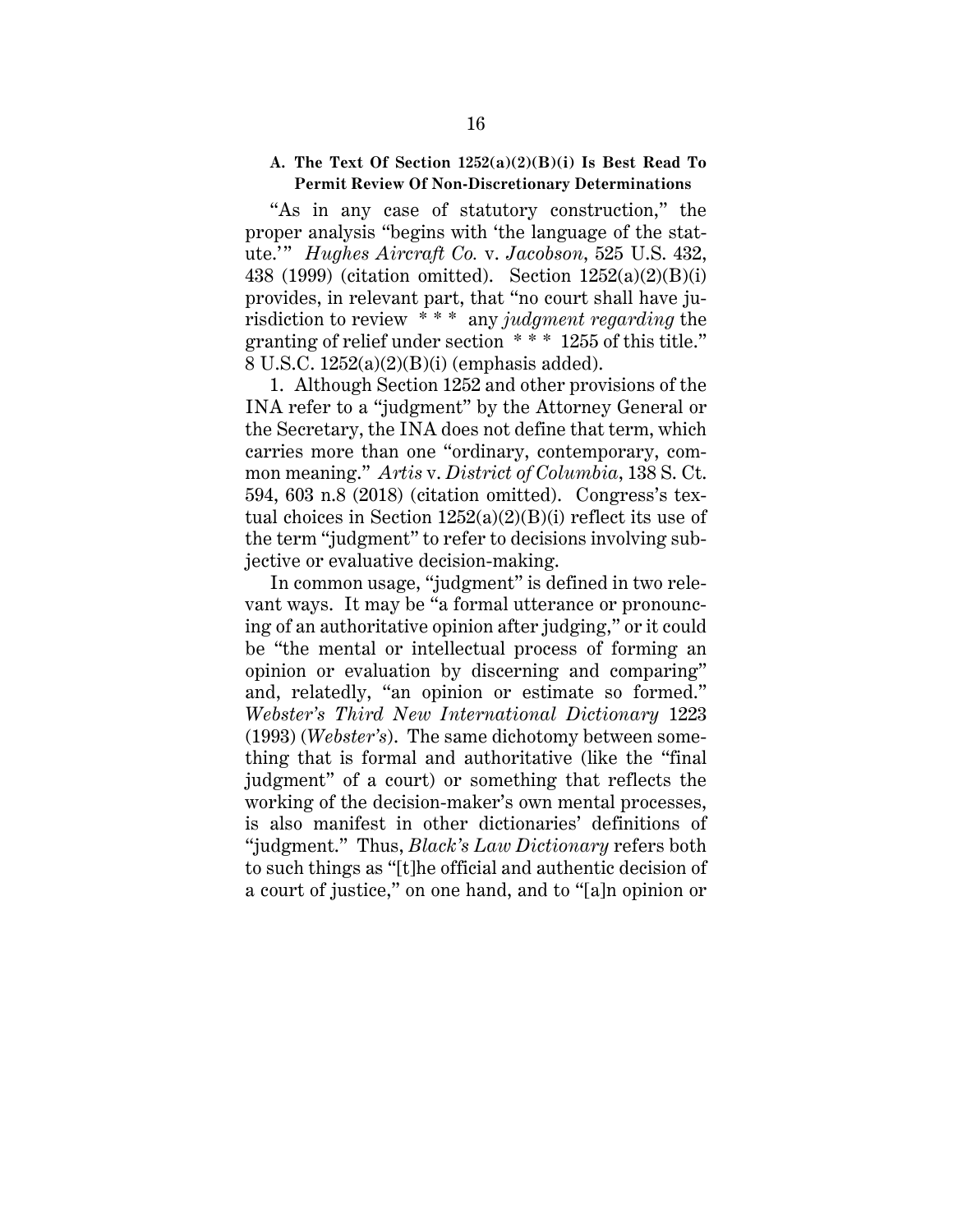estimate" or "[t]he formation of an opinion or notion concerning some thing by exercising the mind upon it," on the other. *Black's Law Dictionary* 841 (6th ed. 1990) (citations omitted). And *The Oxford English Dictionary* refers to "[t]he pronouncing of a deliberate opinion upon a person or thing, or the opinion pronounced," and to "[t]he formation of an opinion or notion concerning something by exercising the mind upon it; an opinion, estimate." 8 *The Oxford English Dictionary* 294 (2d ed.  $1989$ ). $^{2}$ 

The court of appeals reviewed such dictionary definitions of "judgment" and concluded that they fall into one of two camps: either "the final decision of a court" or "any decision." Pet. App. 27a. The court further concluded that Section 1252 uses the term in the second, broader sense. *Ibid.* But the court's understanding of the second group of definitions is overly simplistic and eliminates the connotation of the relevant definitions. Those definitions do not suggest that "judgment" encompasses "any decision." Rather, they refer to decisions that are the product of a particular decisionmaker's exercise of discernment, which is why the recurring synonyms in the preceding paragraph are more subjective: "opinion," "estimate," and "notion."

In light of those definitions of judgment, the court of appeals' contention that "judgment" includes objective "findings of fact" reflects a "highly eccentric use of the word." Pet. App. 59a (Martin, J., dissenting); see *id.* at 60a (noting that "a recitation of  $***$  fact  $***$  would not naturally be described as a 'judgment'"). The court

<sup>&</sup>lt;sup>2</sup> Despite its citation of the second edition, Pet. App. 26a-27a, the court of appeals quoted an online version of *The Oxford English Dictionary*, which accounts for minor differences between its quotation and the one above.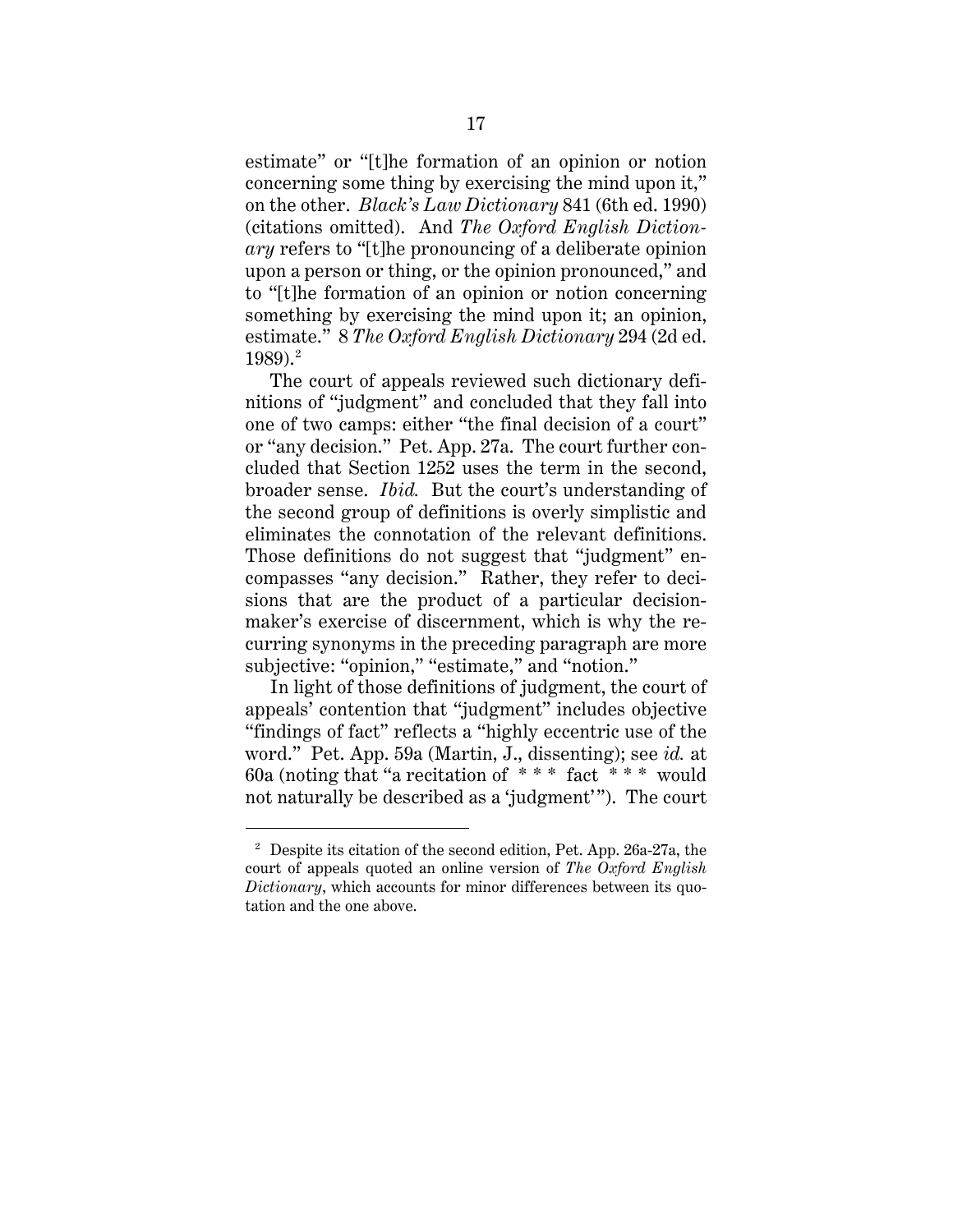of appeals offered no direct authority for its interpretation, which is inconsistent with the term's associations with subjective and evaluative decision-making. See *id.* at 59a (noting that the majority's dictionary review ignored definitions indicating that "a judgment can also be the exercise of discretion").

The court of appeals emphasized that the provision at issue precludes review of "any" judgment "regarding" the granting of relief. 8 U.S.C. 1252(a)(2)(B)(i). In its view, "any doubt" about the scope of the provision "should be resolved in favor of a more expansive meaning given the[se] modifying phrases." Pet. App. 27a. That contention begs the question whether a factual finding is a "judgment" in the first place. Cf. *Rimini St., Inc.* v. *Oracle USA, Inc.*, 139 S. Ct. 873, 878 (2019) (rejecting the contention that a reference to " 'full costs'" includes any "expenses beyond the costs specified," as the term "'[f]ull'" denotes "quantity or amount" and simply "means the complete measure of the noun it modifies"). The government agrees that Section  $1252(a)(2)(B)(i)$  bars the review of "any judgment regarding" the granting or denying of relief. But the addition of "any" and "regarding" cannot expand the scope of the phrase to include non-judgments.

In short, Section  $1252(a)(2)(B)(i)$ 's reference to "judgment[s]" shields certain discretionary determinations from judicial intrusion. But nothing in the provision bars review of non-discretionary determinations, including those that go into forming a discretionary judgment.

2. Petitioners recognize the discretionary nature of a judgment. But their contention that "courts are precluded only from reviewing the ultimate grant of discretionary relief," Pet. App. 31a; see also Pet. 22, and can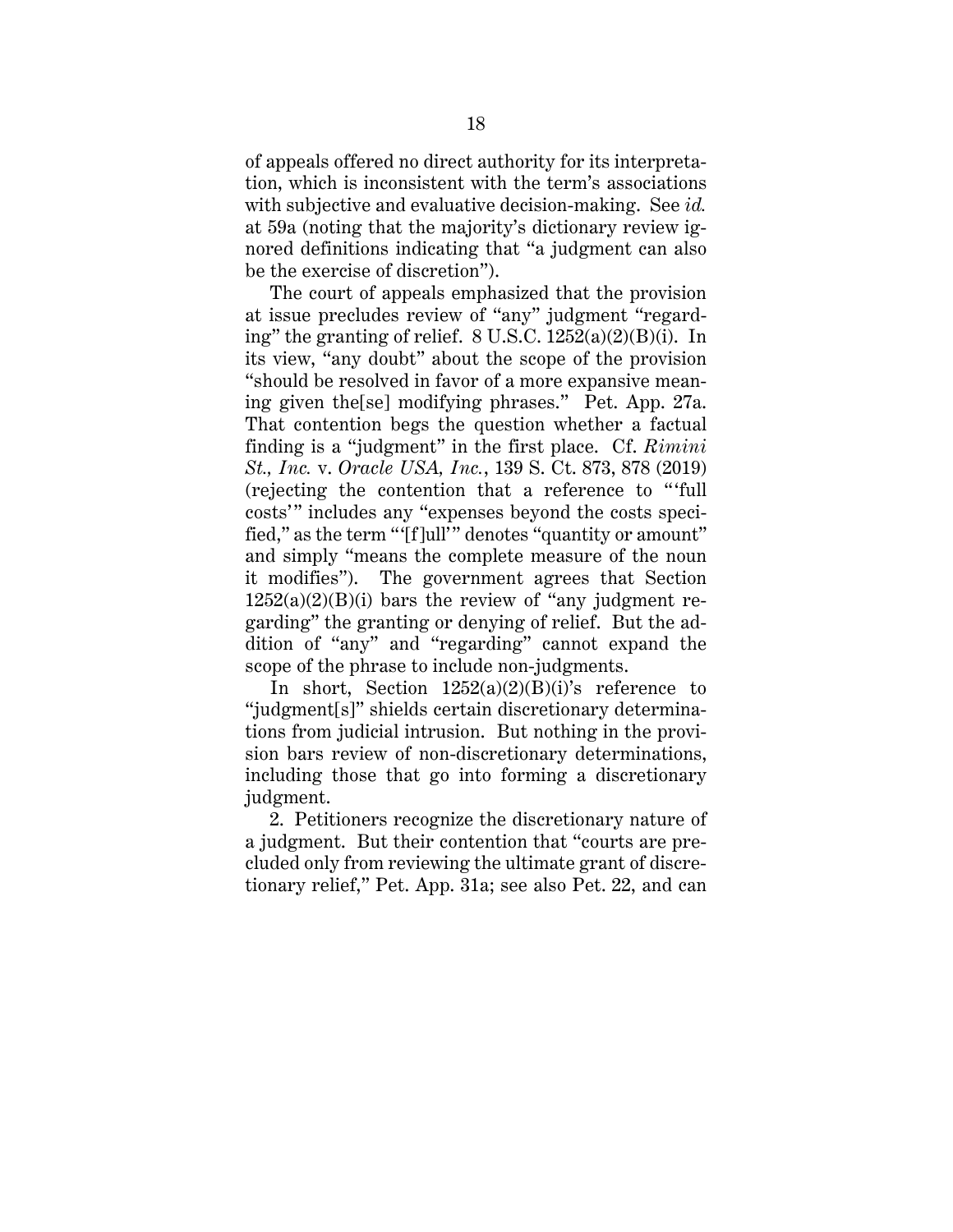therefore review any subsidiary determinations, is similarly flawed. Had Congress intended the narrow result for which petitioners advocate, it could easily have specified that only "final" or "ultimate" judgments are exempt from judicial review, rather than using the term "judgment" without elaboration. Compare 8 U.S.C. 1252(a)(2)(B)(i), with 8 U.S.C. 1101(a)(48)(A) (referring to "a *formal* judgment of guilt") (emphasis added); see *Hartford Underwriters Ins. Co.* v. *Union Planters Bank, N.A.*, 530 U.S. 1, 7 (2000) ("[H]ad Congress intended the provision to be broadly available, it could simply have said so, as it did in  $***$  other sections of the Code.").

Section  $1252(a)(2)(B)(i)$ 's use of the term "regarding" further undermines petitioners' position. Such terms "in a legal context generally ha[ve] a broadening effect, ensuring that the scope of a provision covers not only its subject but also matters relating to that subject." *Lamar, Archer & Cofrin, LLP* v. *Appling*, 138 S. Ct. 1752, 1760 (2018) (discussing "respecting"); see *id.* at 1759 (quoting definitions equating "respecting" and "regarding"); *Webster's* 1911 (defining "regarding" as "with respect to : CONCERNING"). Here, the "subject" of the preposition, *Lamar, Archer, & Cofrin, LLP*, 138 S. Ct. at 1760, is the "granting of relief," 8 U.S.C.  $1252(a)(2)(B)(i)$ . Thus, although "regarding" does not expand the provision's scope to cover non-judgments, it does expand it beyond ultimate grants or denials of relief. Again, had Congress intended the narrow meaning petitioners advocate, it had far more straightforward options for achieving that goal. For example, Congress could have precluded review over "any judgment granting or denying relief." The statutory reference to judgments "regarding" the granting of relief signifies a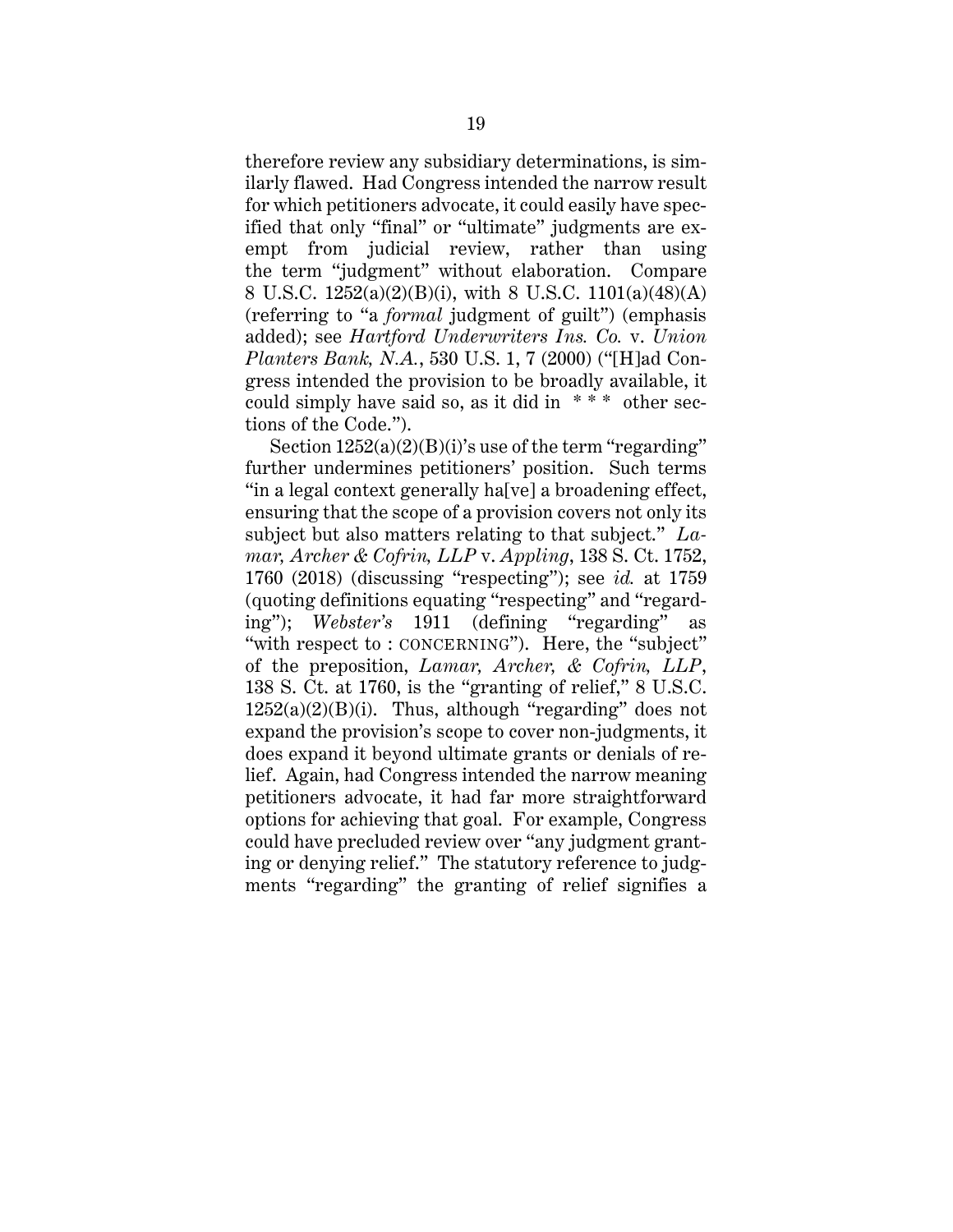broader bar that covers underlying determinations (that are still judgments) as well as the ultimate decisions to grant or deny relief under one of the enumerated provisions.

### **B. The Statutory Structure And Context Confirm The Government's Longstanding Interpretation**

"Statutory construction \* \* \* is a holistic endeavor," *United Sav. Ass'n* v. *Timbers of Inwood Forest Assocs., Ltd.*, 484 U.S. 365, 371 (1988), and "[i]t is a fundamental canon of statutory construction that the words of a statute must be read in their context and with a view to their place in the overall statutory scheme," *Sturgeon* v. *Frost*, 577 U.S. 424, 438 (2016) (citation omitted). Here, several aspects of the statutory structure and context confirm that Section  $1252(a)(2)(B)(i)$  precludes review of discretionary determinations but not of underlying non-discretionary findings of fact.

1. The use of the term "judgment" in other provisions of the INA is most consistent with the government's interpretation. See *United Sav. Ass'n*, 484 U.S. at 371 ("A provision that may seem ambiguous in isolation is often clarified by the remainder of the statutory scheme" when "the same terminology is used elsewhere in a context that makes its meaning clear."). When, as here, the INA uses the term "judgment" to specify a determination or decision of the relevant official (as opposed to the final order of a court), it consistently refers to a determination of a discretionary nature. See 8 U.S.C. 1103(a)(7) (authorizing the Secretary of Homeland Security to "detail employees of the Service for duty in foreign countries" "whenever in his judgment such action may be necessary to accomplish the purposes of this chapter"); 8 U.S.C. 1226(e) (providing that "[t]he Attorney General's discretionary judgment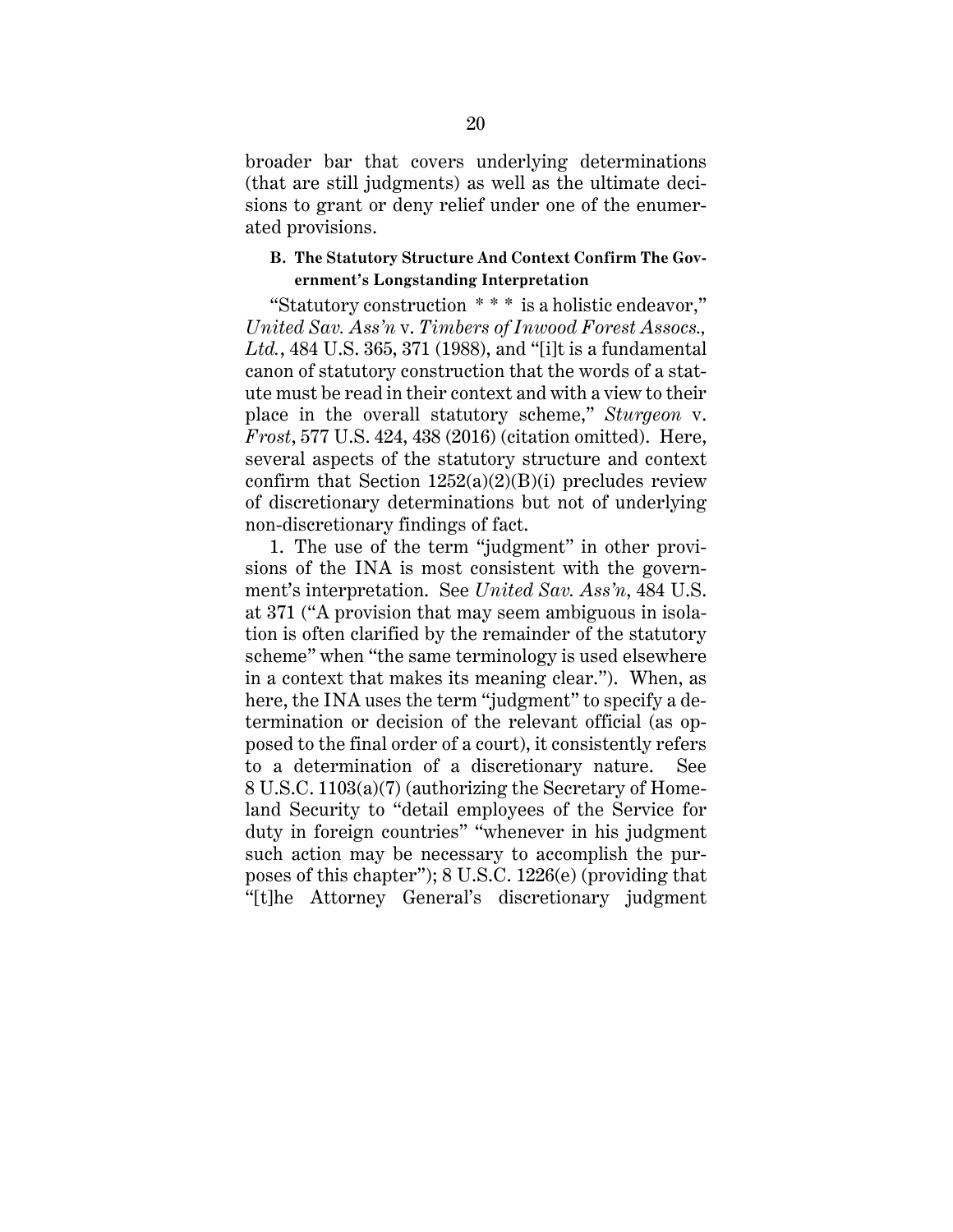regarding the application of th[at] section shall not be subject to review");  $8 \text{ U.S.C. } 1252(b)(4)(D)$  (deeming "the Attorney General's discretionary judgment whether to grant relief under section 1158(a)" "conclusive unless manifestly contrary to the law and an abuse of discretion"); 8 U.S.C.  $1537(b)(2)(A)$  (permitting the removal of noncitizens to "any country which the alien shall designate if such designation does not, in the judgment of the Attorney General, \*\*\* impair the obligation of the United States under any treaty \* \* \* or otherwise adversely affect the foreign policy of the United States").<sup>3</sup>

Notably, the court of appeals failed to identify any other instance in which the INA employs "judgment" to describe findings of fact or uses the term in a manner consistent with that court's interpretation of Section  $1252(a)(2)(B)(i)$ . See Pet. App. 61a (Martin, J., dissenting). Because courts "presum[e] that a given term is used to mean the same thing throughout a statute," *Brown* v. *Gardner*, 513 U.S. 115, 118 (1994), the word "judgment" in Section  $1252(a)(2)(B)(i)$  should be construed in line with the provisions above to refer only to discretionary decisions.

2. Section 1252(a)(2) itself also contains clear indications that "judgment" extends only to discretionary determinations. Conspicuously, Section  $1252(a)(2)(B)$ is entitled "Denials of discretionary relief." 8 U.S.C.

<sup>&</sup>lt;sup>3</sup> Some of these provisions underscore the point by using the phrase "*discretionary* judgment," *e.g.*, 8 U.S.C. 1226(e) (emphasis added), but the provisions that use the unmodified term "judgment" likewise refer to discretionary determinations.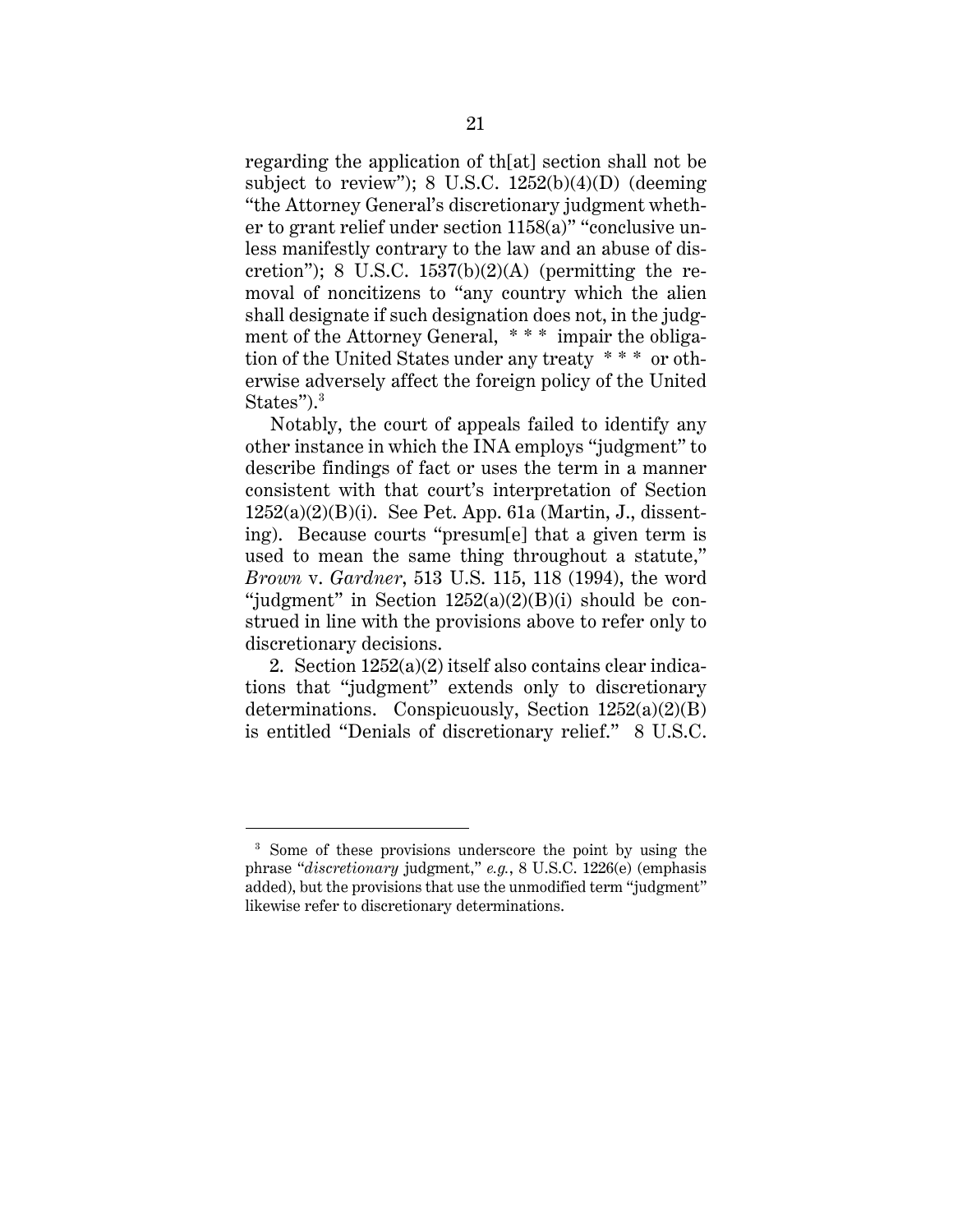$1252(a)(2)(B)$  (emphasis omitted).<sup>4</sup> "Although section" headings cannot limit the plain meaning of a statutory text, 'they supply cues' as to what Congress intended." *Merit Mgmt. Grp., LP* v. *FTI Consulting, Inc.*, 138 S. Ct. 883, 893 (2018) (citation omitted). The heading of Section  $1252(a)(2)(B)$  reflects its central focus on what this Court has already described as "the theme" of IIRIRA: "protecting the Executive's *discretion* from the courts." *Reno* v. *American-Arab Anti-Discrimination Comm. (AADC)*, 525 U.S. 471, 486 (1999) (emphasis added). Extending the review bar to cover *non*discretionary determinations goes beyond what is needed to achieve the purpose Congress specified in the heading.

Moreover, Congress's focus on discretionary decisions is evident in the adjoining clause. While Section  $1252(a)(2)(B)(i)$  precludes judicial review of "any judgment regarding the granting of relief" under five enumerated provisions, Section  $1252(a)(2)(B)(ii)$  further precludes review of "any other decision or action of the Attorney General or the Secretary of Homeland Security the authority for which is specified under this subchapter to be in the discretion of the Attorney General or the Secretary."  $8$  U.S.C.  $1252(a)(2)(B)(i)$ -(ii). As the Court explained in *Kucana* v. *Holder*, 558 U.S. 233 (2010), "[t]he proximity of clauses (i) and (ii), and the words linking them—'any other decision'—suggests that Congress had in mind decisions of the same genre, *i.e.*, those made discretionary by legislation." *Id.* at 246- 247. "Read[ing]" the two provisions "harmoniously," clauses (i) and (ii) work together to "bar[] court review

<sup>&</sup>lt;sup>4</sup> The heading of Section  $1252(a)(2)(B)$  was supplied by Congress in the enacted text of IIRIRA, not by a subsequent codifier. See IIRIRA § 306(a)(2), 110 Stat. 3009-607.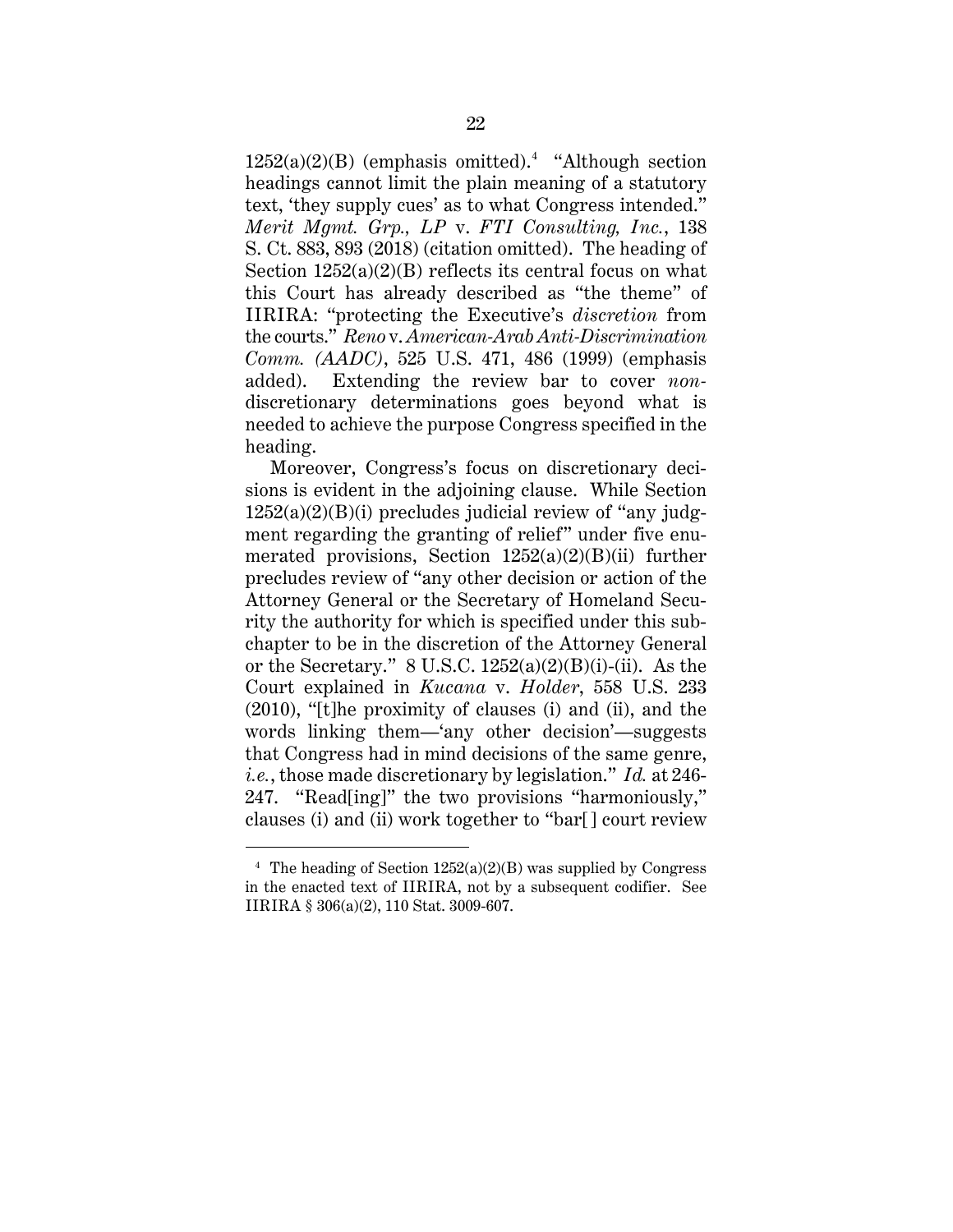of discretionary decisions." *Id.* at 247. Specifically, clause (i) encompasses discretionary judgments pertaining to the enumerated forms of relief, while clause (ii) is a "catchall" for other decisions or actions that the INA has elsewhere specified are discretionary. *Id.* at 246-247.

*Kucana*'s understanding of Section 1252(a)(2)(B) is consistent with this Court's recognition in other contexts that a catchall that includes the word "other"—as clause (ii) does—may shed important light on the meaning of the preceding list items. In particular, the presence of "other" indicates that the catchall clause and the list items share the same defining feature. See, *e.g.*, *United States* v. *Standard Brewery, Inc.*, 251 U.S. 210, 218 (1920) (construing a statute that covered " 'beer, wine, or other intoxicating malt or vinous liquors'" and finding "it clear that the framers of the statute intentionally used the phrase 'other intoxicating' as relating to and defining the immediately preceding designation of beer and wine"). Here, the catchall clause's reference to "other" "discretion[ary]" "decision[s] or action[s]," 8 U.S.C. 1252(a)(2)(B)(ii), confirms that clause (i) is also limited to discretionary determinations.

Construing clause (i) as encompassing *more* than just discretionary determinations would improperly sever the link between the two clauses and fail to give full effect to the statute's use of the term "other." If clause (i) were read as precluding review of both discretionary and non-discretionary determinations, then it would make little sense for clause (ii) to refer to "any *other* decision or action of the [Executive] the authority for which is specified \*\*\* to be in [its] discretion." 8 U.S.C. 1252(a)(2)(B)(ii) (emphasis added); see *United States* v. *United Verde Copper Co.*, 196 U.S. 207, 213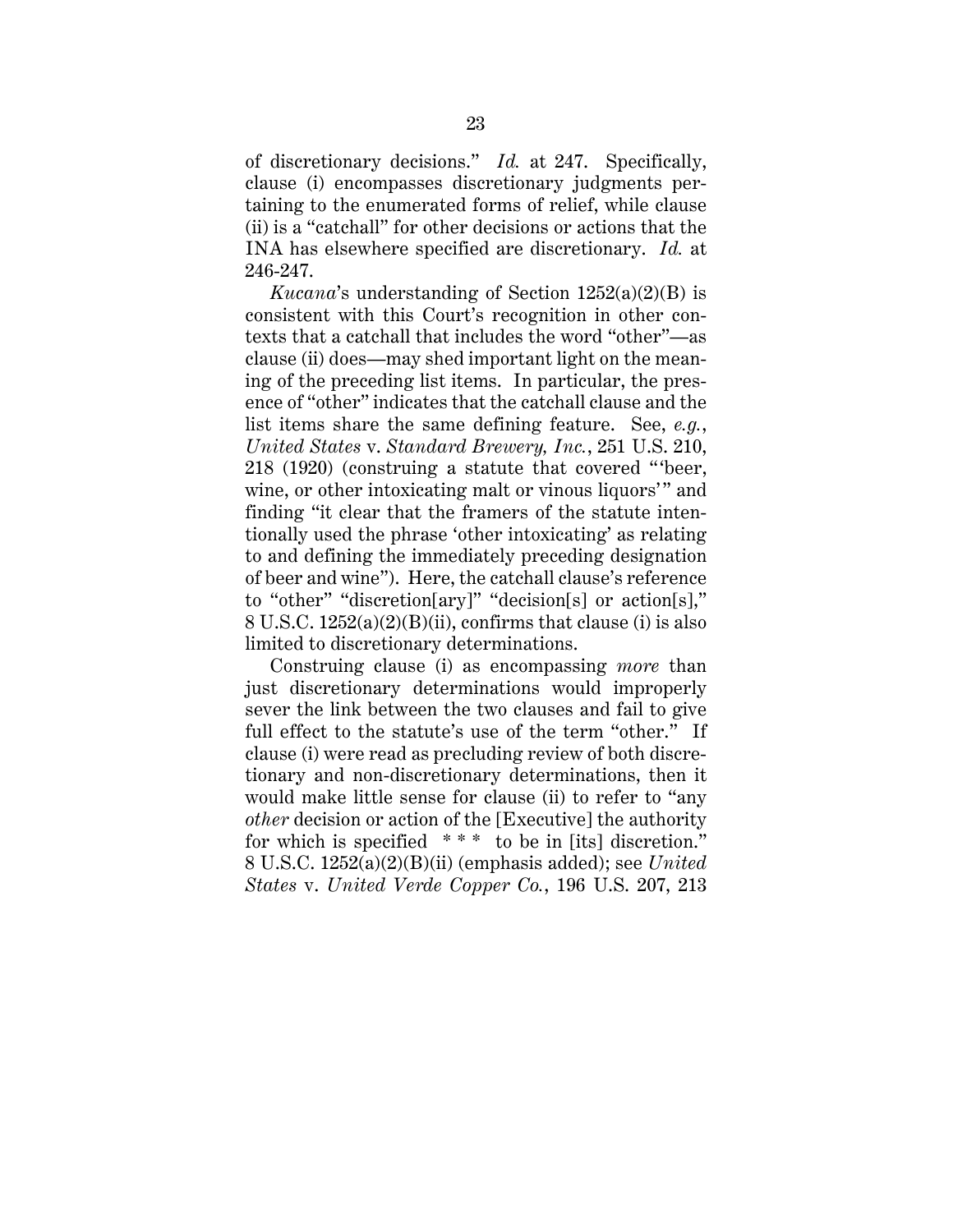(1905) (rejecting argument "that the word 'other' should be \* \* \* eliminated from the statute"). The far more natural interpretation is that clause (i) covers a certain set of discretionary determinations that Congress viewed as particularly salient, while clause (ii) covers other decisions of the same basic character.

Nor does this interpretation render clause (i) superfluous in light of the catchall clause, as the court of appeals suggested. See Pet. App. 44a. By including both clauses, Congress itself identified certain critical discretionary decisions that it was most concerned should be immune from judicial review, and it further incorporated other decisions that Congress has elsewhere specified are discretionary. See *Paroline* v. *United States*, 572 U.S. 434, 447-448 (2014) (rejecting argument that the catchall clause rendered the list items superfluous in the statute at issue). Delineating a category by enumerating salient members of that category and then adding a residual clause is common in statutory drafting. See, *e.g.*, *Taylor* v. *United States*, 136 S. Ct. 2074, 2079 (2016) (addressing a similar statutory structure); *Paroline*, 572 U.S. at 446 (same). In short, the "inclusion of both clauses" in Section  $1252(a)(2)(B)$  "constitutes a fairly customary or traditional way of ensuring that all the relevant provisions are covered." *Montero-Martinez* v. *Ashcroft*, 277 F.3d 1137, 1143 n.7 (9th Cir. 2002).

3. Expanding the contextual frame slightly, the subparagraphs that surround Section  $1252(a)(2)(B)$  indicate that Congress knew how to preclude review of all aspects of a decision when that was its intent, thereby confirming that Congress did not do so in subparagraph (B). See *Kucana*, 558 U.S. at 248 ("If Congress wanted the jurisdictional bar to encompass decisions specified as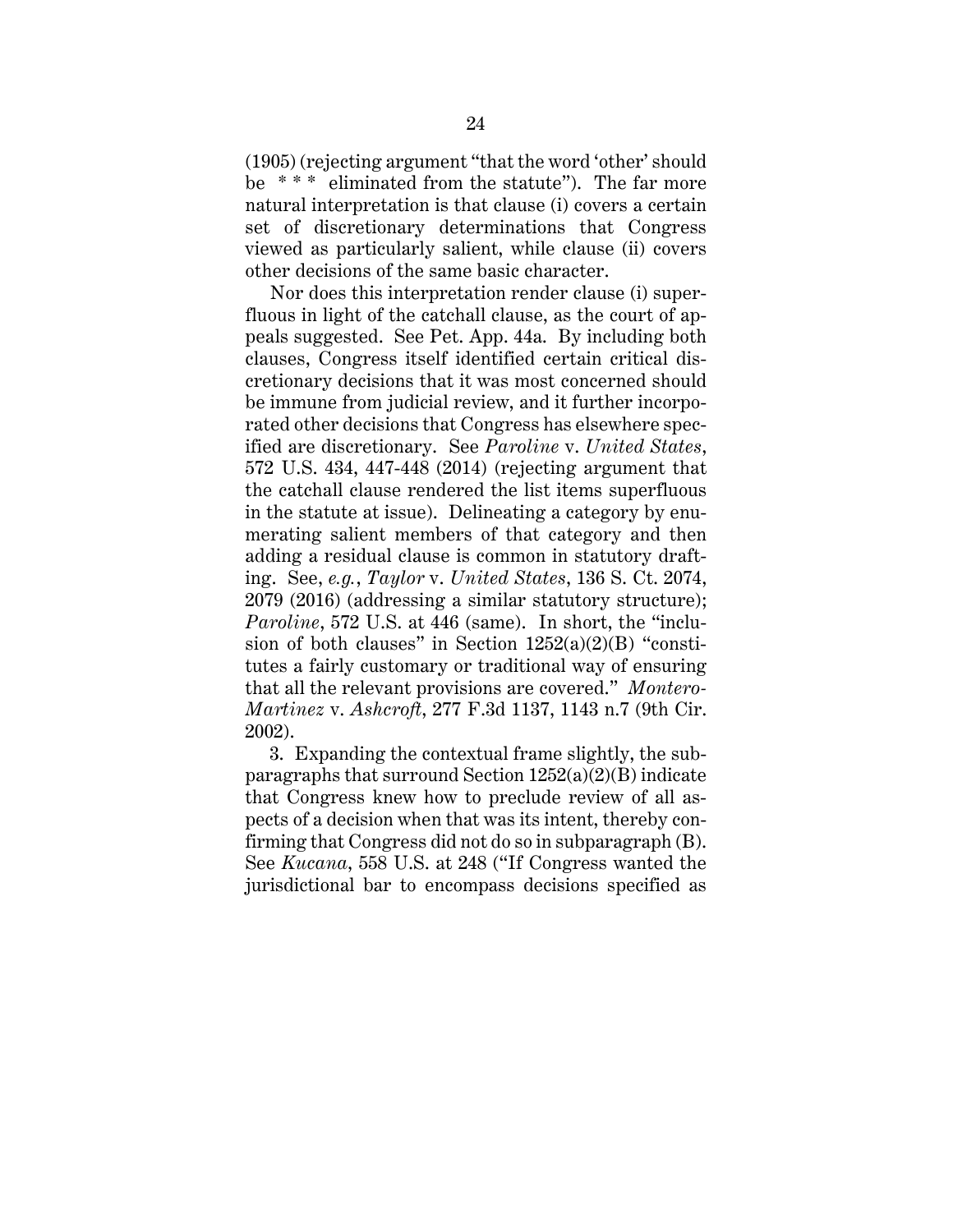discretionary by regulation \* \* \* , Congress could easily have said so. In other provisions enacted simultaneously \* \* \* , Congress expressed precisely that meaning."). The preceding subparagraph provides that "no court shall have jurisdiction to review \* \* \* any individual determination or to entertain any cause or claim arising from or relating to the implementation or operation of" an expedited order of removal. 8 U.S.C. 1252(a)(2)(A)(i). And the following subparagraph precludes judicial review of "any final order of removal against an alien who is removable by reason of having committed" certain enumerated criminal offenses. 8 U.S.C. 1252(a)(2)(C). Both of those provisions flatly bar all claims arising from the specified decisions, subject to certain limited exceptions. See, *e.g.*, *Trejo* v. *Garland*, 3 F.4th 760, 768 n.4 (5th Cir. 2021) ("Unlike with  $\S 1252(a)(2)(B)$ , there is no indication  $\S 1252(a)(2)(C)$  was intended to 'preclude [] review only of discretionary decisions.'") (citation omitted; brackets in original); *Pena* v. *Lynch*, 815 F.3d 452, 455 (9th Cir. 2016) (discussing Section  $1252(a)(2)(A)$ ). The narrower language in Section  $1252(a)(2)(B)(i)$  suggests a conscious decision not to bar categorically all review of the enumerated forms of relief.

4. The court of appeals' interpretation also produces a structural anomaly. Removal proceedings often consist of two stages. First, the IJ determines whether the noncitizen is removable, on the ground that he is either deportable or (as here) inadmissible. See 8 U.S.C. 1182, 1227; see also 8 U.S.C. 1229 $a(a)(1)$ . If the noncitizen is deemed removable, he may then apply for various forms of discretionary relief, including, as relevant here, adjustment of status. See 8 U.S.C. 1255 (adjustment of status); see also, *e.g.*, 8 U.S.C. 1229b (cancellation of removal), 1229c (voluntary departure).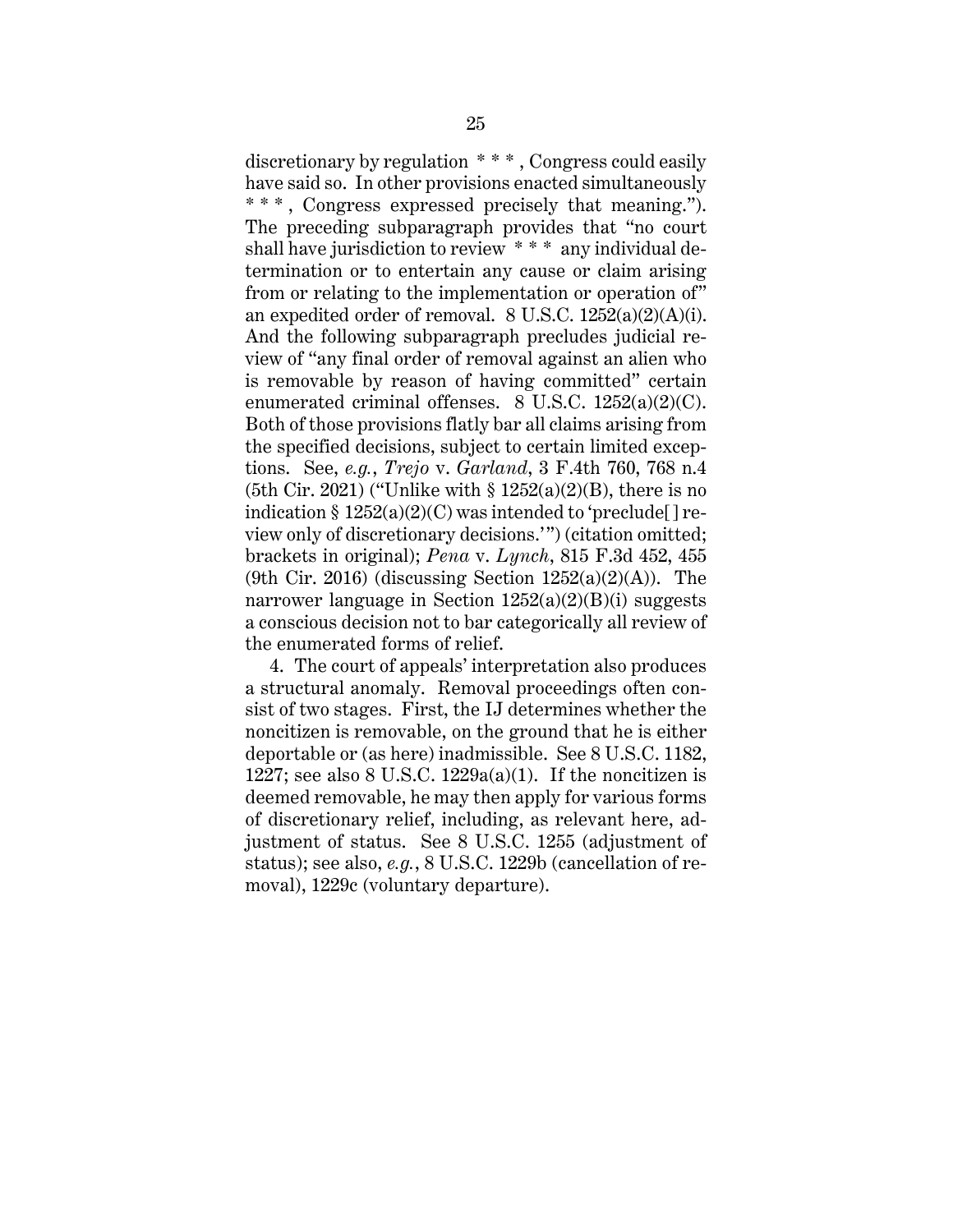A particular legal or factual question may arise at either the removal or relief stage of the proceedings. In order to be eligible for adjustment of status under the provision at issue here, for example, a noncitizen must show that he "is admissible to the United States for permanent residence." 8 U.S.C. 1255(i)(2)(A). A determination about inadmissibility could therefore serve as the basis for either removal or a denial of discretionary relief. In this particular case, the government charged Patel as removable for being a noncitizen present in the United States without being admitted or paroled. See A.R. 1811. When Patel sought adjustment of status, the agency denied relief on the ground that he was inadmissible for falsely claiming to be a United States citizen to obtain a state-law benefit. See Pet. App. 104a-105a. Had that ground of inadmissibility served as a basis for the removal charge, and assuming no other jurisdictional bar, Patel could have sought judicial review of the agency's decision as to his subjective intent in making the allegedly false statement, see 8 U.S.C.  $1252(a)(1)$ , 1252(b)(9)—exactly the same factual question that the court of appeals' interpretation shields from review when it serves as a predicate for a judgment denying discretionary relief.

The court of appeals acknowledged that discrepancy, calling it a "potential quirk" but offering no justification for it, apart from the observation that removal and relief proceedings are different in various other respects. See Pet. App. 37a n.26. But it is unlikely that Congress intended that judicial reviewability of the same underlying factual determination would turn on the stage of the proceedings at which the IJ happens to make that factual determination. To the contrary, Congress specified that the preclusion of review in Section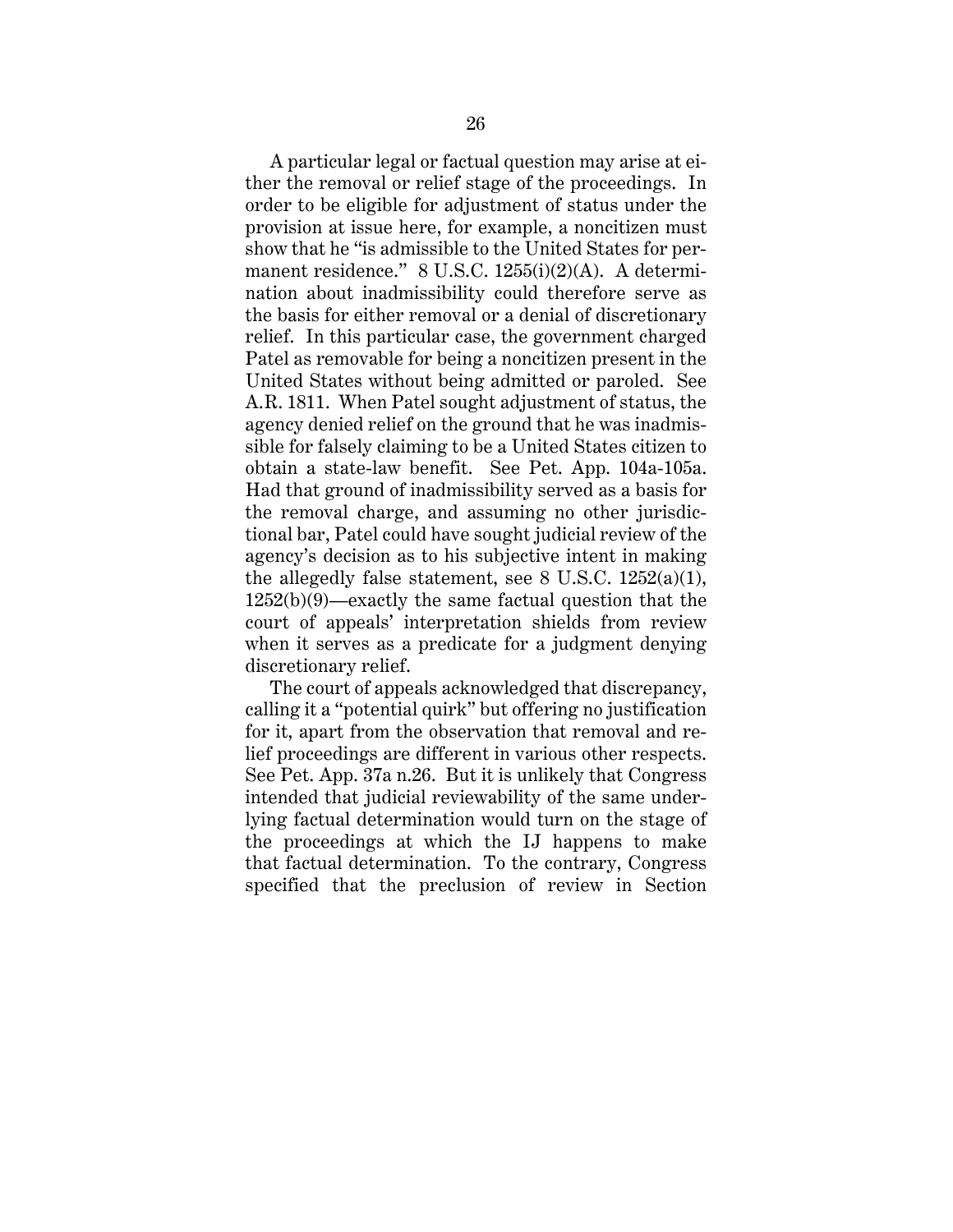$1252(a)(2)(B)$  applies "[n]otwithstanding any other provision of law" and "regardless of whether the judgment \* \* \* is made in removal proceedings" at all. 8 U.S.C.  $1252(a)(2)(B)$ . Under the government's reading of Section  $1252(a)(2)(B)(i)$ , the factual question at issue here would have been reviewable regardless of the stage of proceedings at which it arose.

# **C. The Statutory History Reinforces The Reviewability Of Non-Discretionary Determinations**

The statutory history of Section  $1252(a)(2)(B)$  supports interpreting that provision to permit judicial review of non-discretionary determinations. The counterarguments of the court of appeals and petitioners are not borne out by the historical record.

1. The court of appeals contended that its interpretation barring review of factual determinations was consistent with historical practice preceding Section  $1252(a)(2)(B)$ 's enactment. In particular, the majority emphasized this Court's observation in *Immigration & Naturalization Service* v. *St. Cyr*, 533 U.S. 289 (2001), that, in habeas suits, "courts generally did not review *factual determinations* made by the Executive." Pet. App. 29a (quoting *St. Cyr*, 533 U.S. at 306).

That argument misapprehends the historical practice. *St. Cyr* itself acknowledged that courts could review "the question whether there was some evidence to support the [removal] order." 533 U.S. at 306. And in the period preceding the enactment of Section  $1252(a)(2)(B)$ , courts regularly reviewed the agency's factual findings underlying removal orders and discretionary denials of relief, albeit under a deferential standard of review. See, *e.g.*, *De Brown* v. *Department of Justice*, 18 F.3d 774, 777 (9th Cir. 1994); *Silva-Palacios* v. *Attorney Gen.*, 423 F.2d 725, 725 (5th Cir.) (per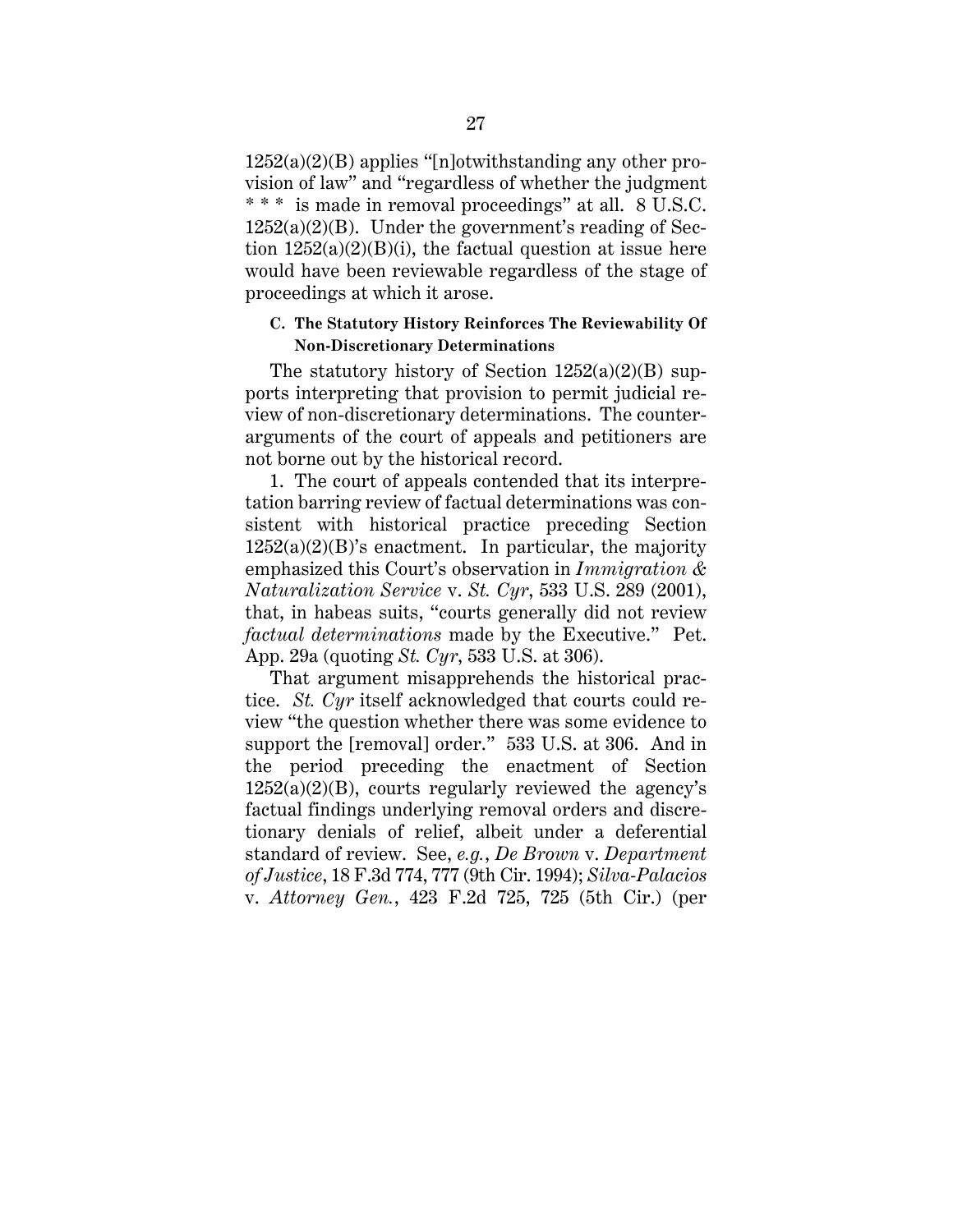curiam), cert. denied, 400 U.S. 835 (1970); see also 8 Charles Gordon et al., *Immigration Law and Procedure* § 104.09[2][a][iii] & n.33 (Matthew Bender, rev. ed. 2021) (collecting cases). That approach is consistent with the government's interpretation, which similarly permits review of non-discretionary factual determinations under a deferential standard of review. See 8 U.S.C. 1252(b)(4)(B) (providing that "administrative findings of fact are conclusive unless any reasonable adjudicator would be compelled to conclude to the contrary").

In the court of appeals, petitioners similarly relied on the pre-IIRIRA landscape, contending that their narrow interpretation accords with the "longstanding" distinction between "threshold eligibility requirements" " 'governed by specific statutory standards'" and "the ultimate discretionary judgment." Pet. C.A. En Banc Br. 15 (quoting *Jay* v. *Boyd*, 351 U.S. 345, 353 (1956)). But *Jay* did not address the scope of judicial review, and there is no indication that Congress, when it enacted Section 1252(a)(2)(B) as part of IIRIRA, intended to replicate the distinction articulated in *Jay* by barring review of final judgments while permitting review of all underlying determinations, whether discretionary or not. Indeed, petitioners acknowledged below that "prerequisite eligibility requirements" are shielded from review under Section  $1252(a)(2)(B)(ii)$  when they are expressly specified to be in the discretion of the Executive. Pet. C.A. En Banc Br. 29; see *id.* at 15. As a result, even petitioners' interpretation of Section 1252(a)(2)(B) fails to track *Jay*'s distinction between threshold and ultimate determinations.

2. In 1996, Congress enacted Section  $1252(a)(2)(B)(i)$ as part of IIRIRA. See § 306(a)(2), 110 Stat. 3009-607.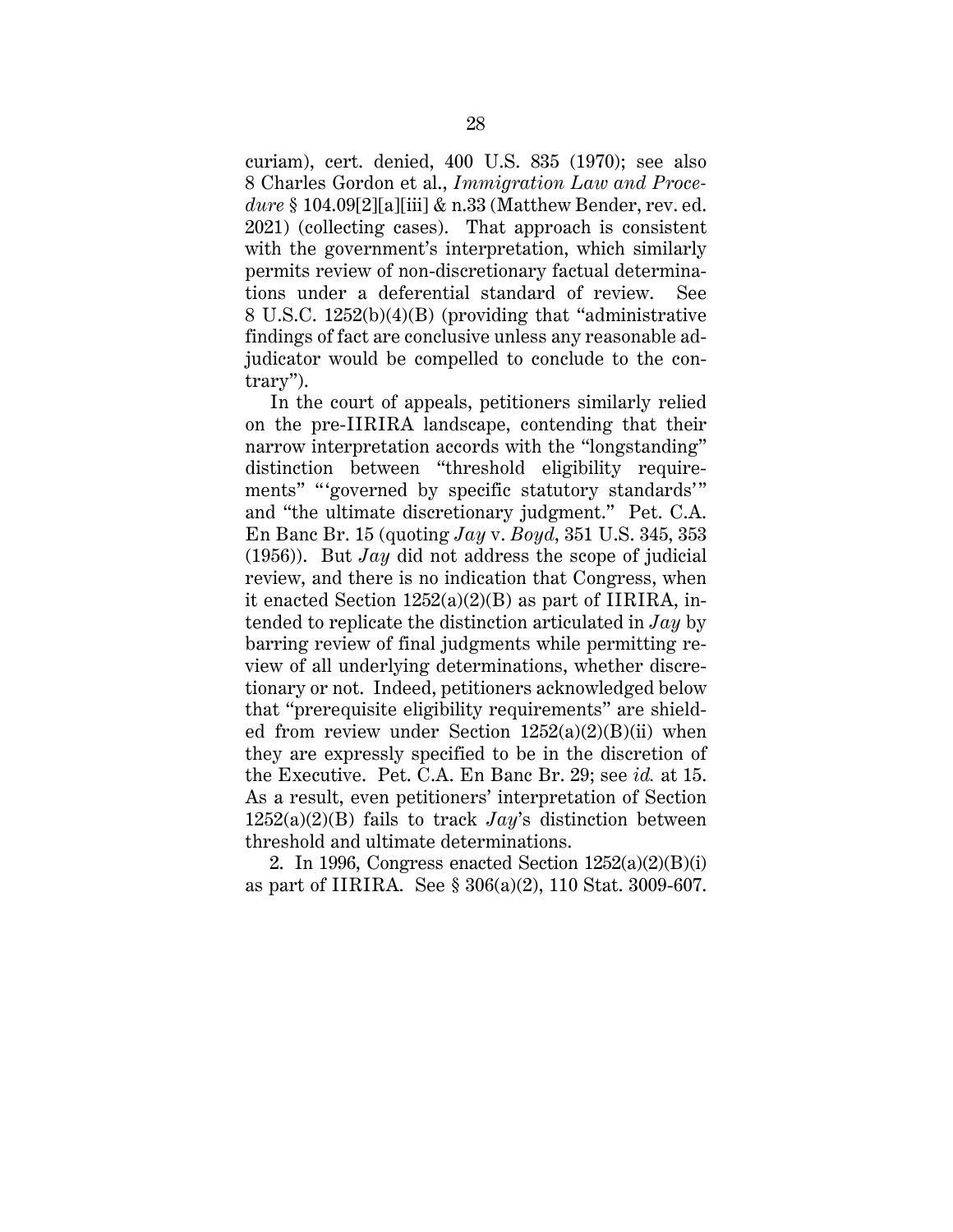In addition to its permanent provisions governing judicial review, IIRIRA included transitional rules that were applicable to certain pending cases. See § 309, 110 Stat. 3009-626; see generally *AADC*, 525 U.S. at 477 & n.5. The court of appeals erred in inferring that those transitional rules supported its interpretation.

The court below noted that IIRIRA's transitional rules precluded review of "discretionary decision[s]" made under certain provisions. IIRIRA  $\S 309(c)(4)(E)$ , 110 Stat. 3009-626. The court viewed that phrase as significant, inferring that Congress intentionally employed a "broader term" by referring to "judgment[s]" in the permanent rule reflected in 8 U.S.C.  $1252(a)(2)(B)(i)$ . Pet. App. 34a. That inference was misplaced. As explained above, see pp. 17-18, *supra*, the court was mistaken about the most natural reading of the term "judgment," which is narrower than the court believed. Moreover, the transitional rules lacked the contextual cues—such as any provision analogous to Section  $1252(a)(2)(B)(ii)$ —that help confirm that the term in the permanent provision is limited to discretionary determinations. The permanent rules' preclusion of review for "any judgment regarding the granting of" certain forms of discretionary relief or "any other decision or action \* \* \* specified \* \* \* to be in [Executive] discretion," 8 U.S.C.  $1252(a)(2)(B)$ , is not materially distinguishable, with respect to the character of the covered decisions, from the transitional rules' reference to "discretionary decision[s]," IIRIRA  $$309(c)(4)(E)$ , 110 Stat. 3009-626. In any event, absent contemporaneous explanation of the reason for the different phrasing, the purported difference in meaning between "discretionary decision" and "judgment" is too nebulous to draw a meaningful inference about congressional intent. Cf.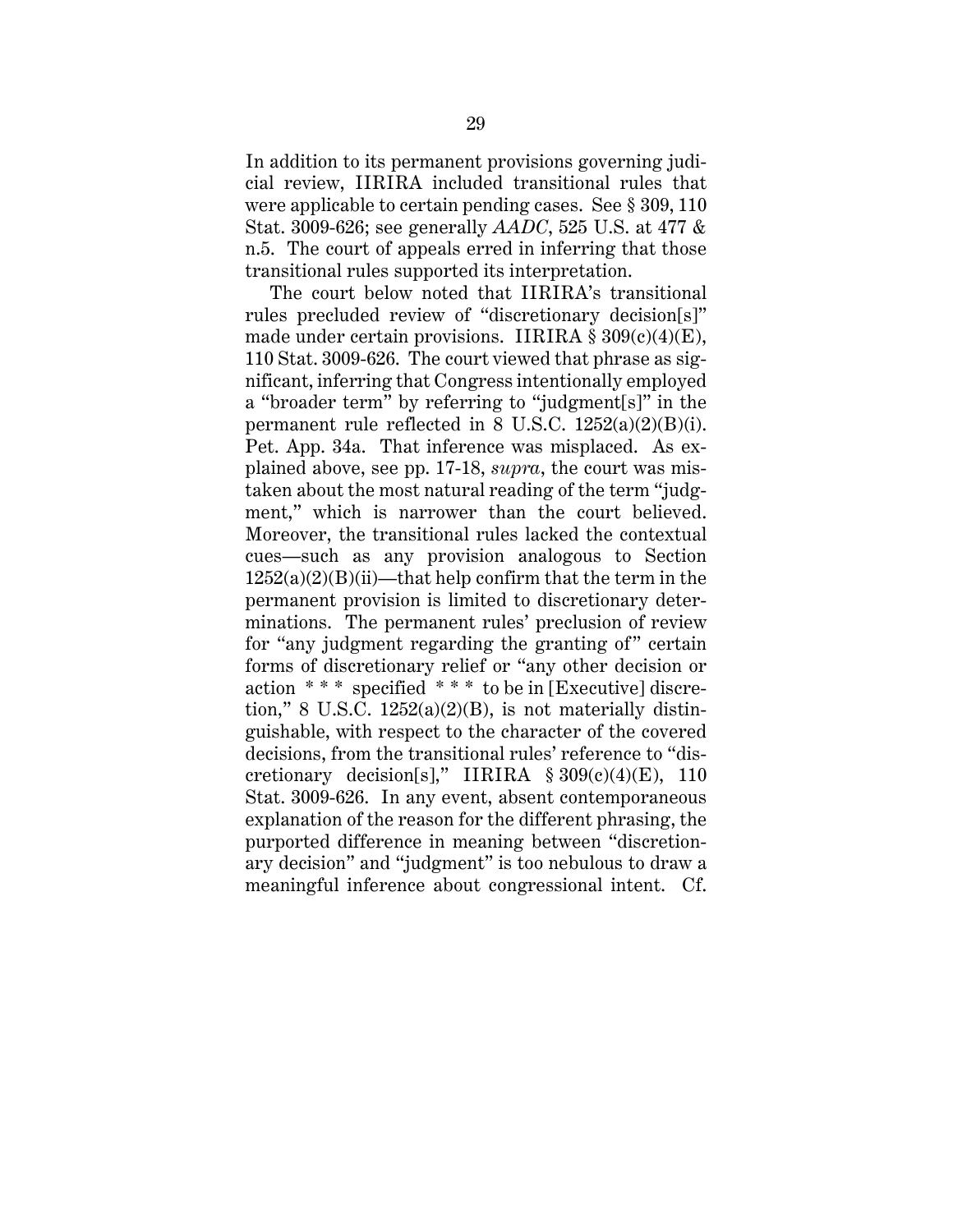*Department of Commerce* v. *United States House of Representatives*, 525 U.S. 316, 343 (1999) (opinion of O'Connor, J.) ("[I]t is hard to imagine that  $***$  Congress would have decided to reverse course on such an important issue by enacting only a subtle change in phraseology.").

3. Far from supporting the court of appeals' view, the circumstances surrounding the most recent amendments to the relevant provisions of Section 1252 further confirm the government's interpretation. As enacted in IIRIRA in 1996, Section 1252(a)(2) did not include any provision analogous to current subparagraph (D), which expressly excepts constitutional claims and questions of law from various judicial-review bars, including the one imposed by subparagraph (B). See  $8$  U.S.C.  $1252(a)(2)(D)$ . In its 2001 decision in *St. Cyr*, this Court construed certain other limitations on judicial review contained in the INA (Section 1252(a)(2)(B)(i) was not at issue) to permit habeas review of questions of law underlying a denial of discretionary relief from removal. 533 U.S. at 314. In reaching that conclusion, the Court applied the constitutional-avoidance canon, noting that "if an otherwise acceptable construction of a statute would raise serious constitutional problems, and where an alternative interpretation of the statute is 'fairly possible,' we are obligated to construe the statute to avoid such problems." *Id.* at 299-300 (citation omitted). In light of the historical availability of judicial review for "pure question[s] of law," the Court concluded that a construction "that would entirely preclude review" of such questions "by any court would give rise to substantial constitutional questions." *Id.* at 300; see *id.* at 301-305, 307-308. For that reason and others, the Court adopted a narrow reading of the review bars at issue there. See *id.* at 305,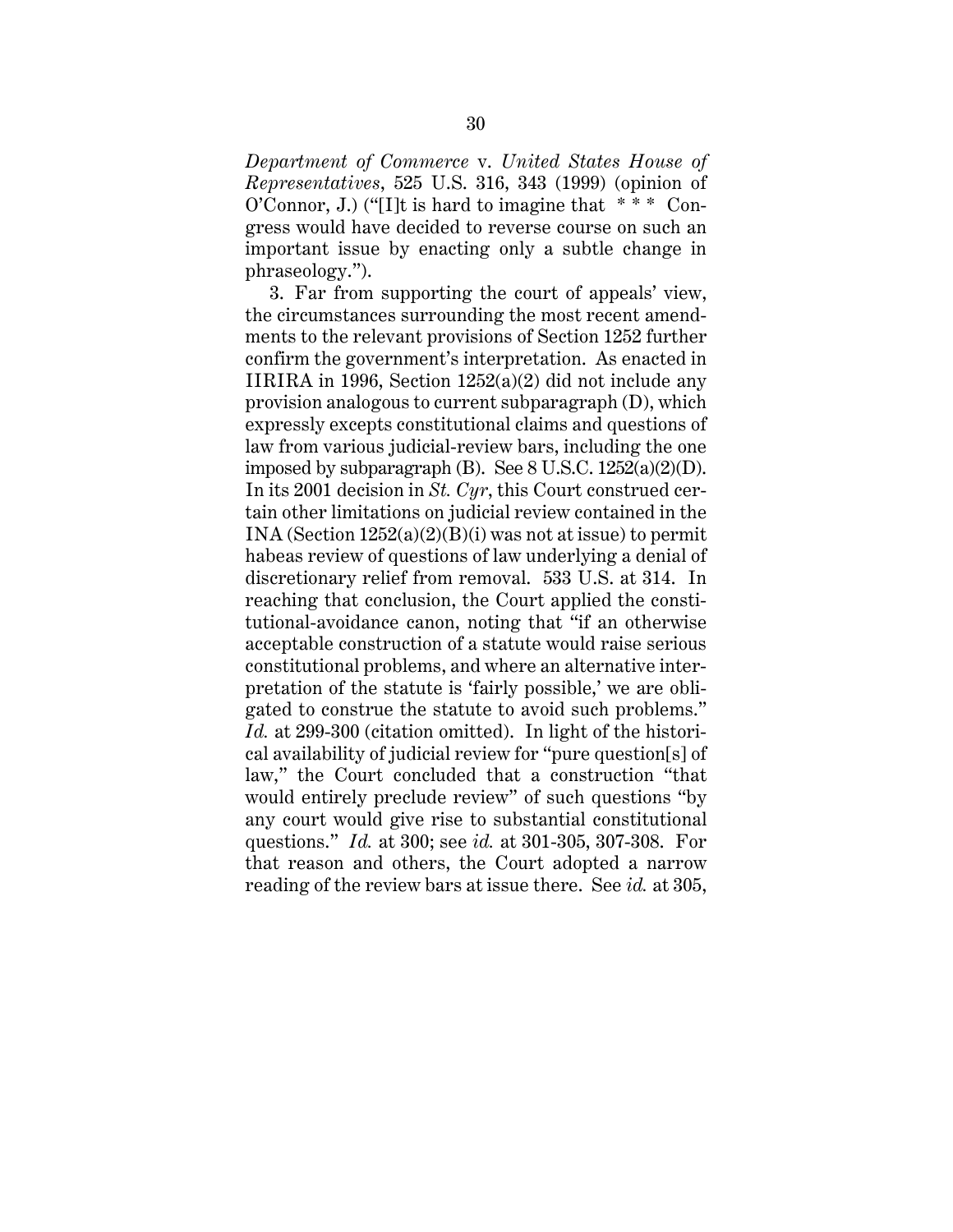310-314. As Justice Scalia noted in dissent, the Court's decision had the effect of routing various challenges brought by noncitizens to their removal orders to the district courts, despite Congress's apparent intent to consolidate all review in the courts of appeals. See *id.* at 328, 334-335 (Scalia, J., dissenting).

After *St. Cyr*—and before the addition of Section 1252(a)(2)(D) in 2005, discussed *infra*—virtually every court of appeals to address the scope of Section  $1252(a)(2)(B)(i)$  held that it barred review of discretionary, but not non-discretionary, determinations. As particularly relevant here, many of the cases specifically found that factual determinations fell outside the review bar. See *Succar* v. *Ashcroft*, 394 F.3d 8, 19 (1st Cir. 2005); *Sepulveda* v. *Gonzales*, 407 F.3d 59, 64 (2d Cir. 2005) (Sotomayor, J.); *Mendez-Moranchel* v. *Ashcroft*, 338 F.3d 176, 178 (3d Cir. 2003); *Garcia-Melendez* v. *Ashcroft*, 351 F.3d 657, 661 (5th Cir. 2003) (factual determinations reviewable); *Santana-Albarran* v. *Ashcroft*, 393 F.3d 699, 703 (6th Cir. 2005) (same); *Ortiz-Cornejo* v. *Gonzales*, 400 F.3d 610, 612 (8th Cir. 2005) (same); *Molina-Estrada* v. *Immigration & Naturalization Serv.*, 293 F.3d 1089, 1093 (9th Cir. 2002); *Gonzalez-Oropeza* v. *U.S. Attorney Gen.*, 321 F.3d 1331, 1332- 1333 (11th Cir. 2003) (per curiam). The lone exception was the Seventh Circuit, where the precedent was mixed. Compare *Iddir* v. *Immigration & Naturalization Serv.*, 301 F.3d 492, 497 (2002), with *Dave* v. *Ashcroft*, 363 F.3d 649, 653 (2004). The remaining circuits did not address the question in the years immediately after *St. Cyr*.

That significant body of decisions correctly recognized that text, structure, and precedent supported an interpretation of Section  $1252(a)(2)(B)(i)$  that was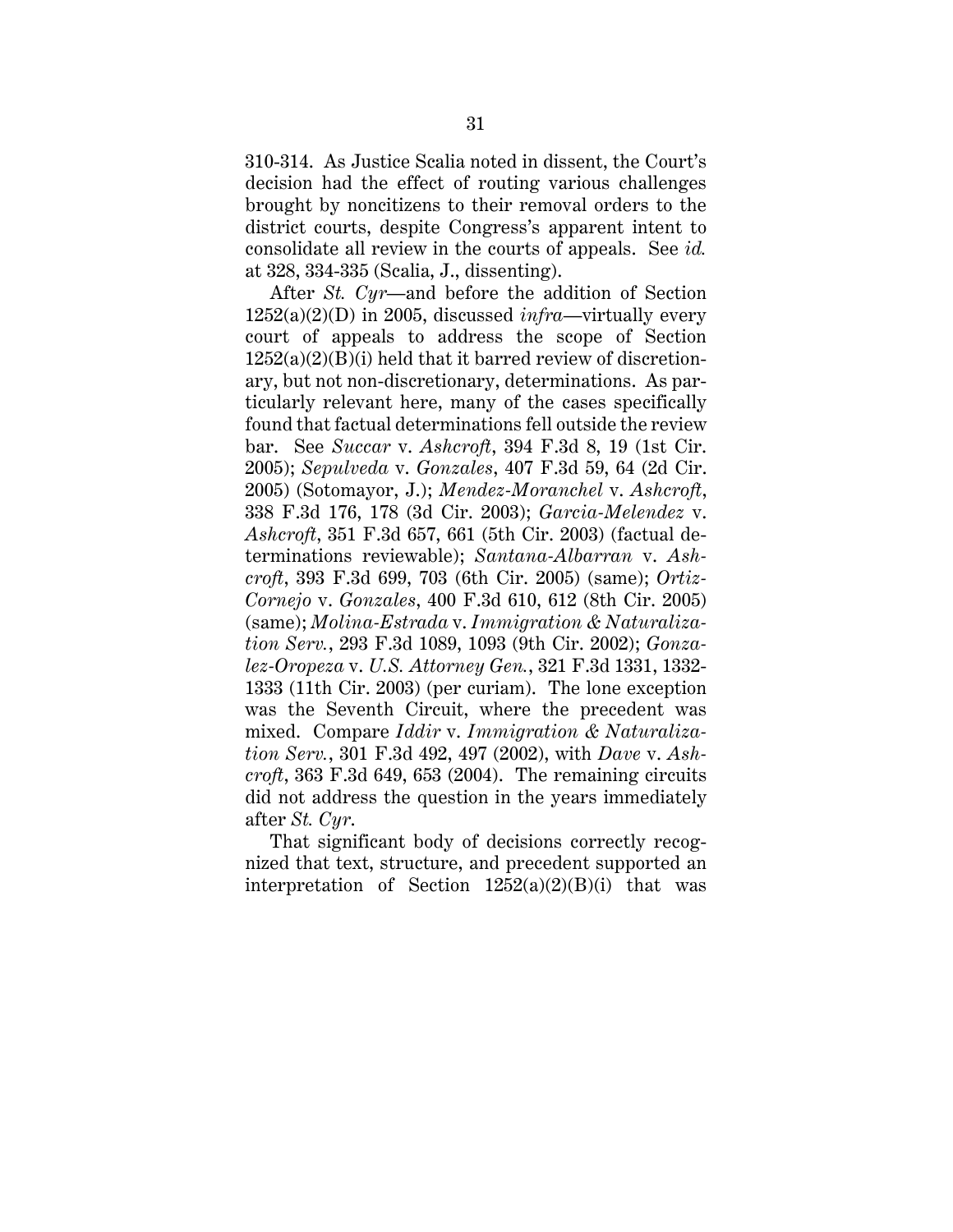limited to discretionary determinations. See, *e.g.*, *Sepulveda*, 407 F.3d at 62-63; *Montero-Martinez*, 277 F.3d at 1141-1144. But the constitutional concerns expressed in *St. Cyr* also formed an important backdrop during that period. See, *e.g.*, *Iddir*, 301 F.3d at 496 (citing *St. Cyr*); see also *Montero-Martinez*, 277 F.3d at 1138 n.\*\* (noting, on panel rehearing, that the government "confessed error in the position it had previously taken in the case in light of *St. Cyr*"). In the absence of any outlet for reviewing constitutional claims and questions of law, an interpretation of Section  $1252(a)(2)(B)(i)$ that categorically barred all review for denials of the enumerated forms of relief would have implicated the same constitutional concerns that had justified application of the avoidance canon in *St. Cyr*. But the narrower interpretation of Section  $1252(a)(2)(B)(i)$  that prevailed in nearly all the courts of appeals avoided those concerns without fostering habeas challenges in district courts and thereby fracturing IIRIRA's streamlined process for judicial review of removal proceedings.

4. In 2005, in the wake of the virtually unanimous consensus in the courts of appeals that Section  $1252(a)(2)(B)(i)$  permitted review of non-discretionary determinations, Congress responded to *St. Cyr* in the REAL ID Act, Pub. L. No. 109-13, Div. B, 119 Stat. 302- 323. See *Guerrero-Lasprilla* v. *Barr*, 140 S. Ct. 1062, 1071 (2020). As relevant here, the REAL ID Act amended the INA to include Section  $1252(a)(2)(D)$ , which provides that nothing in Section  $1252(a)(2)(B)$  or various other provisions "shall be construed as precluding review of constitutional claims or questions of law raised upon a petition for review." 8 U.S.C.  $1252(a)(2)(D)$ . At the same time, Congress also amended Section  $1252(a)(2)(B)$  to preclude challenges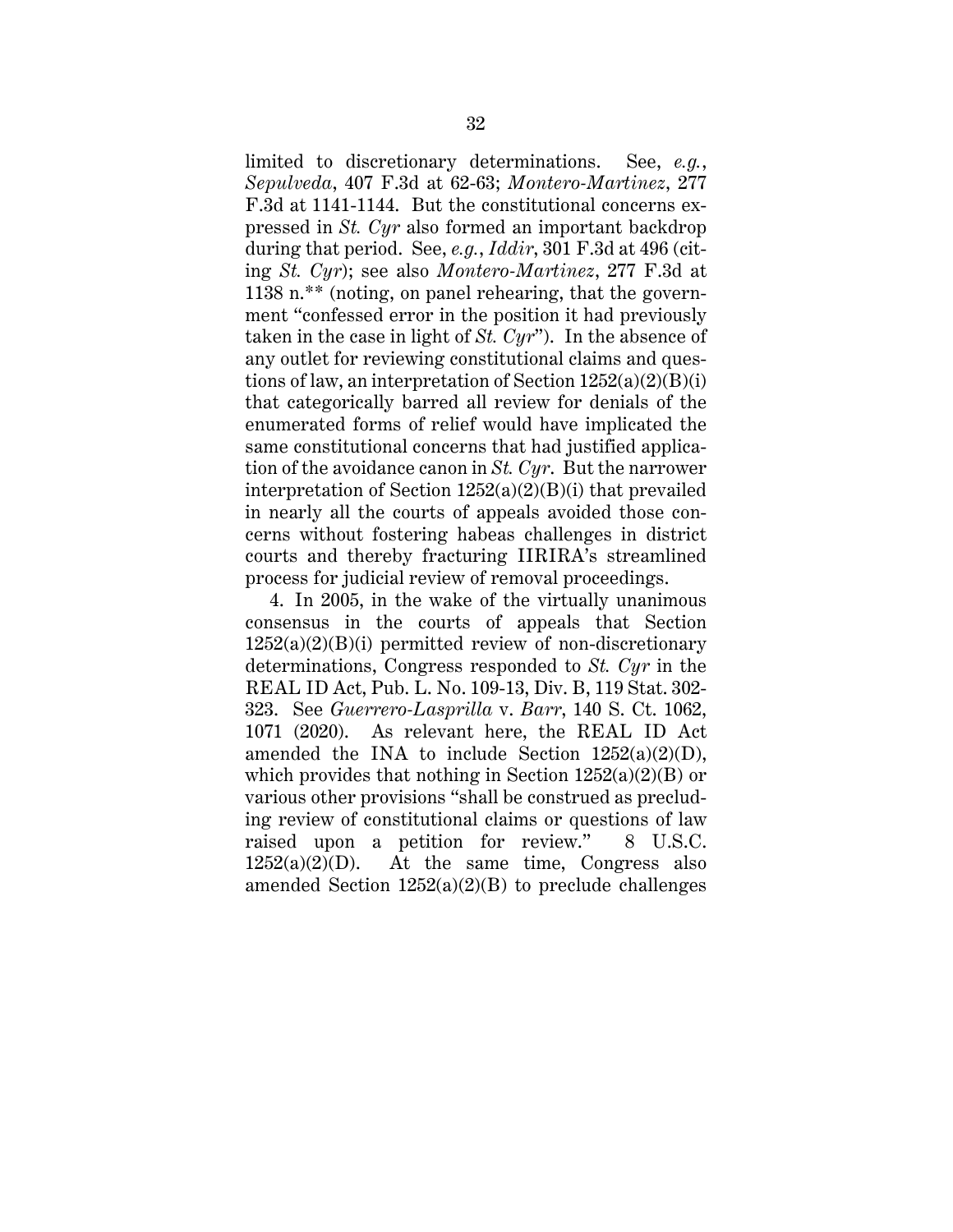under 28 U.S.C. 2241 "or any other habeas corpus provision  $***$  except as provided in subparagraph (D)." REAL ID Act § 106(a)(1)(A)(ii), 119 Stat. 310.

Those provisions of the REAL ID Act ratified the prevailing interpretation of Section 1252(a)(2)(B)(i). This Court "normally assume[s] that Congress is 'aware of relevant judicial precedent' when it enacts a new statute." *Guerrero-Lasprilla*, 140 S. Ct. at 1072 (quoting *Merck & Co.* v. *Reynolds*, 559 U.S. 633, 648 (2010)). The virtual unanimity among the nine circuits that had addressed the question at the time the REAL ID Act was enacted is sufficient to warrant that assumption. See, *e.g.*, *Guerrero-Lasprilla*, 140 S. Ct. at 1072 (finding congressional ratification on the basis of decisions by four courts of appeals construing the scope of habeas review after *St. Cyr*); *Texas Dep't of Hous. & Cmty. Affairs* v. *Inclusive Cmtys. Project, Inc.*, 576 U.S. 519, 535-536 (2015) (finding ratification on the basis of decisions by nine courts of appeals); *Albemarle Paper Co.* v. *Moody*, 422 U.S. 405, 414 n.8 (1975) (same for six courts of appeals). As with the Court's observations about 1988 amendments to the Fair Housing Act, Congress's decision in 2005 to amend the INA "while still adhering to the operative language" in Section  $1252(a)(2)(B)(i)$  provides "convincing support for the conclusion that Congress accepted and ratified" the virtually unanimous holdings of the nine courts of appeals that had addressed the issue. *Texas Dep't of Hous. & Cmty. Affairs*, 576 U.S. at 536.

The nature of the changes effected by the REAL ID Act also supports a finding of ratification. Congress's amendments to the INA in the REAL ID Act were not irrelevant or "isolated," *Alexander* v. *Sandoval*, 532 U.S. 275, 292 (2001), but instead involved substantial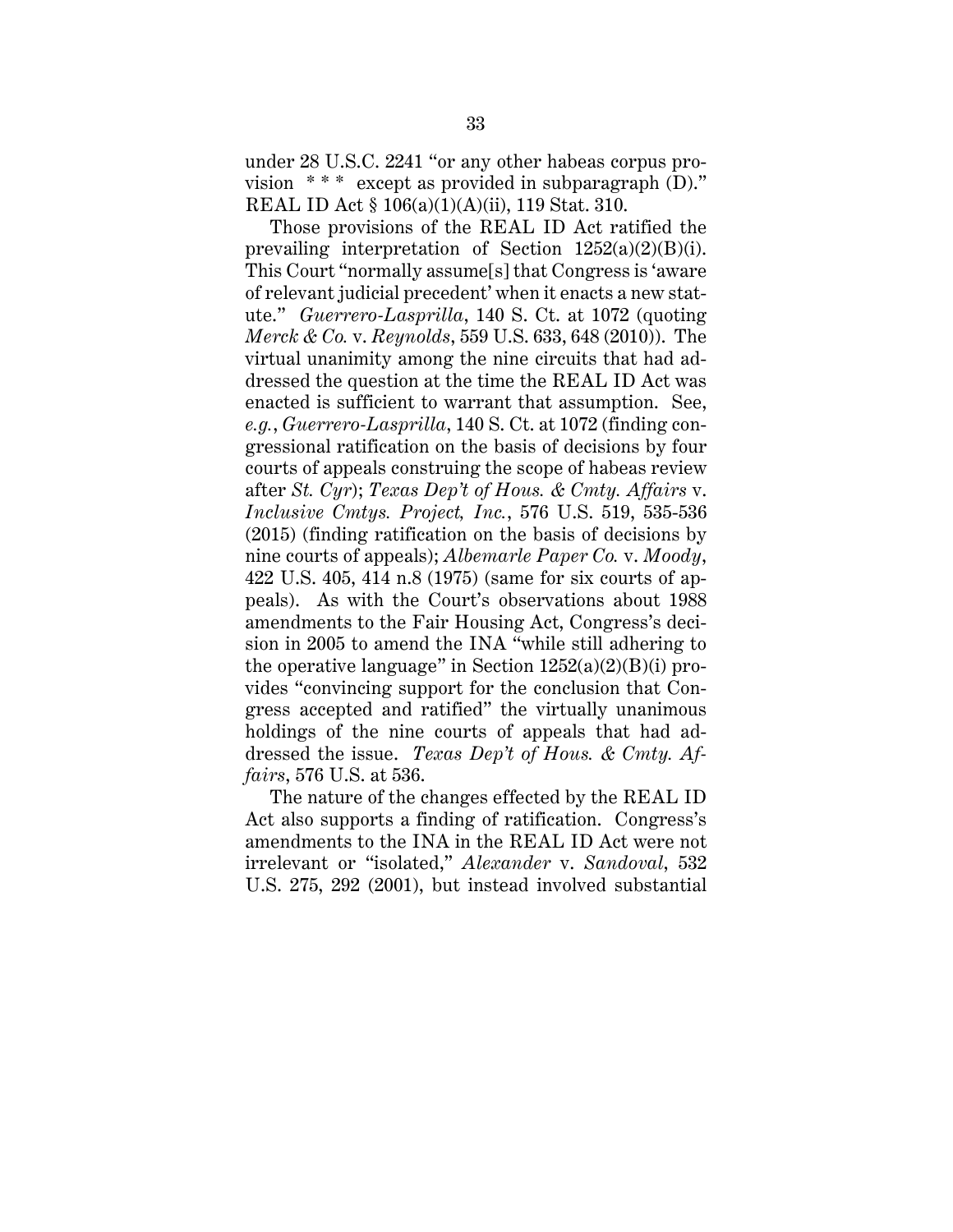changes to the scope of judicial review available under Section 1252(a)(2)(B). In particular, Congress amended the lead-in language of that provision to preclude habeas review and preserve review of constitutional claims and questions of law under subparagraph (D). See REAL ID Act § 106(a)(1)(A), 119 Stat. 310. Congress's specific focus on Section  $1252(a)(2)(B)$  itself suggests that it would have expressly modified the text of clause (i) had it disagreed with the heavily prevailing interpretation. See *Sandoval*, 532 U.S. at 292. But it did not do so.

Moreover, this Court has already recognized that the REAL ID Act's legislative history "indicates that Congress was well aware of the state of the law in the courts of appeals in light of *St. Cyr*." *Guerrero-Lasprilla*, 140 S. Ct. at 1072 (citing H.R. Conf. Rep. No. 72, 109th Cong., 1st Sess. 174 (2005)). And a report from the House Judiciary Committee for a predecessor bill emphasized that, "[f]or non-criminal lawful permanent resident aliens, review would be only in the circuit court and would be available for *all non-discretionary determinations*." H.R. Rep. No. 724, 108th Cong., 2d Sess. Pt. 5, at 190 (2004) (emphasis added). Other statements in the legislative history are to similar effect. Compare *ibid.* (commenting that IIRIRA "sought to *eliminate* judicial review of immigration orders for most criminals") (emphasis added), with *ibid.* (IIRIRA "*limited* the judicial review of discretionary relief issues for all aliens, on the basis that the law committed such matters to the judgment of the Attorney General") (emphasis added).

Since the passage of the REAL ID Act, the courts of appeals have continued to favor the government's position overwhelmingly, confirming that the Act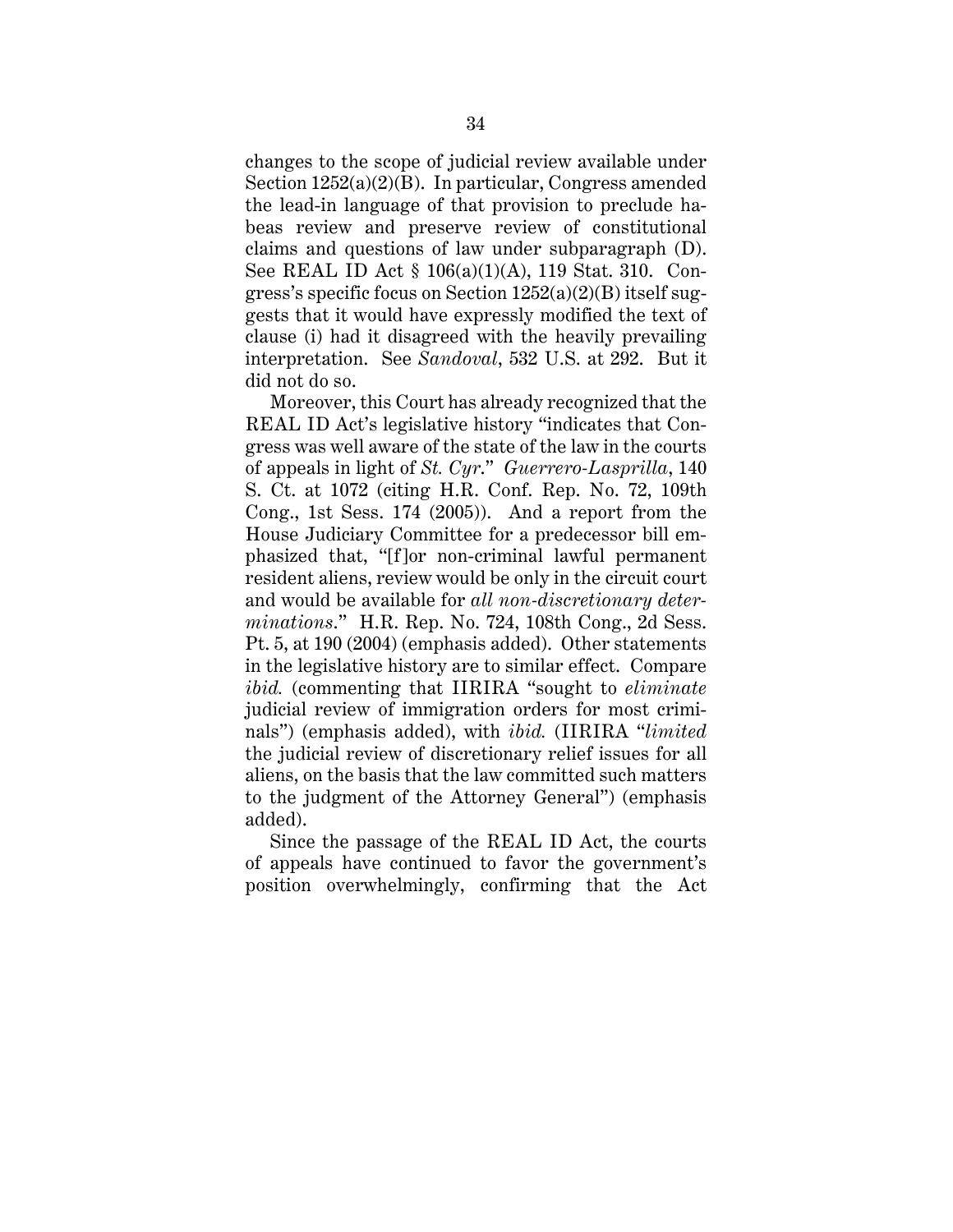ratified Section  $1252(a)(2)(B)(i)$ 's settled meaning. Most courts have either expressly adhered to their prior interpretation or not revisited that interpretation. See *Mamigonian* v. *Biggs*, 710 F.3d 936, 944 n.5 (9th Cir. 2013) (observing that "[n]one of the cases [adopting the majority position] has been explicitly overruled post-REAL ID Act"); see also, *e.g.*, *id.* at 945 (concluding that "the REAL ID Act does not evince Congress's intent to abrogate *Montero-Martinez*"); *Melendez* v. *McAleenan*, 928 F.3d 425, 426 (5th Cir.), cert. denied, 140 S. Ct. 561 (2019); *De La Vega* v. *Gonzales*, 436 F.3d 141, 144 (2d Cir. 2006). Although the Seventh Circuit's precedents remain mixed, that court has also generally embraced the majority view. See, *e.g.*, *Reyes-Sanchez* v. *Holder*, 646 F.3d 493, 496 (2011); *Hashish* v. *Gonzales*, 442 F.3d 572, 574, cert. denied, 549 U.S. 995 (2006); but see *Cevilla* v. *Gonzales*, 446 F.3d 658, 661 (2006). And the Tenth Circuit similarly held as a matter of first impression that Section  $1252(a)(2)(B)(i)$  is limited to discretionary determinations. See *Sabido Valdivia* v. *Gonzales*, 423 F.3d 1144, 1148-1149 (2005). The circuits that have taken a contrary position—including the decision below—remain outliers. See Pet. App. 25a; *Roland*  v. *United States Citizenship & Immigration Servs.*, 850 F.3d 625, 630 (4th Cir. 2017).

The decision below erred in relying on subparagraph (D) to justify a narrow reading of Section 1252(a)(2)(B)(i). See Pet. App. 29a, 37a. Citing the historical discussion in *St. Cyr*, the court contended that habeas review traditionally "was a mechanism to review '*questions of law* that arose in the context of discretionary relief," and observed that subparagraph (D) "ensures that courts maintain jurisdiction to review 'questions of law,'" even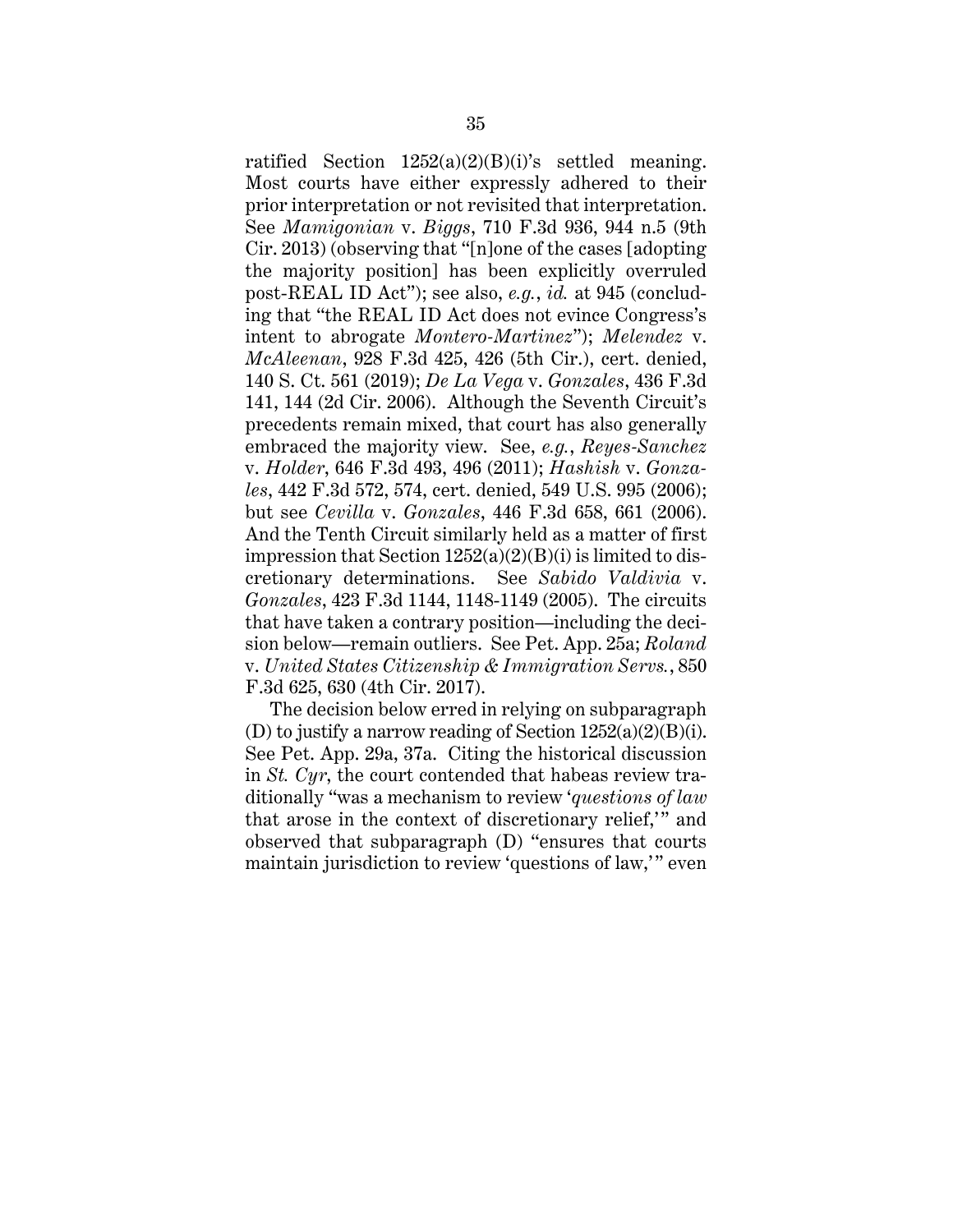despite a broad reading of Section 1252(a)(2)(B)(i). *Id.*  at 29a (quoting *St. Cyr*, 533 U.S. at 307).

That reasoning ignores the prior body of law that Congress ratified when it enacted the REAL ID Act. There is nothing in the statutory or legislative history indicating that Congress intended to alter the meaning of the term "judgment" when it passed the REAL ID Act. Accordingly, to the extent a narrow reading of Section  $1252(a)(2)(B)(i)$  was justified in part to avoid constitutional concerns under *St. Cyr* before the addition of subparagraph (D), that reading remained correct even after the REAL ID Act expressly obviated those concerns. Subparagraph (D) confirmed—as courts of appeals had already held—that nothing in subparagraph (B) "shall be construed as precluding review of constitutional claims or questions of law," but Congress did not change the reference to "judgment" in subparagraph (B) or eliminate its other express references to discretion in the heading and the catchall clause. 8 U.S.C.  $1252(a)(2)(B)$  and (D).

Nor is it persuasive to infer that the addition of subparagraph (D) would have been superfluous if subparagraph (B) already permitted review of non-discretionary determinations, including legal and constitutional issues. Subparagraph (D) was designed to ensure a constitutionally adequate floor for judicial review in the courts of appeals across a variety of provisions, to prevent noncitizens from bringing habeas challenges in district court on the basis of *St. Cyr*. See Pet. App. 72a-73a (Martin, J., dissenting) (describing the provision's legislative background); see 8 U.S.C. 1252(a)(2)(D) (covering review bars in "subparagraph (B) or (C), or in any other provision of this chapter (other than this section)"). That general purpose sheds minimal light on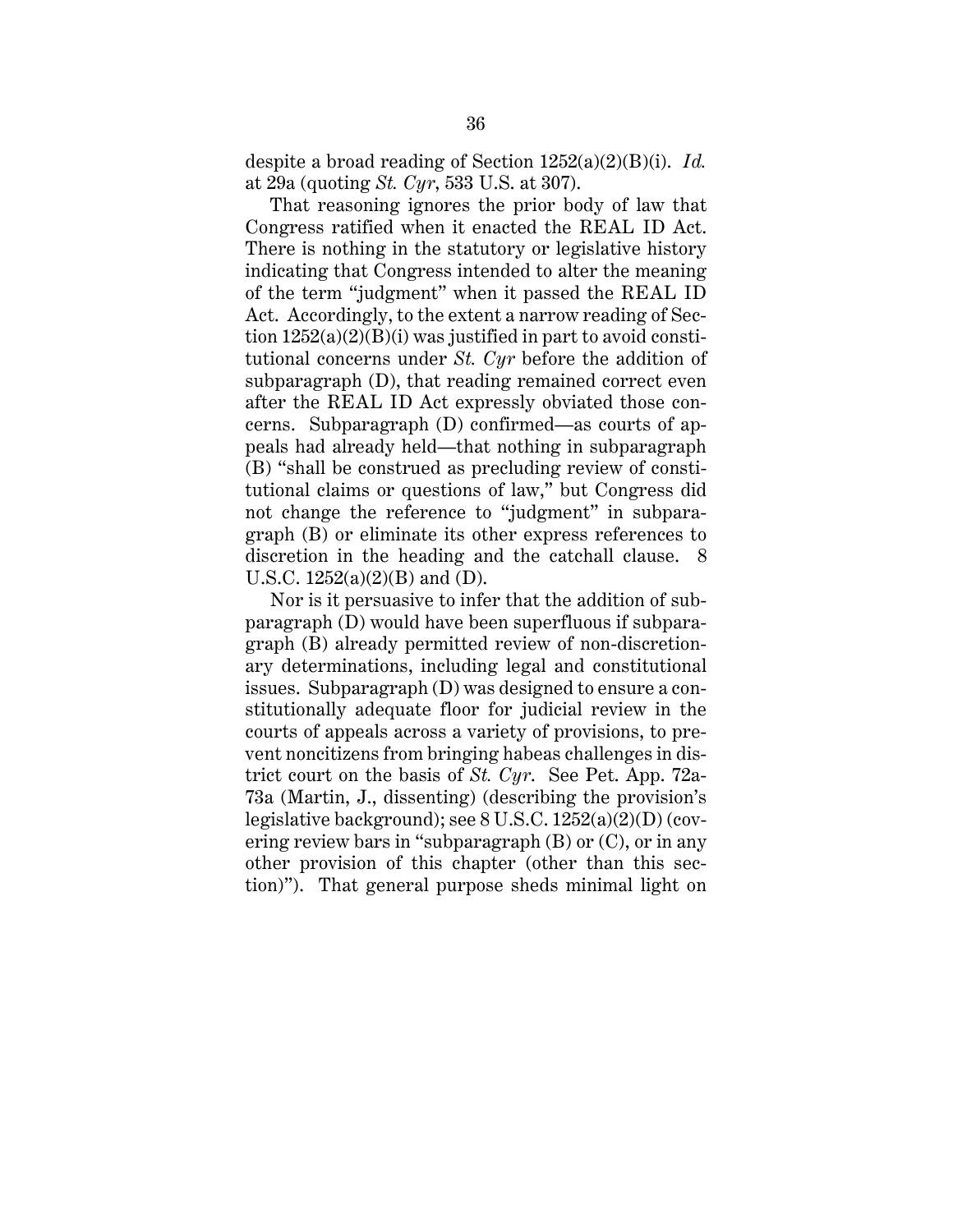Section 1252(a)(2)(B)(i) in particular. Cf. *Guerrero-Lasprilla*, 140 S. Ct. at 1073 (responding to a similar argument by observing that subparagraph (D) "applies to more of the statute than the immediately preceding subparagraph"). And in any event, Congress may simply have wished to remove any possible ambiguity that Section 1252(a)(2)(B)(i) did not preclude judicial review of constitutional claims and questions of law. See *Facebook, Inc.* v. *Duguid*, 141 S. Ct. 1163, 1172 n.7 (2021) ("Congress may have 'employed a belt and suspenders approach' in writing the statute.") (citation omitted). Consistent with that interpretation, the precise phrasing of subparagraph (D)—stating that nothing in the listed provisions "*shall be construed* as precluding review,"  $8$  U.S.C.  $1252(a)(2)(D)$  (emphasis added)—is framed as a directive about the proper interpretation of those provisions, rather than a modification of their scope.

# **D. Other Considerations Support The Government's Interpretation**

Other sources of statutory meaning similarly indicate that Section  $1252(a)(2)(B)(i)$  excludes non-discretionary determinations. In particular, that interpretation is consistent both with this Court's precedents in related areas and with the policy goals underlying the relevant statutory enactments.

1. This Court has emphasized that "when a statutory provision 'is reasonably susceptible to divergent interpretation, [the Court] adopt[s] the reading that accords with traditional understandings and basic principles: that executive determinations generally are subject to judicial review." Guerrero-Lasprilla, 140 S. Ct. at 1069 (quoting *Kucana*, 558 U.S. at 251). The Court has "consistently applied that interpretive guide to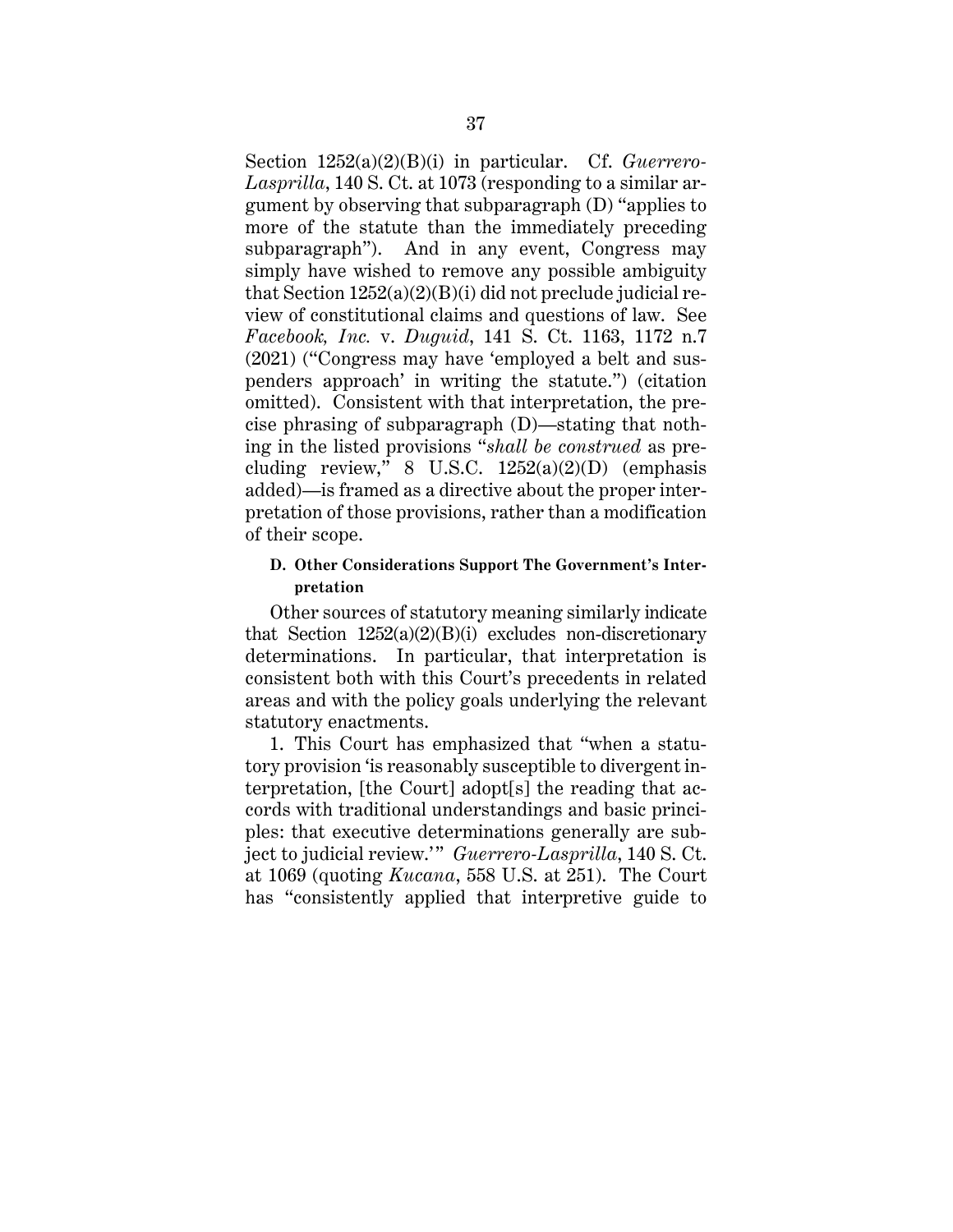legislation regarding immigration," and particularly to questions concerning the preservation of federal-court jurisdiction. *Kucana*, 558 U.S. at 252; see *St. Cyr*, 533 U.S. at 298. Here, the court of appeals' interpretation of Section 1252(a)(2)(B)(i) "foreclose[s] judicial review of the Board's determinations" to a greater extent than does the government's interpretation. *Guerrero-Lasprilla*, 140 S. Ct. at 1070. Thus, to the extent there is "[a]ny lingering doubt" about which interpretation is correct, it "would be dispelled" by the presumption in favor of judicial review. *Kucana*, 558 U.S. at 251.

The court of appeals found the presumption inapplicable because its interpretation "preserve[s] review of 'questions of law.'" Pet. App. 30a (quoting *St. Cyr*, 533 U.S. at 307); see *id.* at 29a-30a. Although *St. Cyr* itself was concerned with questions of law, see 533 U.S. at 298 (noting that the challenge at issue "raise[d] a pure question of law"), the court below cited nothing to support its apparent view that the presumption is generally limited to such questions. Rather, this Court has observed that "when a Government official's determination of a fact or circumstance \* \* \* is dispositive of a court controversy, federal courts generally do not hold the determination unreviewable," but instead apply the presumption. *Gutierrez de Martinez* v. *Lamagno*, 515 U.S. 417, 424 (1995).

In any event, the court of appeals ignored that Section  $1252(a)(2)(B)(i)$  bars review not just in the courts of appeals (where subparagraph (D)'s carve-out applies), but also in the district courts (where it does not). See 8 U.S.C. 1252(a)(2)(B) (barring review "regardless of whether the judgment, decision, or action is made in removal proceedings"); 8 U.S.C. 1252(a)(2)(D) (permitting review "upon a petition for review" of a final order of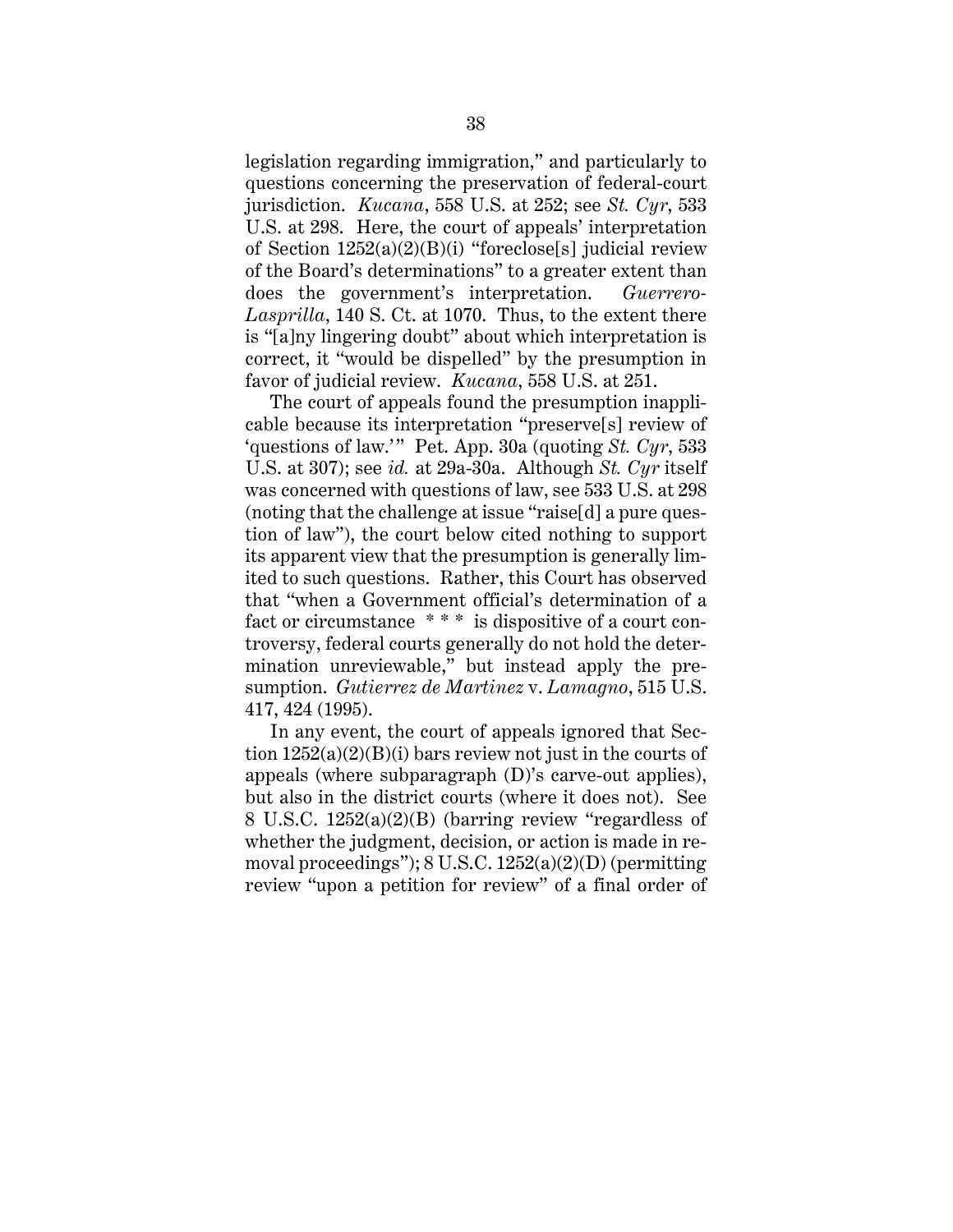removal "filed with an appropriate court of appeals"); see 8 U.S.C. 1252(a)(5). Noncitizens frequently challenge denials of discretionary relief outside the context of removal proceedings. See, *e.g.*, *Sanchez* v. *Mayorkas*, 141 S. Ct. 1809, 1812 (2021) (reviewing challenge initiated in district court to DHS's denial of an application for adjustment of status under 8 U.S.C. 1255). But, under the court of appeals' interpretation, Section  $1252(a)(2)(B)(i)$  categorically bars review of such denials, including questions of law. The court offered no way to square that outcome with the presumption of judicial review. Under the government's interpretation, in contrast, district-court review would (absent some other bar) be available for non-discretionary determinations, including questions of both law and fact, that are made in the course of denying discretionary relief outside of removal proceedings.

The court of appeals suggested (Pet. App. 23a) that the government's interpretation is inconsistent with this Court's observation in *Nasrallah* v. *Barr*, 140 S. Ct. 1683 (2020), that Section 1252(a)(2)(B) "states that a noncitizen may not bring a factual challenge to orders denying discretionary relief, including cancellation of removal, voluntary departure, adjustment of status, certain inadmissibility waivers, and other determinations 'made discretionary by statute," *id.* at 1694 (quoting *Kucana*, 558 U.S. at 248). But *Nasrallah* dealt with the scope of subparagraph (C), and commented on the meaning of subparagraph (B) only in response to a counterargument, making the point dictum. See *Kirtsaeng* v. *John Wiley & Sons, Inc.*, 568 U.S. 519, 548 (2013) (declining to follow "dictum contained in a rebuttal to a counterargument"). The *Nasrallah* Court itself acknowledged that its decision had "no effect on judicial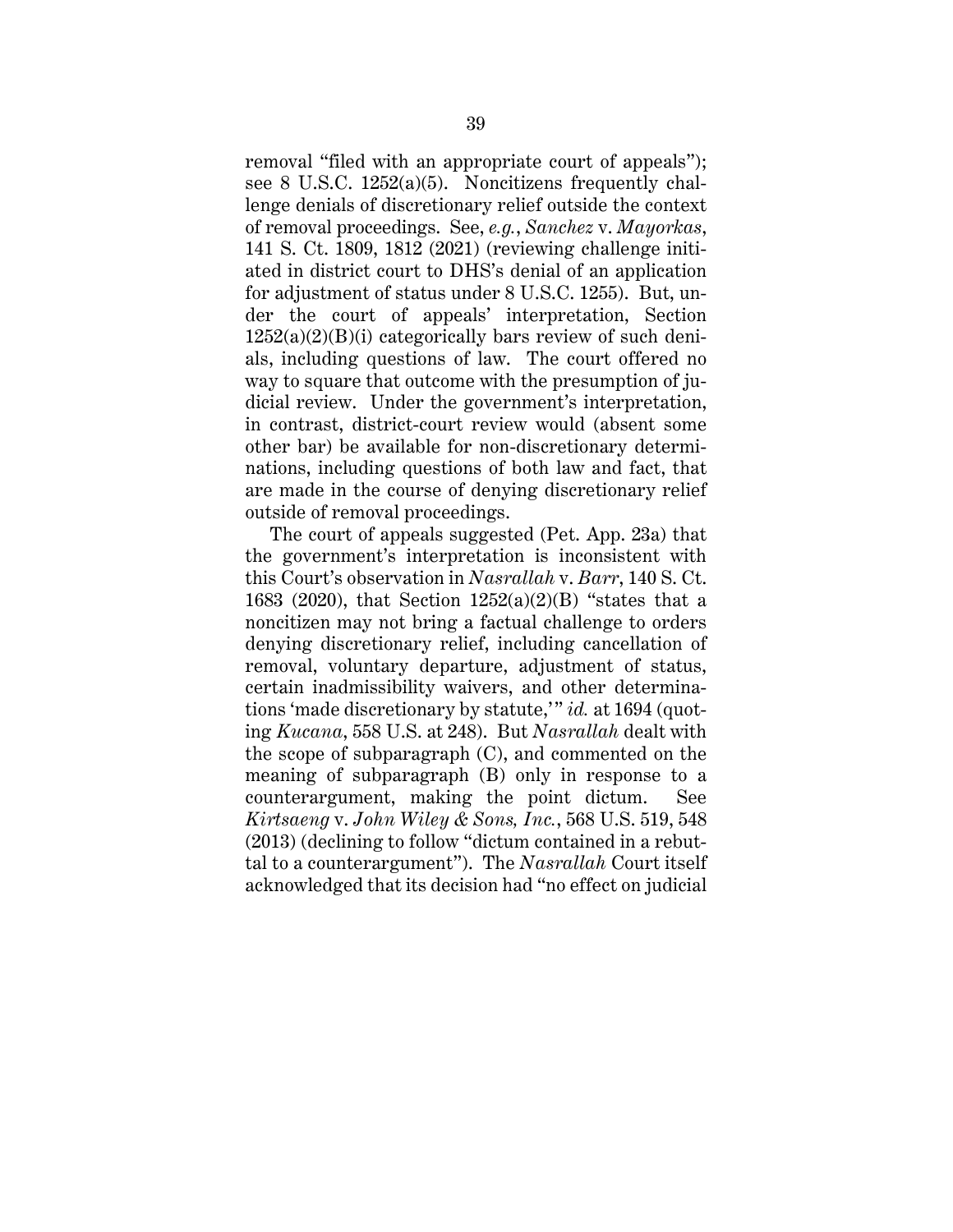review of those discretionary determinations." 140 S. Ct. at 1694. And in other cases, this Court has described subparagraph (B) in a manner consistent with the government's interpretation, emphasizing that it "bars court review of discretionary decisions." *Kucana*, 558 U.S. at 247.

2. The government's interpretation also accords with the policies underlying the relevant statutory enactments. The principal aim of Section  $1252(a)(2)(B)(i)$ was to protect the Executive's discretion from judicial intrusion. See *AADC,* 525 U.S. at 486 (recognizing that "protecting the Executive's discretion from the courts" "can fairly be said to be the theme of [IIRIRA]"). The government's interpretation achieves that goal—and insulates no more of the Executive's decision-making process from judicial review than necessary—by protecting discretionary, but not non-discretionary, determinations underlying a decision to grant or deny relief.

The court of appeals' interpretation overshoots the mark, protecting objective determinations that do not reflect any discretionary judgment by the Attorney General or the Secretary. There is no more reason to shield straight-forward factual findings from review in the context of a determination about discretionary relief from removal than in the context of a determination about removability. See pp. 26-27, *supra*. In either instance, the non-discretionary finding is something "about which the Attorney General simply might be wrong." Pet. App. 72a (Martin, J., dissenting). In contrast, petitioners' interpretation undershoots the mark, permitting courts to oversee every aspect of the Executive's decision-making process except the ultimate grant or denial of relief. That amounts to a "run-around of [courts'] limitations," because "[e]nabling review of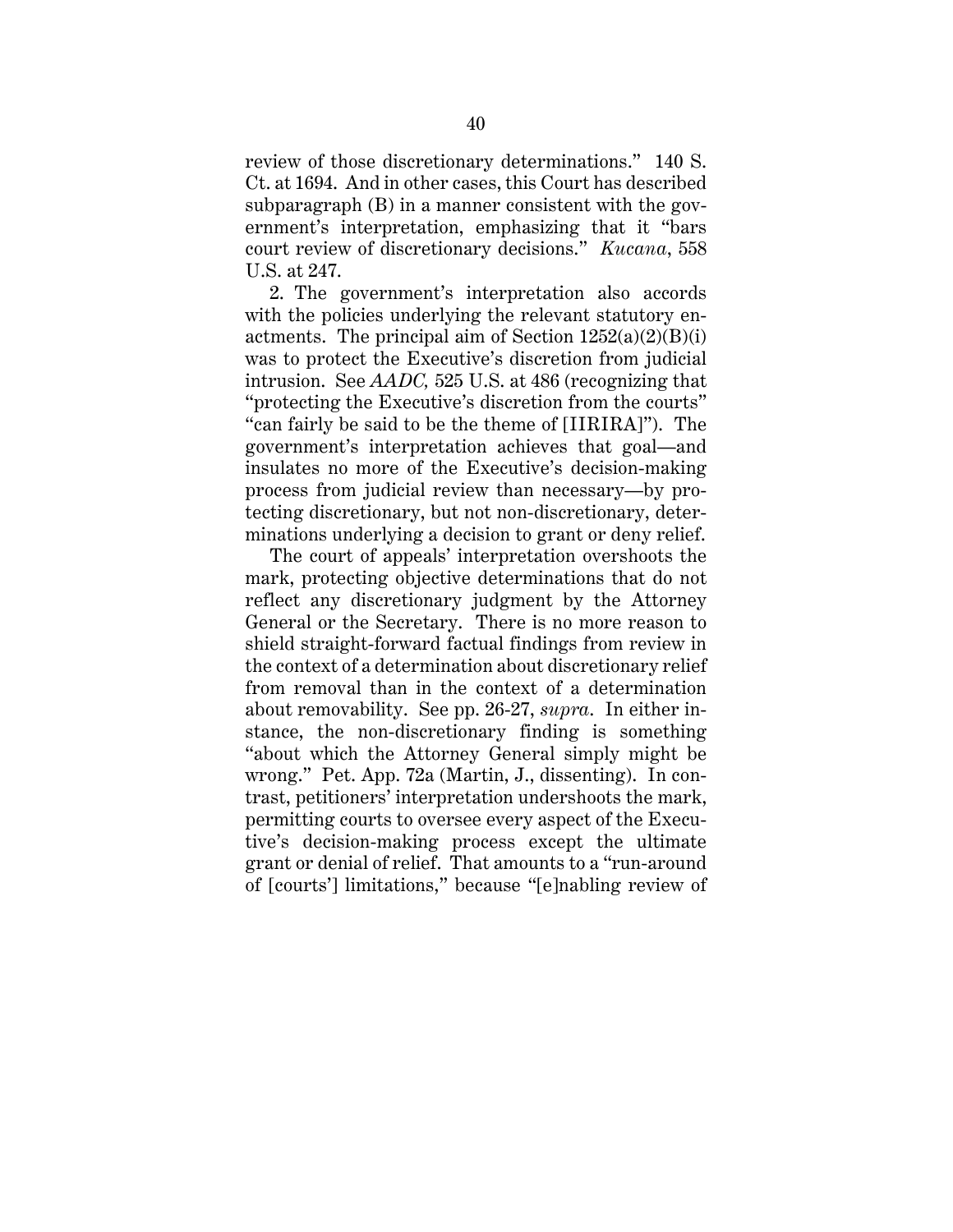each individual determination underpinning the final decision effectively allows for review of the grant of relief." *Id.* at 45a (majority opinion).

The court of appeals took the position that no eligibility criteria—no matter how subjective—are really discretionary at all, because "[t]he Attorney General and immigration judges have no discretion to grant relief unless the statutory criteria are met." Pet. App. 39a. That argument is misplaced. Factual findings are reviewable not because the Executive could grant relief in their absence, but rather because they do not involve the exercise of discretionary "judgment." 8 U.S.C.  $1252(a)(2)(B)(i)$ . The statute's plain text focuses the inquiry on the judgment the Executive makes, rather than on whether the Executive is required to address a particular issue before granting relief.<sup>5</sup>

Finally, the court of appeals contended that undertaking an inquiry into whether a particular determination is discretionary or non-discretionary is impracticable and produces divergent results. See Pet. App. 39a

<sup>&</sup>lt;sup>5</sup> The court of appeals also appeared to misunderstand the government's interpretation. The court suggested that the government's position would bar review of fact-findings that contribute to the application of a discretionary criterion of eligibility. See Pet. App. 37a n.25 ("[I]t is still unclear why we can review the BIA's erroneous determination of age for the hypothetical age requirement, but lack jurisdiction to review the same factual finding when it relates to the 'extreme hardship' or 'good moral character' requirement."). To the contrary, the government's position is that all nondiscretionary determinations are reviewable. Thus, if the agency makes an objective, factual error when assessing a discretionary criterion of eligibility (such as "good moral character"), a court may correct the factual mistake. But the court cannot overturn the agency's discretionary weighing of the facts in determining whether the criterion is satisfied.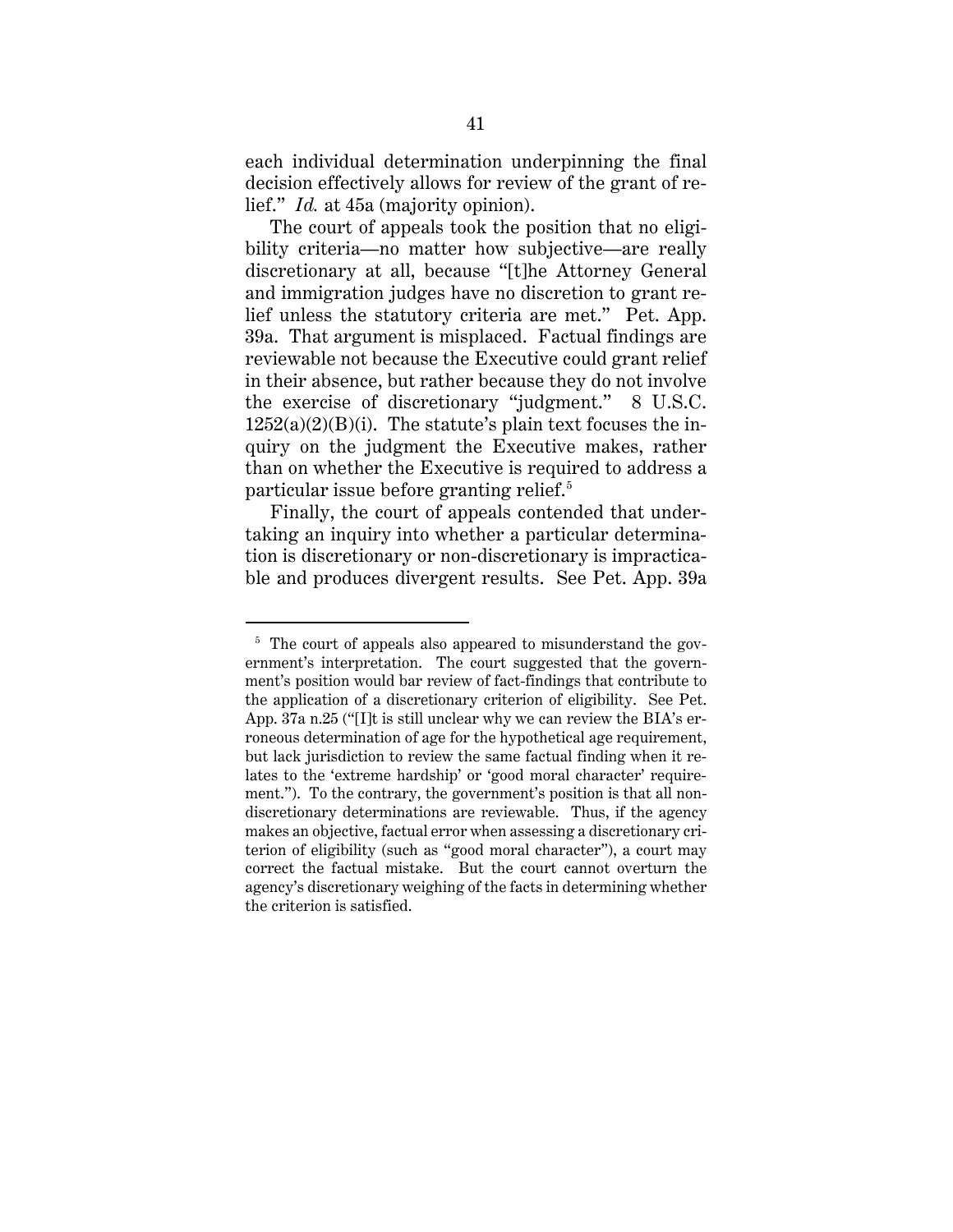n.27. That contention lacks merit. As the courts of appeals have recognized, "an inquiry is discretionary where it is a 'subjective question' that depends on the value judgment 'of the person or entity examining the issue.' " *Romero-Torres* v. *Ashcroft*, 327 F.3d 887, 891 (9th Cir. 2003) (citation omitted). Certain statutory criteria also include language expressly entrusting a determination to the Attorney General's discretion. See, *e.g.*, 8 U.S.C. 1255(e)(3) (sham-marriage bar "shall not apply with respect to a marriage if the alien establishes by clear and convincing evidence to the *satisfaction of the Attorney General* that the marriage was entered into in good faith") (emphasis added). A non-discretionary determination, on the other hand, is one that involves fact-finding or turns on an "objective legal standard." *Castro* v. *Holder*, 727 F.3d 125, 129 (1st Cir. 2013); see, *e.g.*, *Sabido Valdivia*, 423 F.3d at 1149 (concluding that a particular issue was non-discretionary because "[t]his is not a question for which we can say that there is 'no algorithm' on which review can be based, or one that involves a 'judgment call' by the agency") (citation omitted). The court of appeals' identification of isolated disagreements about the proper characterization of discrete questions, see Pet. App. 39a n.27, does not change the fact that "[t]here is a clear difference between straightforward factual findings and discretionary judgments," which the "circuits have been ably distinguishing \* \* \* for decades." *Id.* at 70a-71a (Martin, J., dissenting).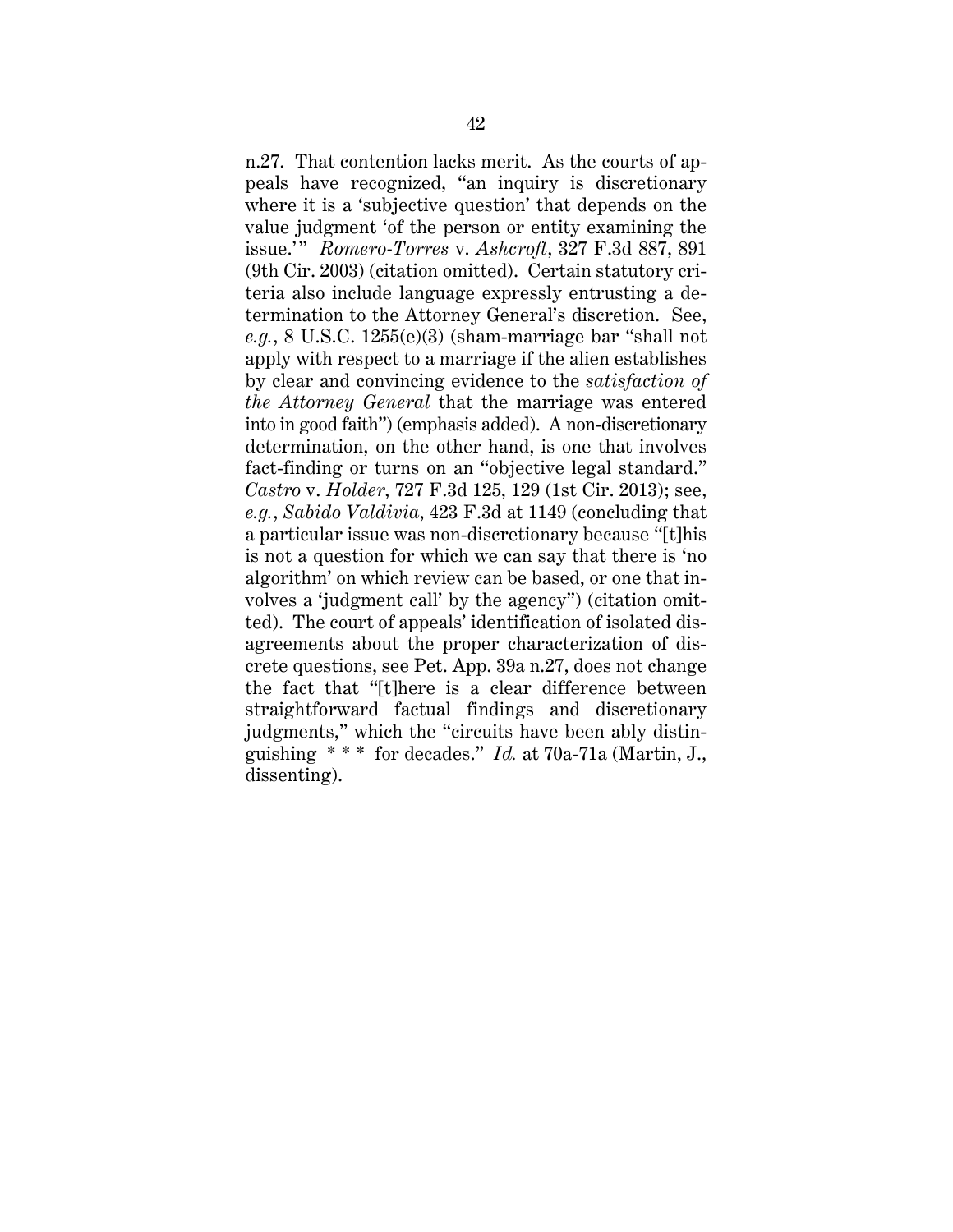### **CONCLUSION**

The decision of the court of appeals dismissing the petition for review for lack of jurisdiction should be reversed and the case remanded for further proceedings.

Respectfully submitted.

BRIAN H. FLETCHER *Acting Solicitor General* CURTIS E. GANNON *Deputy Solicitor General* SARAH E. HARRINGTON *Deputy Assistant Attorney General* AUSTIN L. RAYNOR *Assistant to the Solicitor General* DONALD E. KEENER JOHN W. BLAKELEY SARA J. BAYRAM *Attorneys* 

AUGUST 2021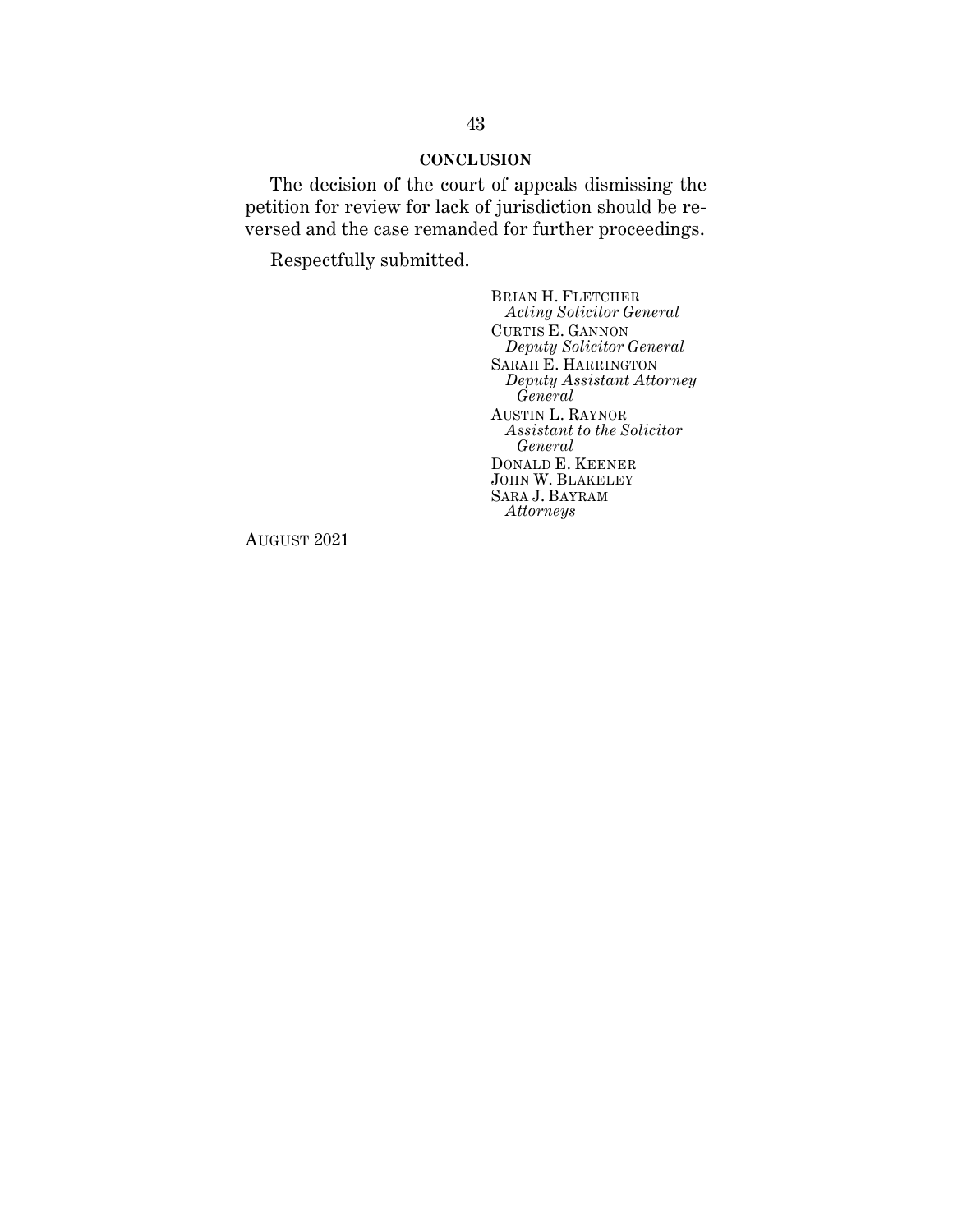# **APPENDIX**

### 1. 8 U.S.C. 1252 provides:

#### **Judicial review of orders of removal**

## **(a) Applicable provisions**

# **(1) General orders of removal**

Judicial review of a final order of removal (other than an order of removal without a hearing pursuant to section  $1225(b)(1)$  of this title) is governed only by chapter 158 of title 28, except as provided in subsection (b) and except that the court may not order the taking of additional evidence under section 2347(c) of such title.

# **(2) Matters not subject to judicial review**

# **(A) Review relating to section 1225(b)(1)**

Notwithstanding any other provision of law (statutory or nonstatutory), including section 2241 of title 28, or any other habeas corpus provision, and sections 1361 and 1651 of such title, no court shall have jurisdiction to review—

(i) except as provided in subsection (e), any individual determination or to entertain any other cause or claim arising from or relating to the implementation or operation of an order of removal pursuant to section 1225(b)(1) of this title,

(ii) except as provided in subsection (e), a decision by the Attorney General to invoke the provisions of such section,

(1a)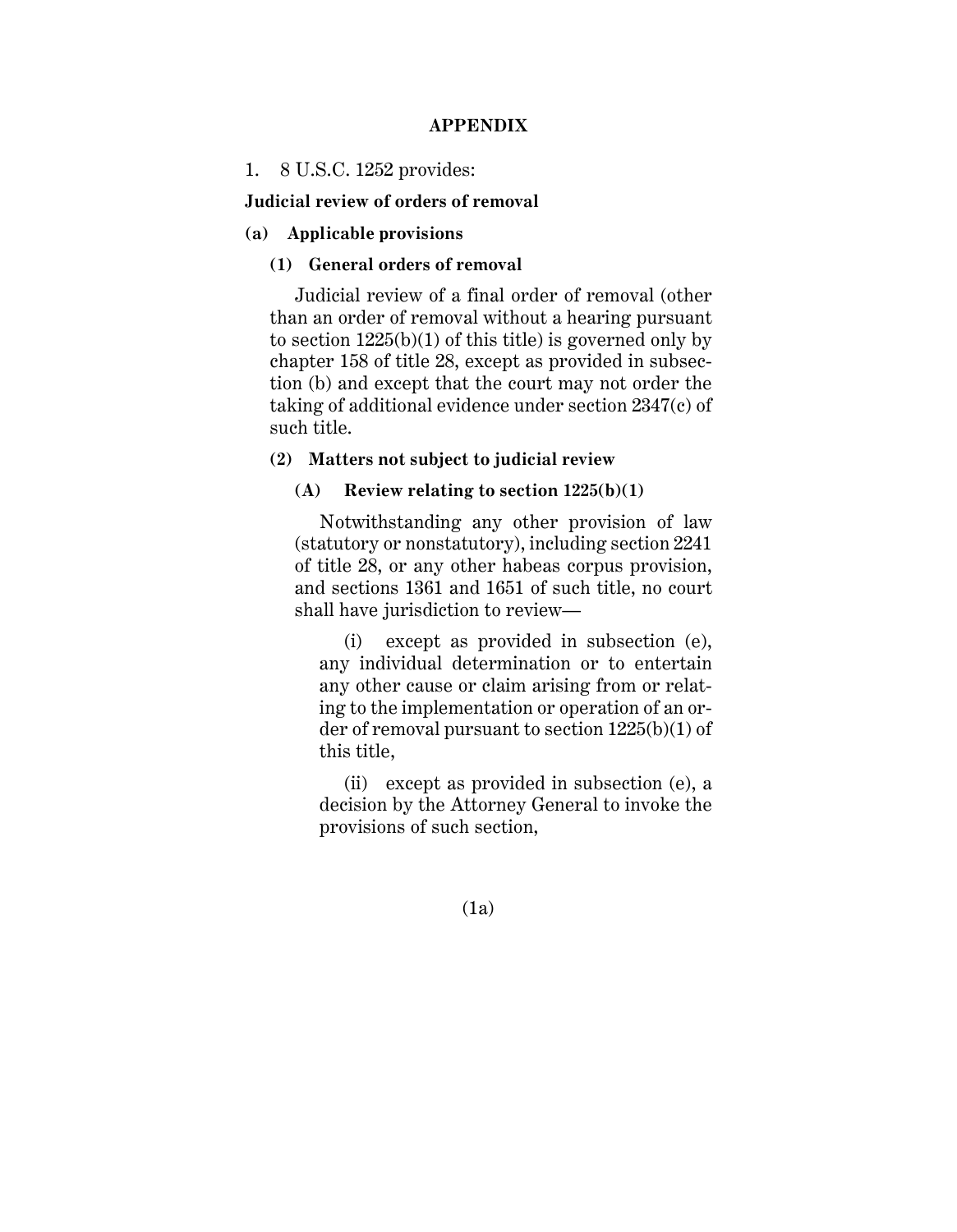(iii) the application of such section to individual aliens, including the determination made under section 1225(b)(1)(B) of this title, or

(iv) except as provided in subsection (e), procedures and policies adopted by the Attorney General to implement the provisions of section  $1225(b)(1)$  of this title.

#### **(B) Denials of discretionary relief**

Notwithstanding any other provision of law (statutory or nonstatutory), including section 2241 of title 28, or any other habeas corpus provision, and sections 1361 and 1651 of such title, and except as provided in subparagraph (D), and regardless of whether the judgment, decision, or action is made in removal proceedings, no court shall have jurisdiction to review—

(i) any judgment regarding the granting of relief under section 1182(h), 1182(i), 1229b, 1229c, or 1255 of this title, or

(ii) any other decision or action of the Attorney General or the Secretary of Homeland Security the authority for which is specified under this subchapter to be in the discretion of the Attorney General or the Secretary of Homeland Security, other than the granting of relief under section 1158(a) of this title.

#### **(C) Orders against criminal aliens**

Notwithstanding any other provision of law (statutory or nonstatutory), including section 2241 of title 28, or any other habeas corpus provision,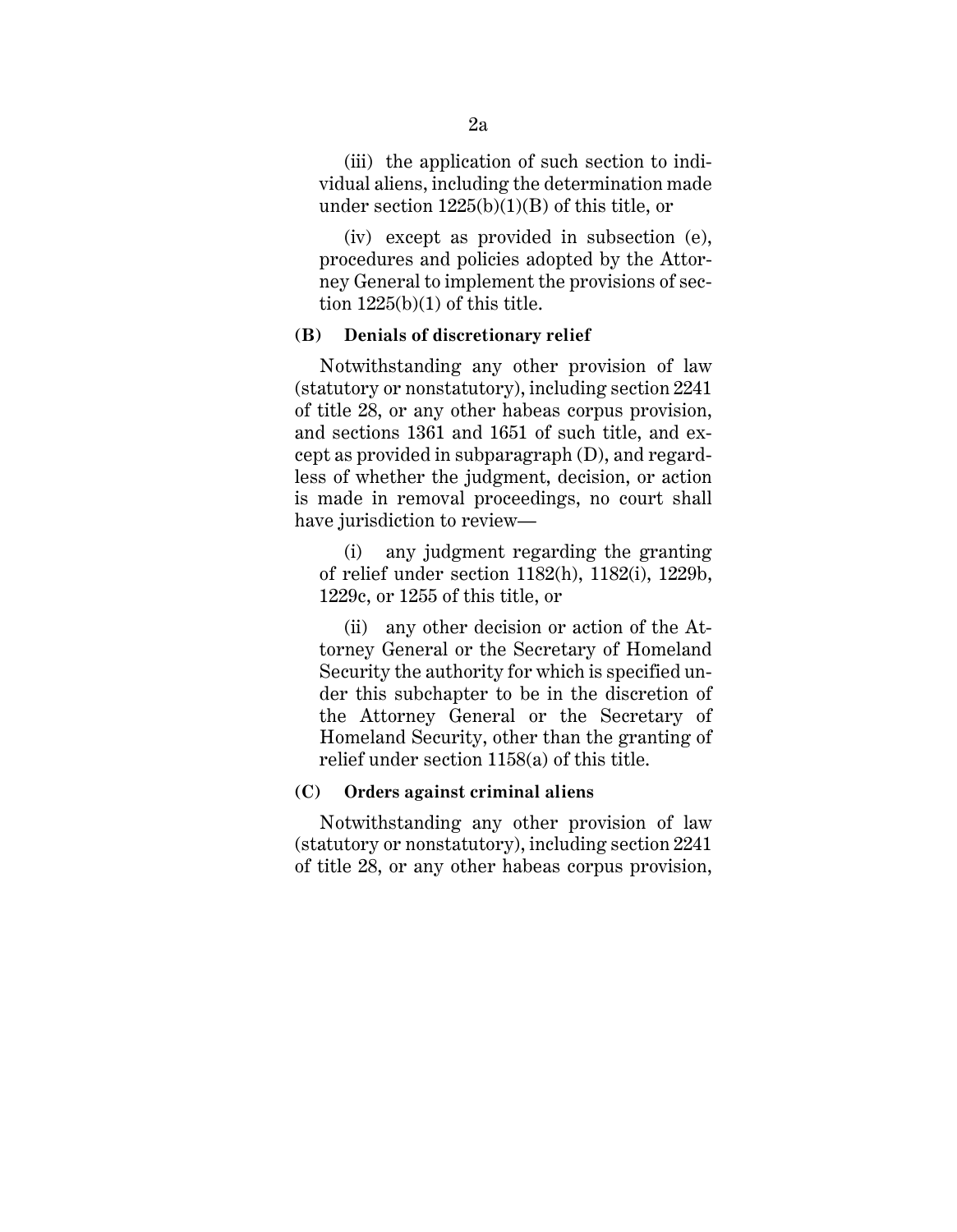and sections 1361 and 1651 of such title, and except as provided in subparagraph (D), no court shall have jurisdiction to review any final order of removal against an alien who is removable by reason of having committed a criminal offense covered in section  $1182(a)(2)$  or  $1227(a)(2)(A)(iii)$ , (B), (C), or (D) of this title, or any offense covered by section  $1227(a)(2)(A)(ii)$  of this title for which both predicate offenses are, without regard to their date of commission, otherwise covered by section  $1227(a)(2)(A)(i)$  of this title.

#### **(D) Judicial review of certain legal claims**

Nothing in subparagraph (B) or (C), or in any other provision of this chapter (other than this section) which limits or eliminates judicial review, shall be construed as precluding review of constitutional claims or questions of law raised upon a petition for review filed with an appropriate court of appeals in accordance with this section.

#### **(3) Treatment of certain decisions**

No alien shall have a right to appeal from a decision of an immigration judge which is based solely on a certification described in section  $1229a(c)(1)(B)$  of this title.

# **(4) Claims under the United Nations Convention**

Notwithstanding any other provision of law (statutory or nonstatutory), including section 2241 of title 28, or any other habeas corpus provision, and sections 1361 and 1651 of such title, a petition for review filed with an appropriate court of appeals in accordance with this section shall be the sole and exclusive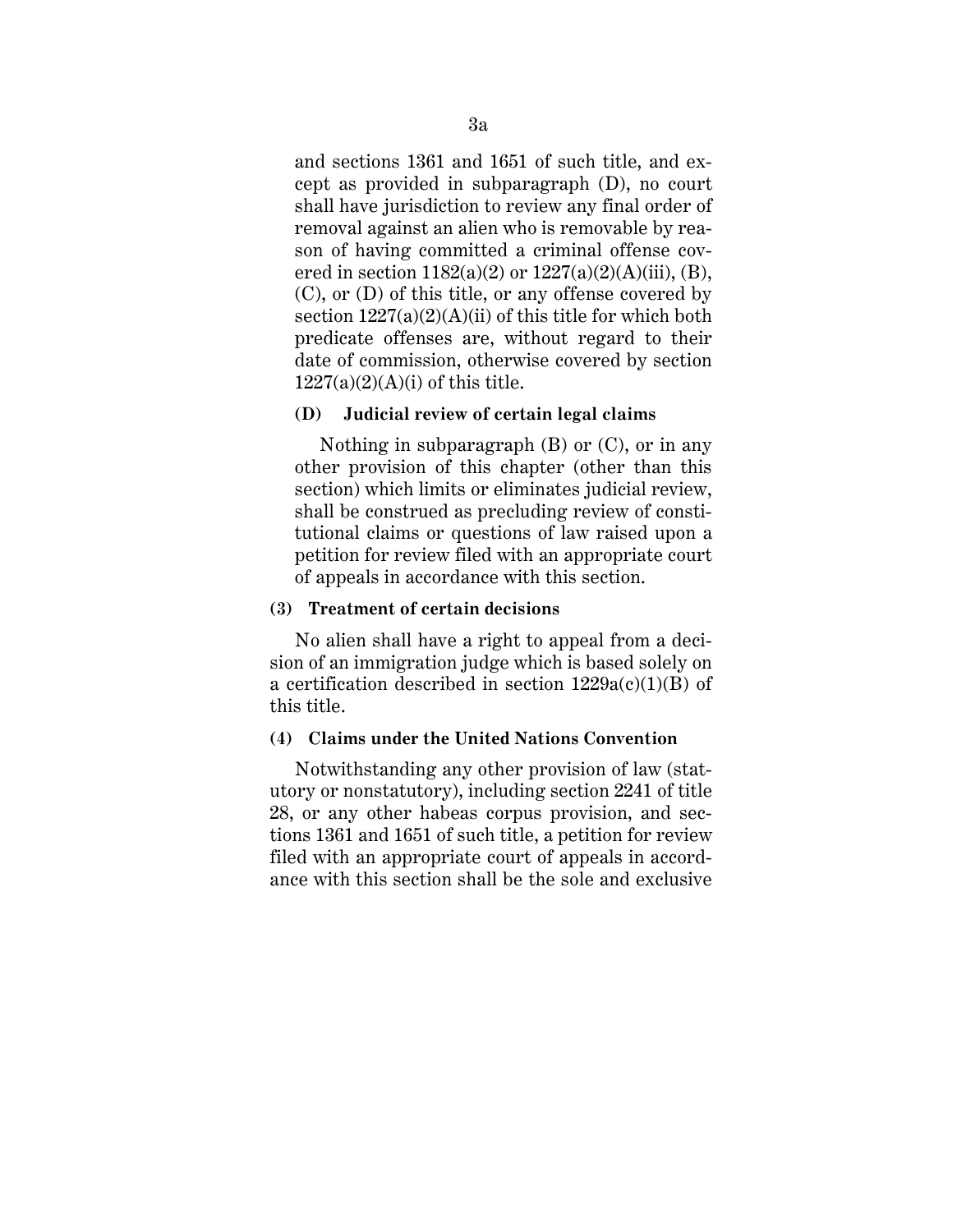means for judicial review of any cause or claim under the United Nations Convention Against Torture and Other Forms of Cruel, Inhuman, or Degrading Treatment or Punishment, except as provided in subsection (e).

### **(5) Exclusive means of review**

Notwithstanding any other provision of law (statutory or nonstatutory), including section 2241 of title 28, or any other habeas corpus provision, and sections 1361 and 1651 of such title, a petition for review filed with an appropriate court of appeals in accordance with this section shall be the sole and exclusive means for judicial review of an order of removal entered or issued under any provision of this chapter, except as provided in subsection (e). For purposes of this chapter, in every provision that limits or eliminates judicial review or jurisdiction to review, the terms "judicial review" and "jurisdiction to review" include habeas corpus review pursuant to section 2241 of title 28, or any other habeas corpus provision, sections 1361 and 1651 of such title, and review pursuant to any other provision of law (statutory or nonstatutory).

### **(b) Requirements for review of orders of removal**

With respect to review of an order of removal under subsection  $(a)(1)$ , the following requirements apply:

# **(1) Deadline**

The petition for review must be filed not later than 30 days after the date of the final order of removal.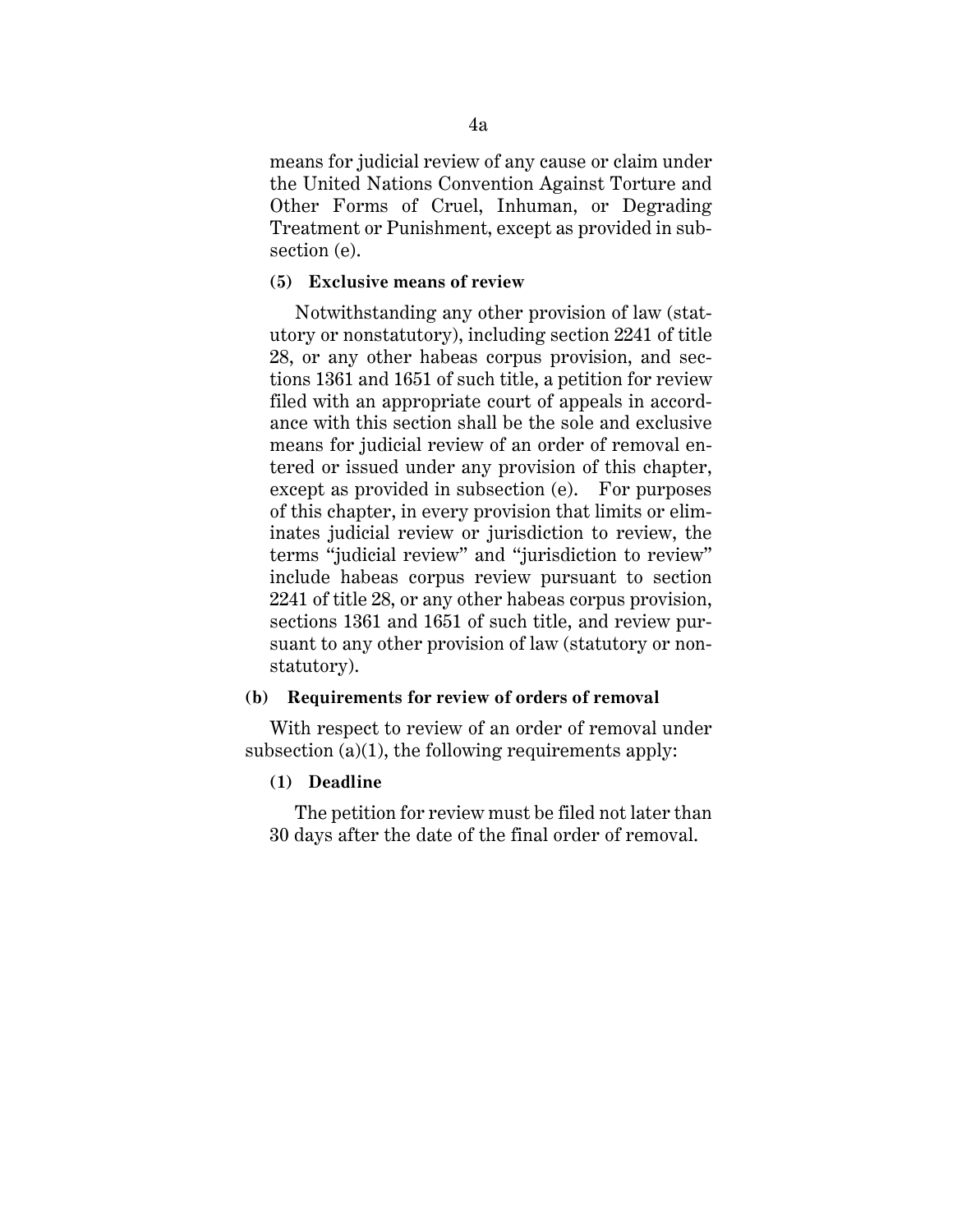#### **(2) Venue and forms**

The petition for review shall be filed with the court of appeals for the judicial circuit in which the immigration judge completed the proceedings. The record and briefs do not have to be printed. The court of appeals shall review the proceeding on a typewritten record and on typewritten briefs.

#### **(3) Service**

#### **(A) In general**

The respondent is the Attorney General. The petition shall be served on the Attorney General and on the officer or employee of the Service in charge of the Service district in which the final order of removal under section 1229a of this title was entered.

#### **(B) Stay of order**

Service of the petition on the officer or employee does not stay the removal of an alien pending the court's decision on the petition, unless the court orders otherwise.

# **(C) Alien's brief**

The alien shall serve and file a brief in connection with a petition for judicial review not later than 40 days after the date on which the administrative record is available, and may serve and file a reply brief not later than 14 days after service of the brief of the Attorney General, and the court may not extend these deadlines except upon motion for good cause shown. If an alien fails to file a brief within the time provided in this paragraph,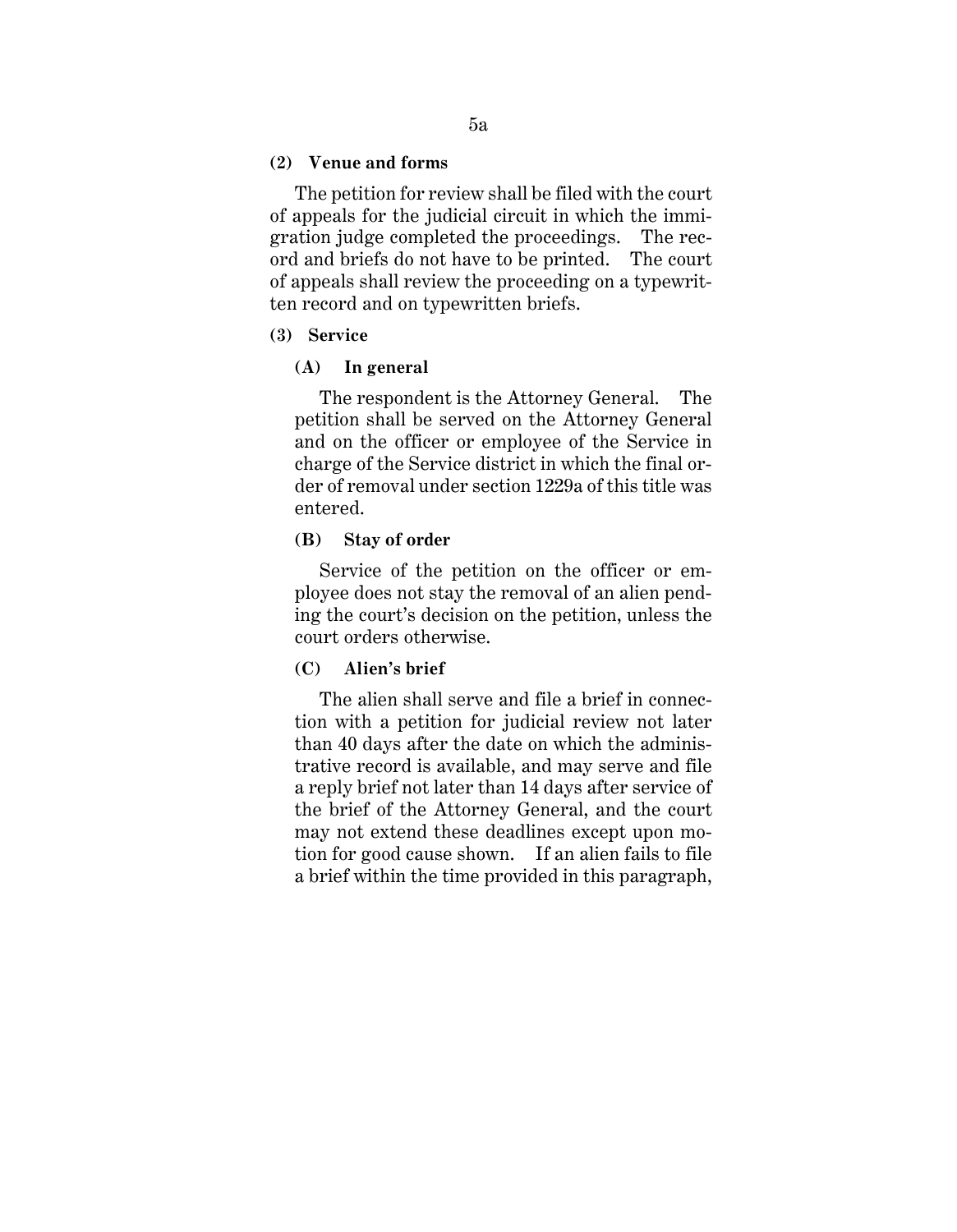the court shall dismiss the appeal unless a manifest injustice would result.

#### **(4) Scope and standard for review**

Except as provided in paragraph  $(5)(B)$ —

(A) the court of appeals shall decide the petition only on the administrative record on which the order of removal is based,

(B) the administrative findings of fact are conclusive unless any reasonable adjudicator would be compelled to conclude to the contrary,

(C) a decision that an alien is not eligible for admission to the United States is conclusive unless manifestly contrary to law, and

(D) the Attorney General's discretionary judgment whether to grant relief under section 1158(a) of this title shall be conclusive unless manifestly contrary to the law and an abuse of discretion.

No court shall reverse a determination made by a trier of fact with respect to the availability of corroborating evidence, as described in section  $1158(b)(1)(B)$ ,  $1229a(c)(4)(B)$ , or  $1231(b)(3)(C)$  of this title, unless the court finds, pursuant to subsection  $(b)(4)(B)$ , that a reasonable trier of fact is compelled to conclude that such corroborating evidence is unavailable.

#### **(5) Treatment of nationality claims**

#### **(A) Court determination if no issue of fact**

If the petitioner claims to be a national of the United States and the court of appeals finds from the pleadings and affidavits that no genuine issue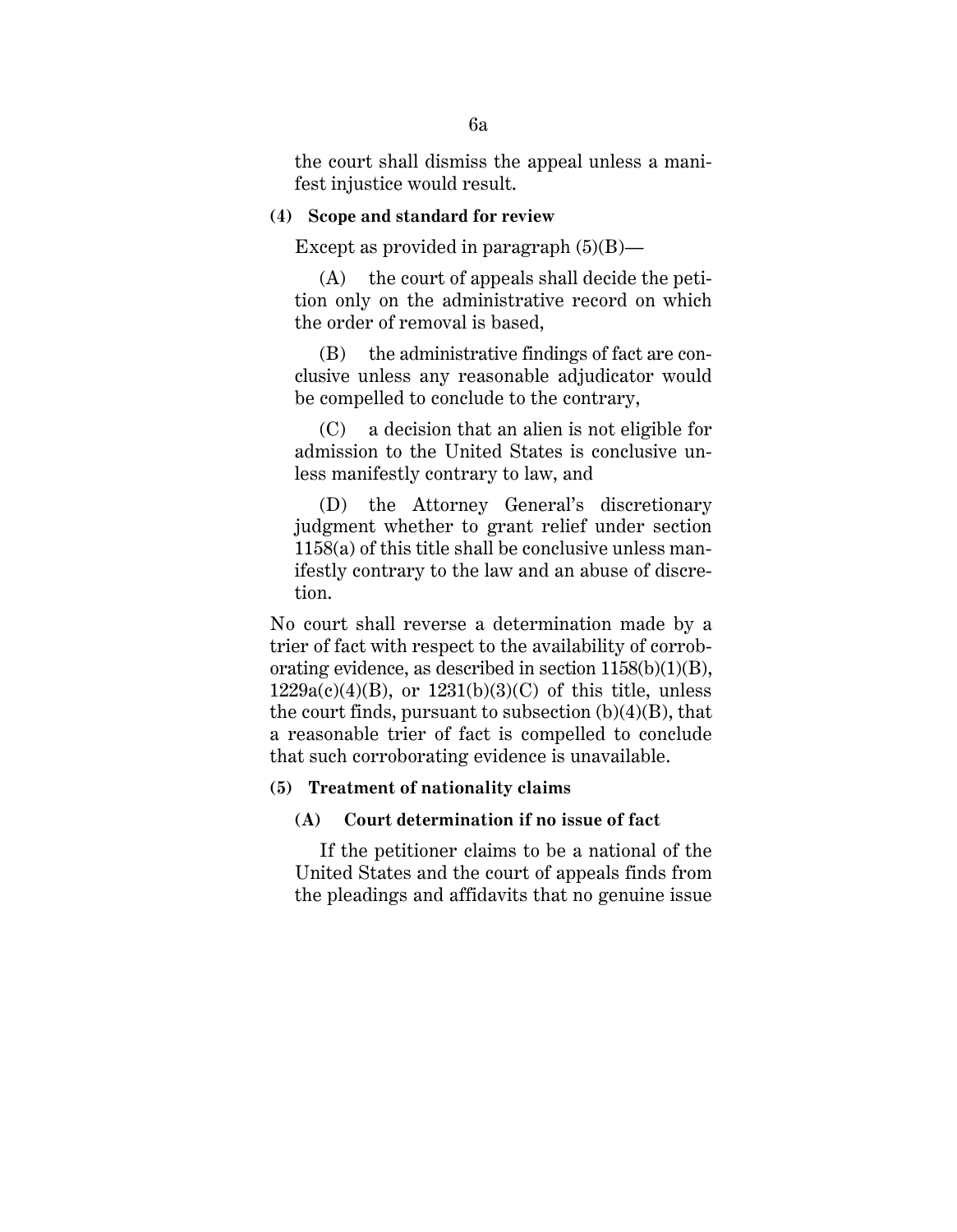of material fact about the petitioner's nationality is presented, the court shall decide the nationality claim.

# **(B) Transfer if issue of fact**

If the petitioner claims to be a national of the United States and the court of appeals finds that a genuine issue of material fact about the petitioner's nationality is presented, the court shall transfer the proceeding to the district court of the United States for the judicial district in which the petitioner resides for a new hearing on the nationality claim and a decision on that claim as if an action had been brought in the district court under section 2201 of title 28.

# **(C) Limitation on determination**

The petitioner may have such nationality claim decided only as provided in this paragraph.

# **(6) Consolidation with review of motions to reopen or reconsider**

When a petitioner seeks review of an order under this section, any review sought of a motion to reopen or reconsider the order shall be consolidated with the review of the order.

# **(7) Challenge to validity of orders in certain criminal proceedings**

#### **(A) In general**

If the validity of an order of removal has not been judicially decided, a defendant in a criminal proceeding charged with violating section 1253(a) of this title may challenge the validity of the order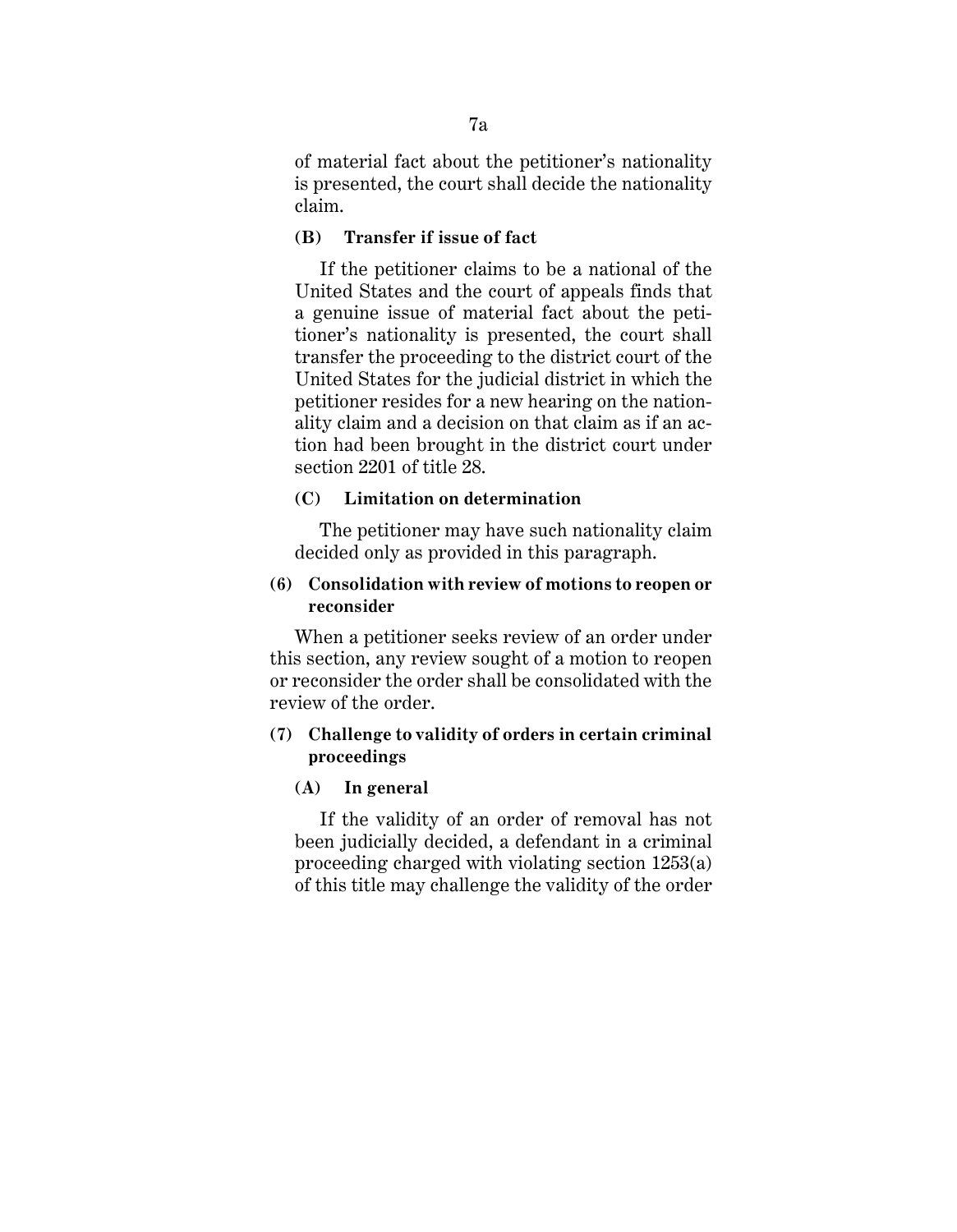in the criminal proceeding only by filing a separate motion before trial. The district court, without a jury, shall decide the motion before trial.

# **(B) Claims of United States nationality**

If the defendant claims in the motion to be a national of the United States and the district court finds that—

(i) no genuine issue of material fact about the defendant's nationality is presented, the court shall decide the motion only on the administrative record on which the removal order is based and the administrative findings of fact are conclusive if supported by reasonable, substantial, and probative evidence on the record considered as a whole; or

(ii) a genuine issue of material fact about the defendant's nationality is presented, the court shall hold a new hearing on the nationality claim and decide that claim as if an action had been brought under section 2201 of title 28.

The defendant may have such nationality claim decided only as provided in this subparagraph.

# **(C) Consequence of invalidation**

If the district court rules that the removal order is invalid, the court shall dismiss the indictment for violation of section 1253(a) of this title. The United States Government may appeal the dismissal to the court of appeals for the appropriate circuit within 30 days after the date of the dismissal.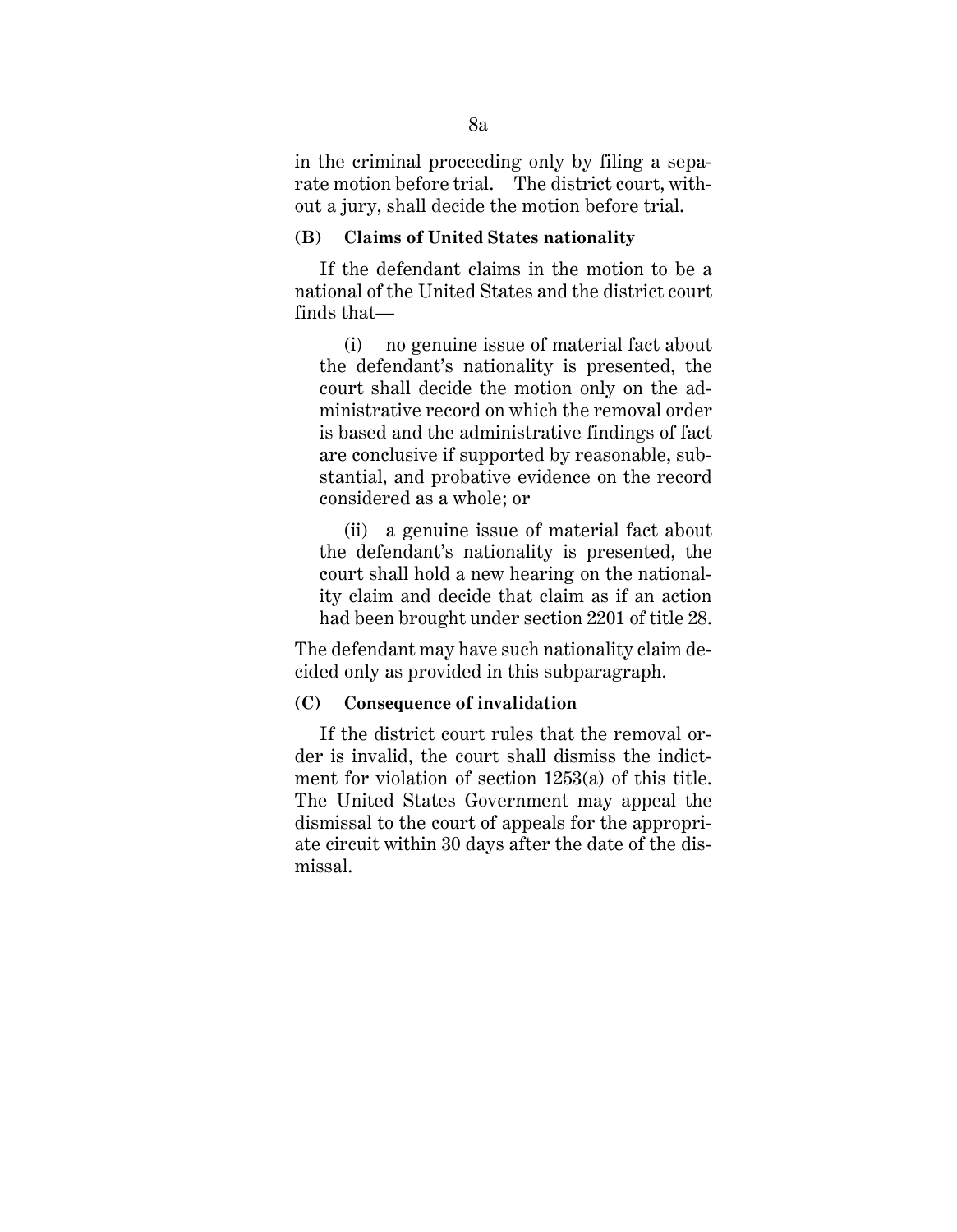#### **(D) Limitation on filing petitions for review**

The defendant in a criminal proceeding under section 1253(a) of this title may not file a petition for review under subsection (a) during the criminal proceeding.

# **(8) Construction**

This subsection—

(A) does not prevent the Attorney General, after a final order of removal has been issued, from detaining the alien under section 1231(a) of this title;

(B) does not relieve the alien from complying with section  $1231(a)(4)$  of this title and section  $1253(g)^1$  of this title; and

(C) does not require the Attorney General to defer removal of the alien.

# **(9) Consolidation of questions for judicial review**

Judicial review of all questions of law and fact, including interpretation and application of constitutional and statutory provisions, arising from any action taken or proceeding brought to remove an alien from the United States under this subchapter shall be available only in judicial review of a final order under this section. Except as otherwise provided in this section, no court shall have jurisdiction, by habeas corpus under section 2241 of title 28 or any other habeas corpus provision, by section 1361 or 1651 of such title, or by any other provision of law (statutory

<sup>&</sup>lt;sup>1</sup> See References in Text note below.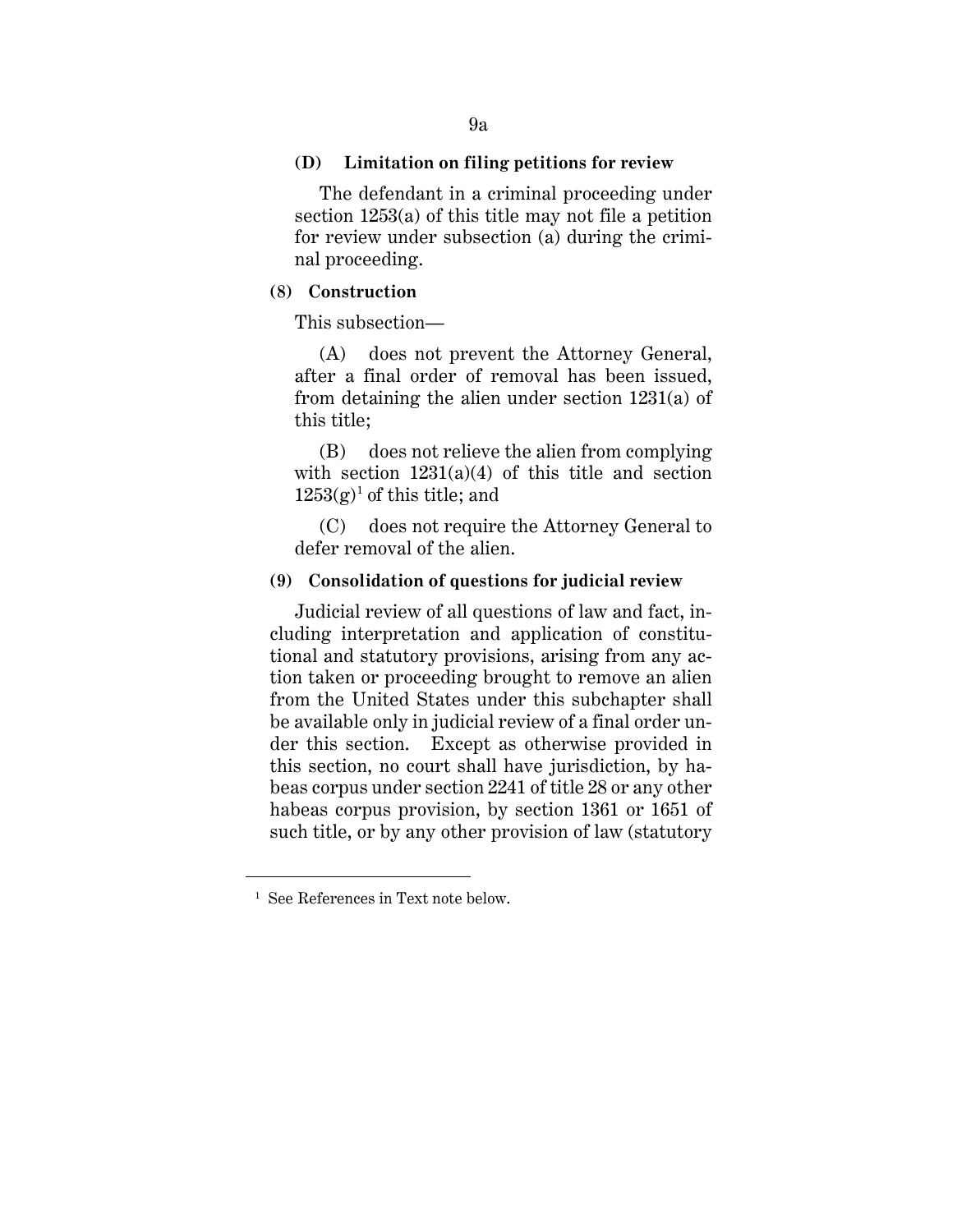or nonstatutory), to review such an order or such questions of law or fact.

### **(c) Requirements for petition**

A petition for review or for habeas corpus of an order of removal—

(1) shall attach a copy of such order, and

(2) shall state whether a court has upheld the validity of the order, and, if so, shall state the name of the court, the date of the court's ruling, and the kind of proceeding.

### **(d) Review of final orders**

A court may review a final order of removal only if—

(1) the alien has exhausted all administrative remedies available to the alien as of right, and

(2) another court has not decided the validity of the order, unless the reviewing court finds that the petition presents grounds that could not have been presented in the prior judicial proceeding or that the remedy provided by the prior proceeding was inadequate or ineffective to test the validity of the order.

## **(e) Judicial review of orders under section 1225(b)(1)**

# **(1) Limitations on relief**

Without regard to the nature of the action or claim and without regard to the identity of the party or parties bringing the action, no court may—

(A) enter declaratory, injunctive, or other equitable relief in any action pertaining to an order to exclude an alien in accordance with section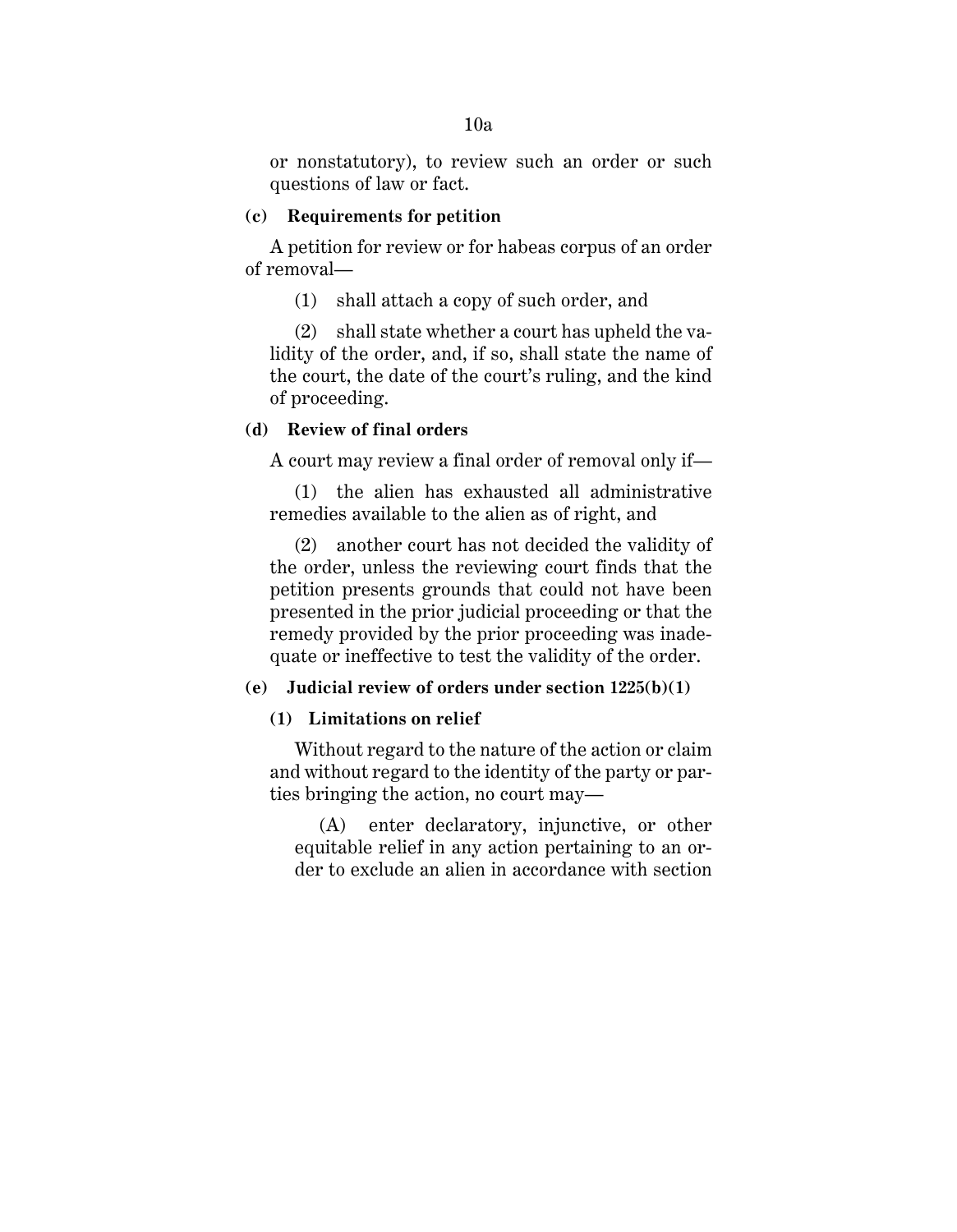$1225(b)(1)$  of this title except as specifically authorized in a subsequent paragraph of this subsection, or

(B) certify a class under Rule 23 of the Federal Rules of Civil Procedure in any action for which judicial review is authorized under a subsequent paragraph of this subsection.

# **(2) Habeas corpus proceedings**

Judicial review of any determination made under section  $1225(b)(1)$  of this title is available in habeas corpus proceedings, but shall be limited to determinations of—

(A) whether the petitioner is an alien,

(B) whether the petitioner was ordered removed under such section, and

(C) whether the petitioner can prove by a preponderance of the evidence that the petitioner is an alien lawfully admitted for permanent residence, has been admitted as a refugee under section 1157 of this title, or has been granted asylum under section 1158 of this title, such status not having been terminated, and is entitled to such further inquiry as prescribed by the Attorney General pursuant to section  $1225(b)(1)(C)$  of this title.

# **(3) Challenges on validity of the system**

# **(A) In general**

Judicial review of determinations under section 1225(b) of this title and its implementation is available in an action instituted in the United States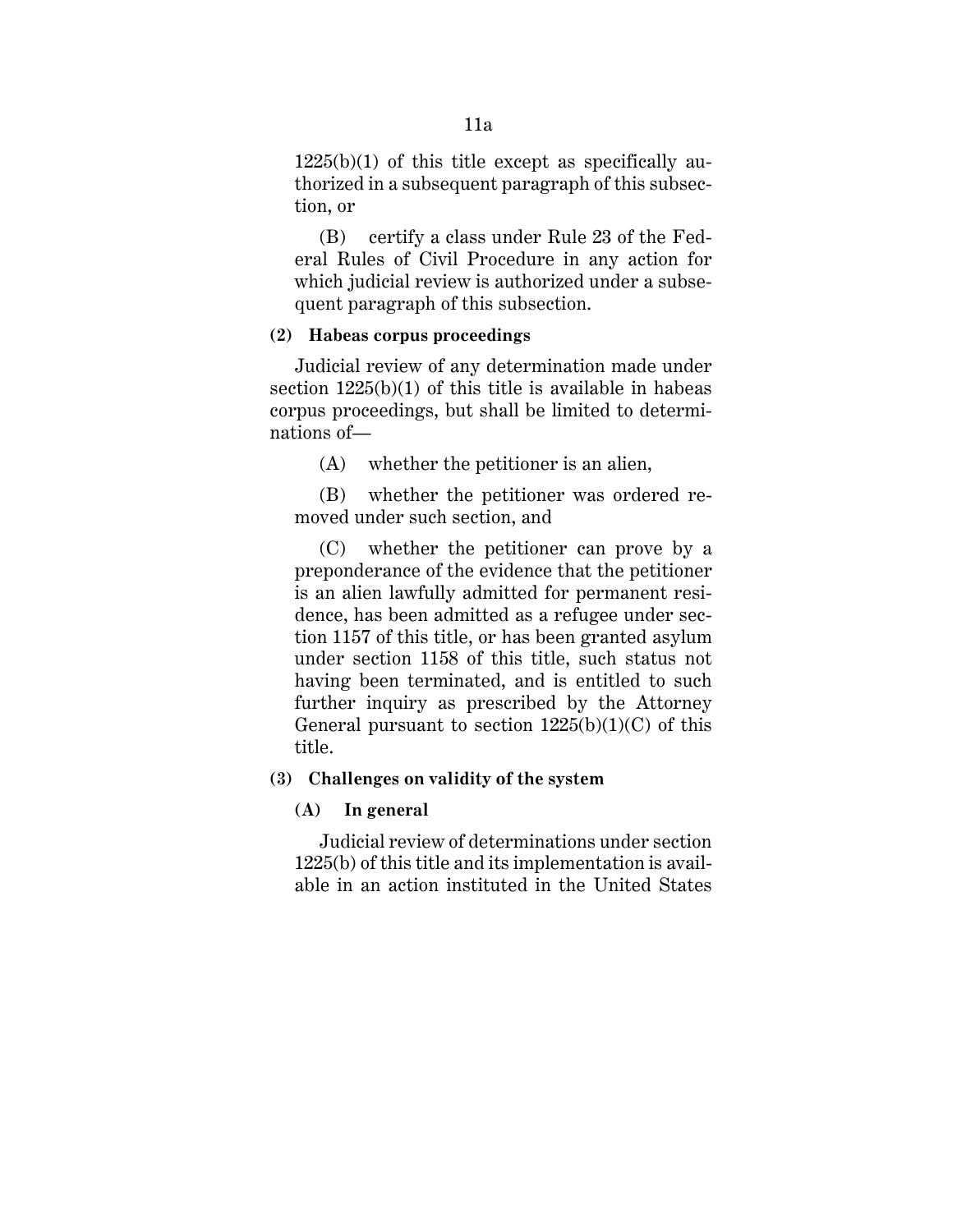District Court for the District of Columbia, but shall be limited to determinations of—

(i) whether such section, or any regulation issued to implement such section, is constitutional; or

(ii) whether such a regulation, or a written policy directive, written policy guideline, or written procedure issued by or under the authority of the Attorney General to implement such section, is not consistent with applicable provisions of this subchapter or is otherwise in violation of law.

#### **(B) Deadlines for bringing actions**

Any action instituted under this paragraph must be filed no later than 60 days after the date the challenged section, regulation, directive, guideline, or procedure described in clause (i) or (ii) of subparagraph (A) is first implemented.

#### **(C) Notice of appeal**

A notice of appeal of an order issued by the District Court under this paragraph may be filed not later than 30 days after the date of issuance of such order.

# **(D) Expeditious consideration of cases**

It shall be the duty of the District Court, the Court of Appeals, and the Supreme Court of the United States to advance on the docket and to expedite to the greatest possible extent the disposition of any case considered under this paragraph.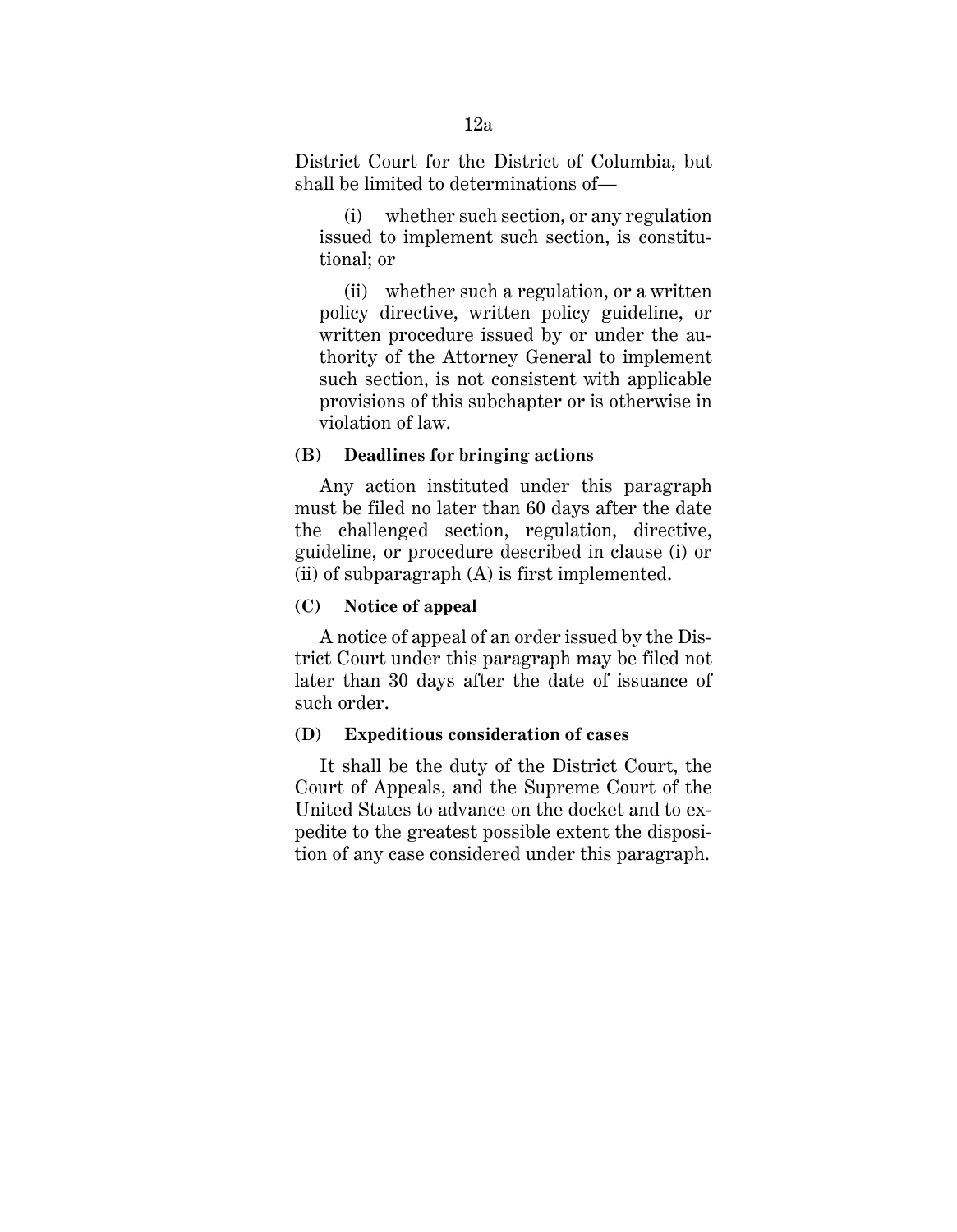**(4) Decision**

In any case where the court determines that the petitioner—

(A) is an alien who was not ordered removed under section 1225(b)(1) of this title, or

(B) has demonstrated by a preponderance of the evidence that the alien is an alien lawfully admitted for permanent residence, has been admitted as a refugee under section 1157 of this title, or has been granted asylum under section 1158 of this title, the court may order no remedy or relief other than to require that the petitioner be provided a hearing in accordance with section 1229a of this title. Any alien who is provided a hearing under section 1229a of this title pursuant to this paragraph may thereafter obtain judicial review of any resulting final order of removal pursuant to subsection (a)(1).

#### **(5) Scope of inquiry**

In determining whether an alien has been ordered removed under section 1225(b)(1) of this title, the court's inquiry shall be limited to whether such an order in fact was issued and whether it relates to the petitioner. There shall be no review of whether the alien is actually inadmissible or entitled to any relief from removal.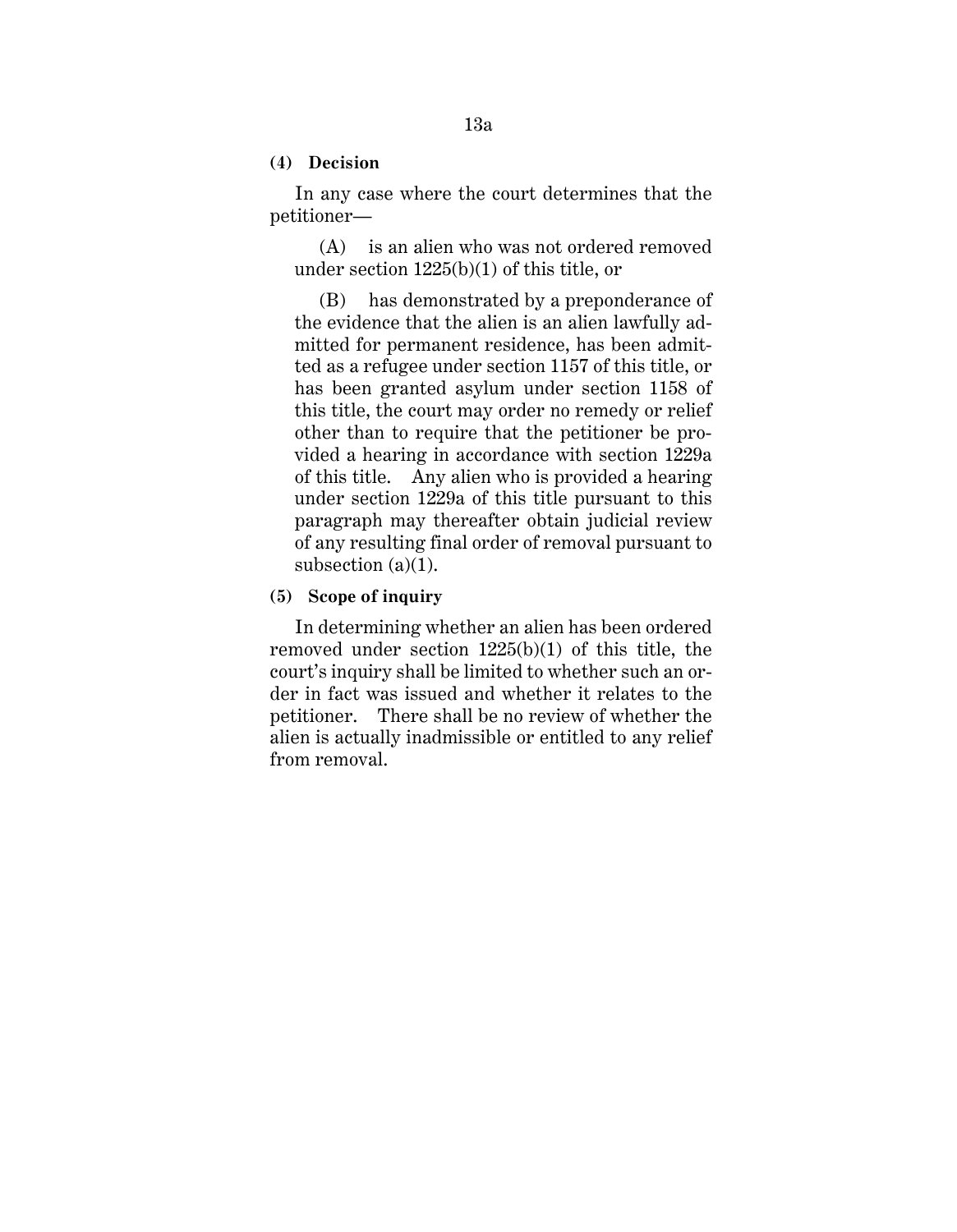#### **(f) Limit on injunctive relief**

# **(1) In general**

Regardless of the nature of the action or claim or of the identity of the party or parties bringing the action, no court (other than the Supreme Court) shall have jurisdiction or authority to enjoin or restrain the operation of the provisions of part IV of this subchapter, as amended by the Illegal Immigration Reform and Immigrant Responsibility Act of 1996, other than with respect to the application of such provisions to an individual alien against whom proceedings under such part have been initiated.

#### **(2) Particular cases**

Notwithstanding any other provision of law, no court shall enjoin the removal of any alien pursuant to a final order under this section unless the alien shows by clear and convincing evidence that the entry or execution of such order is prohibited as a matter of law.

#### **(g) Exclusive jurisdiction**

Except as provided in this section and notwithstanding any other provision of law (statutory or nonstatutory), including section 2241 of title 28, or any other habeas corpus provision, and sections 1361 and 1651 of such title, no court shall have jurisdiction to hear any cause or claim by or on behalf of any alien arising from the decision or action by the Attorney General to commence proceedings, adjudicate cases, or execute removal orders against any alien under this chapter.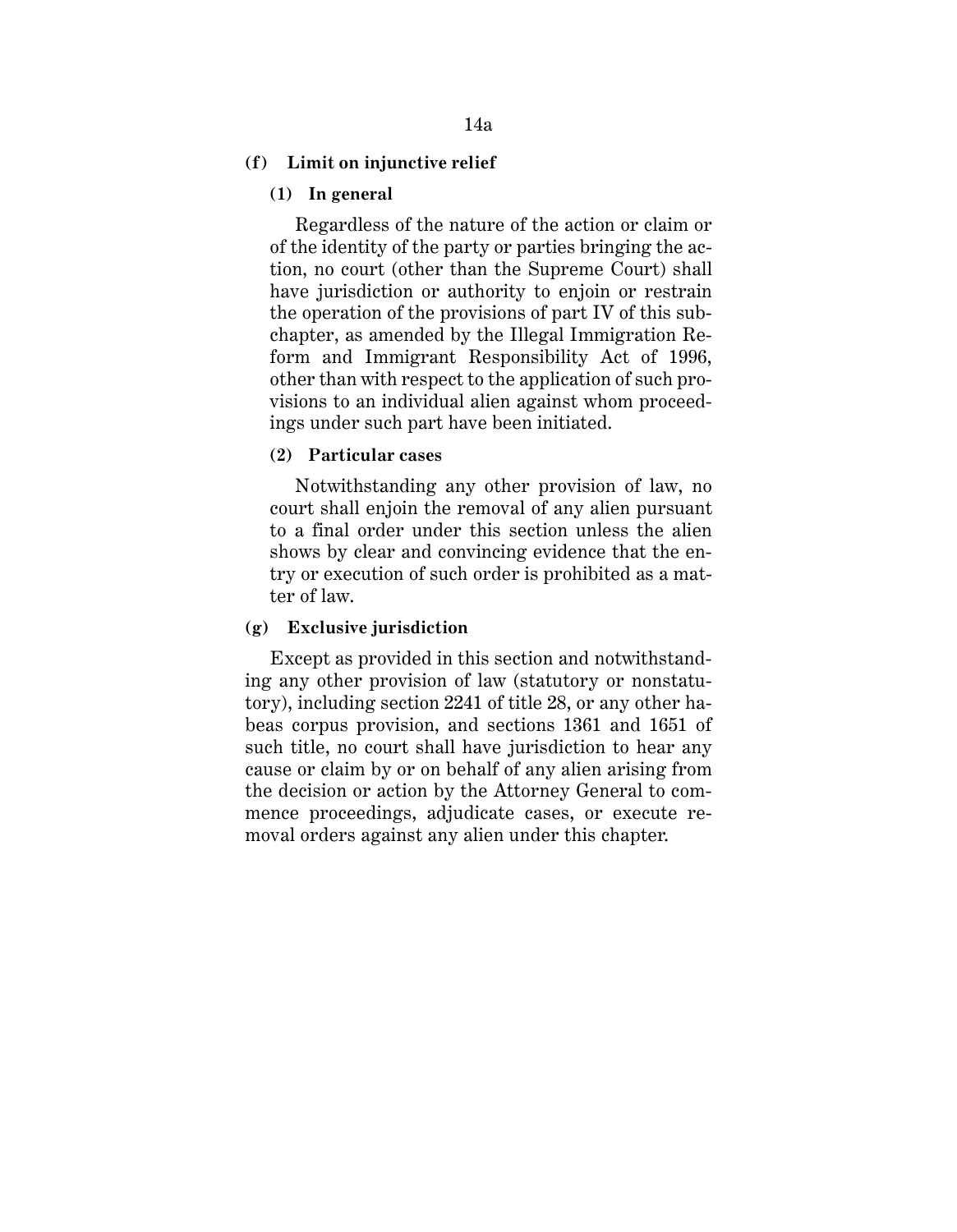#### 2. 8 U.S.C. 1255(i) provides:

**Adjustment of status of nonimmigrant to that of person admitted for permanent residence**

# **(i) Adjustment in status of certain aliens physically present in United States**

(1) Notwithstanding the provisions of subsections (a) and (c) of this section, an alien physically present in the United States—

 $(A)$  who—

(i) entered the United States without inspection; or

(ii) is within one of the classes enumerated in subsection (c) of this section;

(B) who is the beneficiary (including a spouse or child of the principal alien, if eligible to receive a visa under section 1153(d) of this title) of—

(i) a petition for classification under section 1154 of this title that was filed with the Attorney General on or before April 30, 2001; or

(ii) an application for a labor certification under section  $1182(a)(5)(A)$  of this title that was filed pursuant to the regulations of the Secretary of Labor on or before such date; and

(C) who, in the case of a beneficiary of a petition for classification, or an application for labor certification, described in subparagraph (B) that was filed after January 14, 1998, is physically present in the United States on December 21, 2000;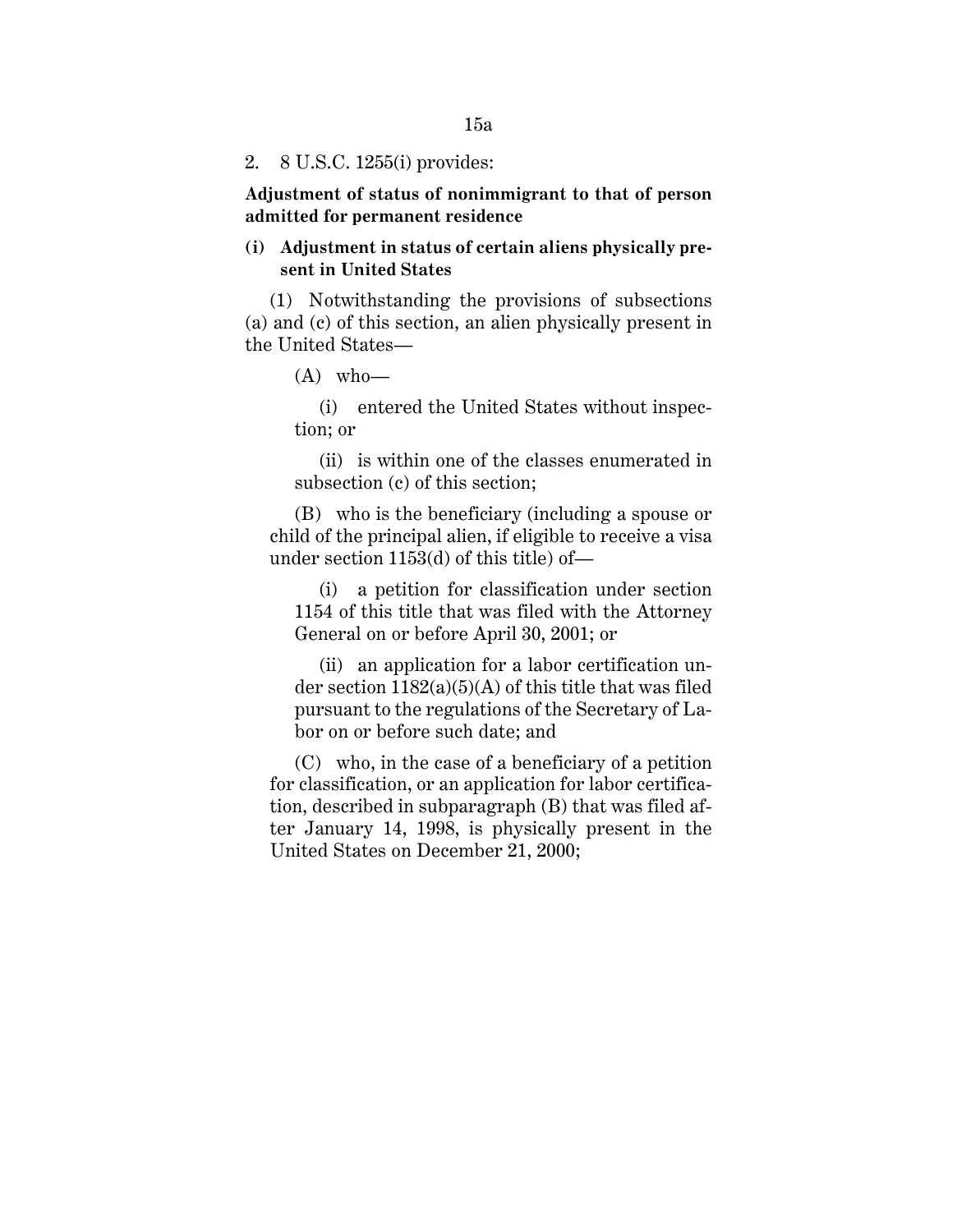may apply to the Attorney General for the adjustment of his or her status to that of an alien lawfully admitted for permanent residence. The Attorney General may accept such application only if the alien remits with such application a sum equalling \$1,000 as of the date of receipt of the application, but such sum shall not be required from a child under the age of seventeen, or an alien who is the spouse or unmarried child of an individual who obtained temporary or permanent resident status under section 1160 or 1255a of this title or section 202 of the Immigration Reform and Control Act of 1986 at any date, who—

(i) as of May 5, 1988, was the unmarried child or spouse of the individual who obtained temporary or permanent resident status under section 1160 or 1255a of this title or section 202 of the Immigration Reform and Control Act of 1986;

(ii) entered the United States before May 5, 1988, resided in the United States on May 5, 1988, and is not a lawful permanent resident; and

(iii) applied for benefits under section  $301(a)$  of the Immigration Act of 1990. The sum specified herein shall be in addition to the fee normally required for the processing of an application under this section.

(2) Upon receipt of such an application and the sum hereby required, the Attorney General may adjust the status of the alien to that of an alien lawfully admitted for permanent residence if—

(A) the alien is eligible to receive an immigrant visa and is admissible to the United States for permanent residence; and